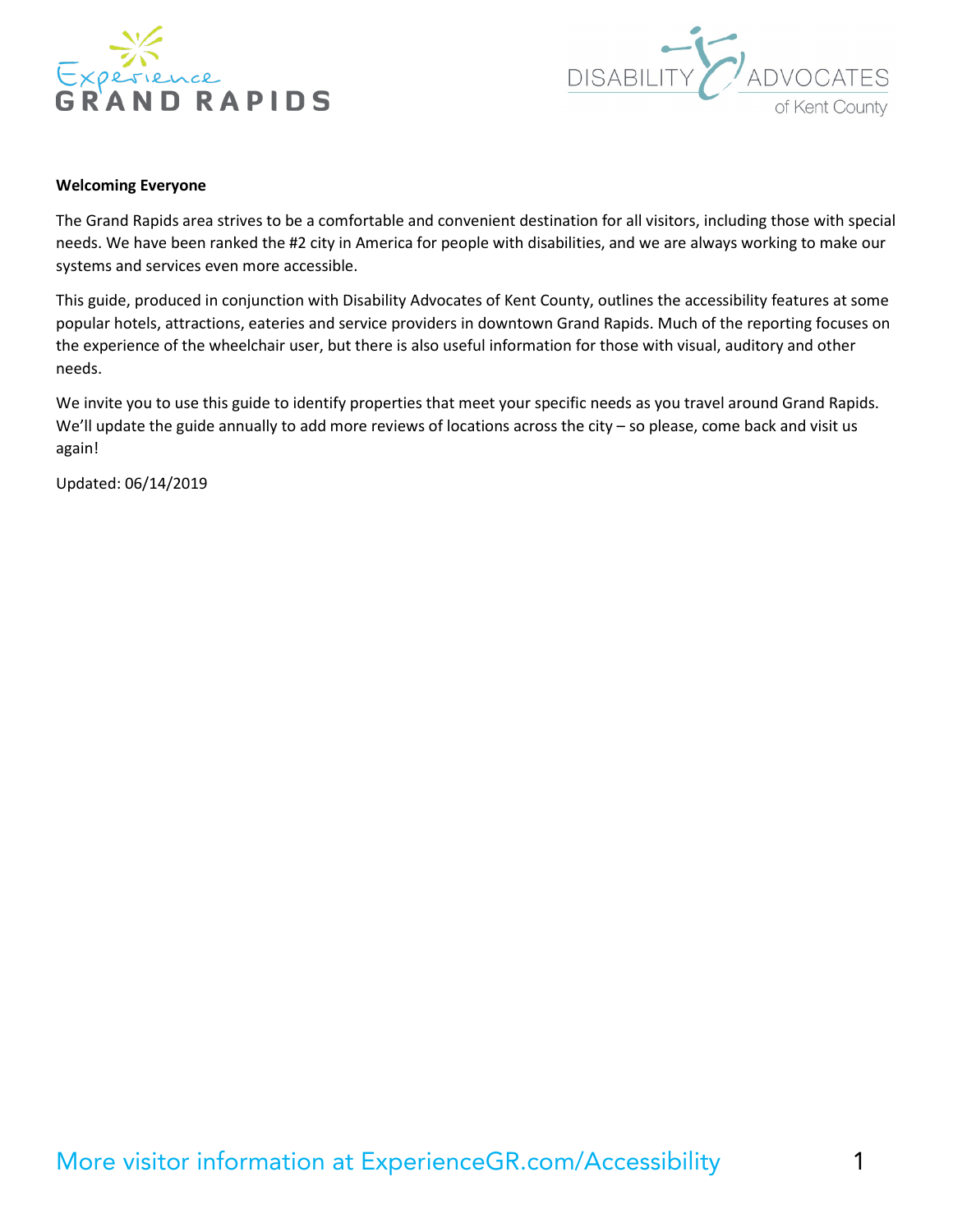



#### Contents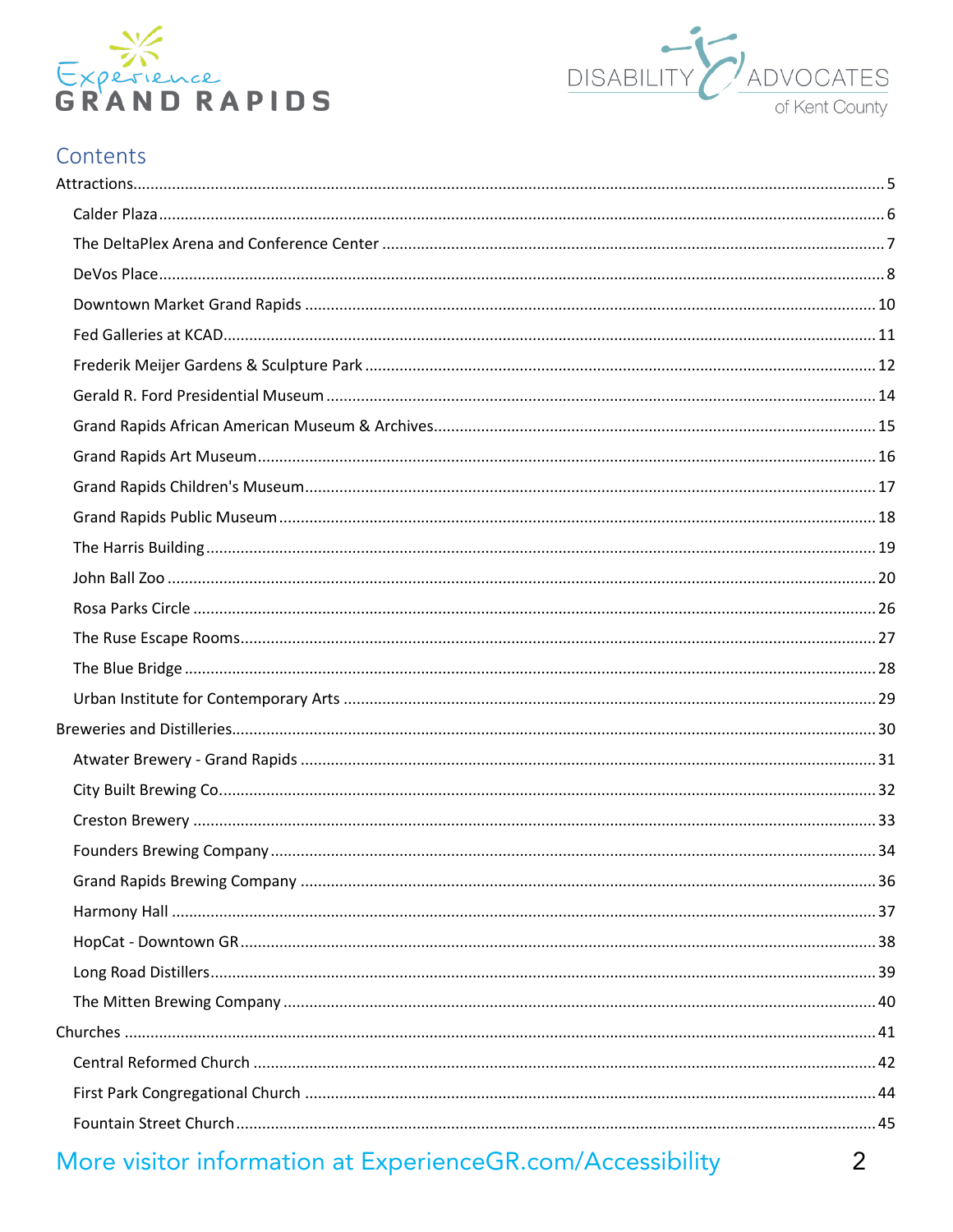

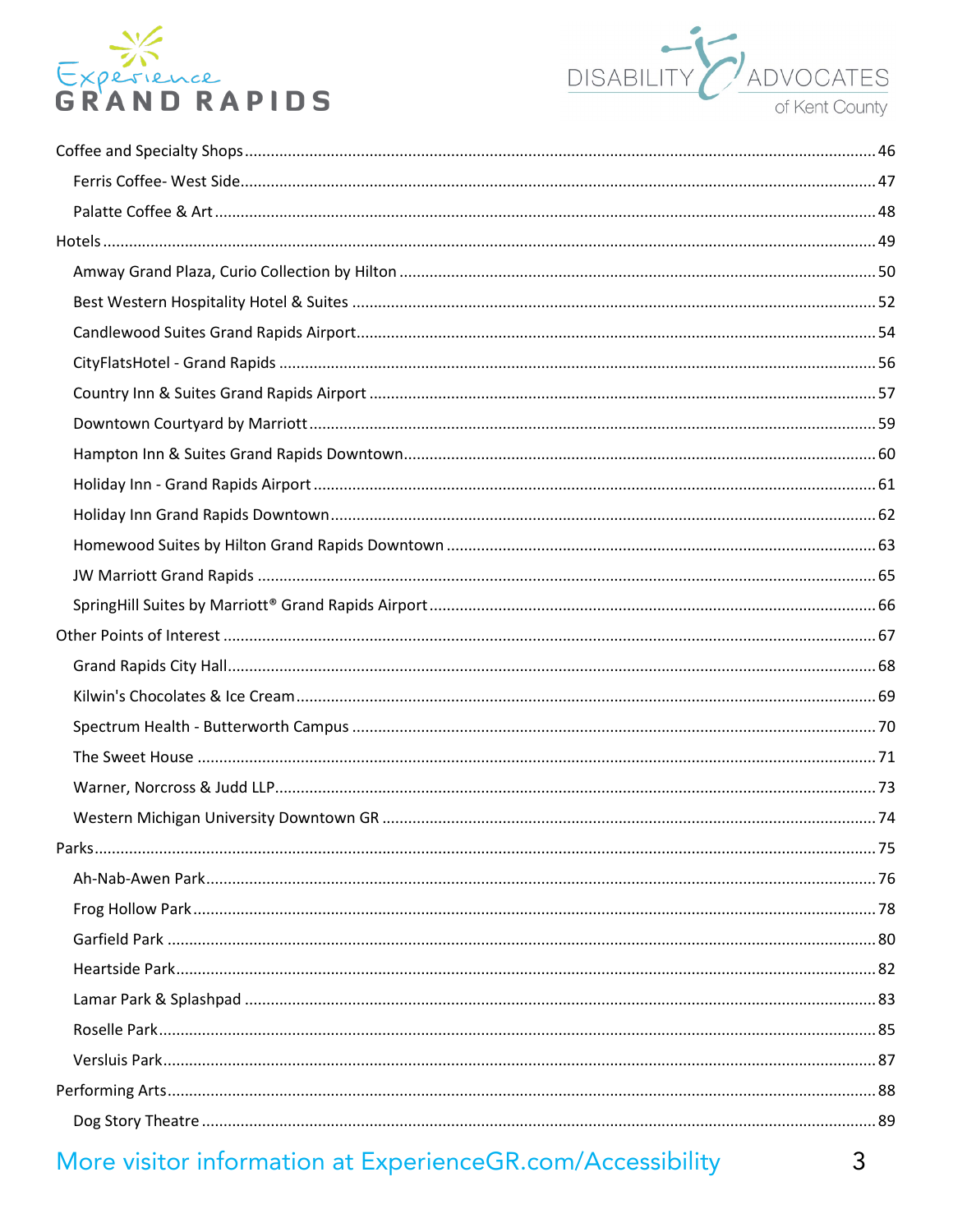

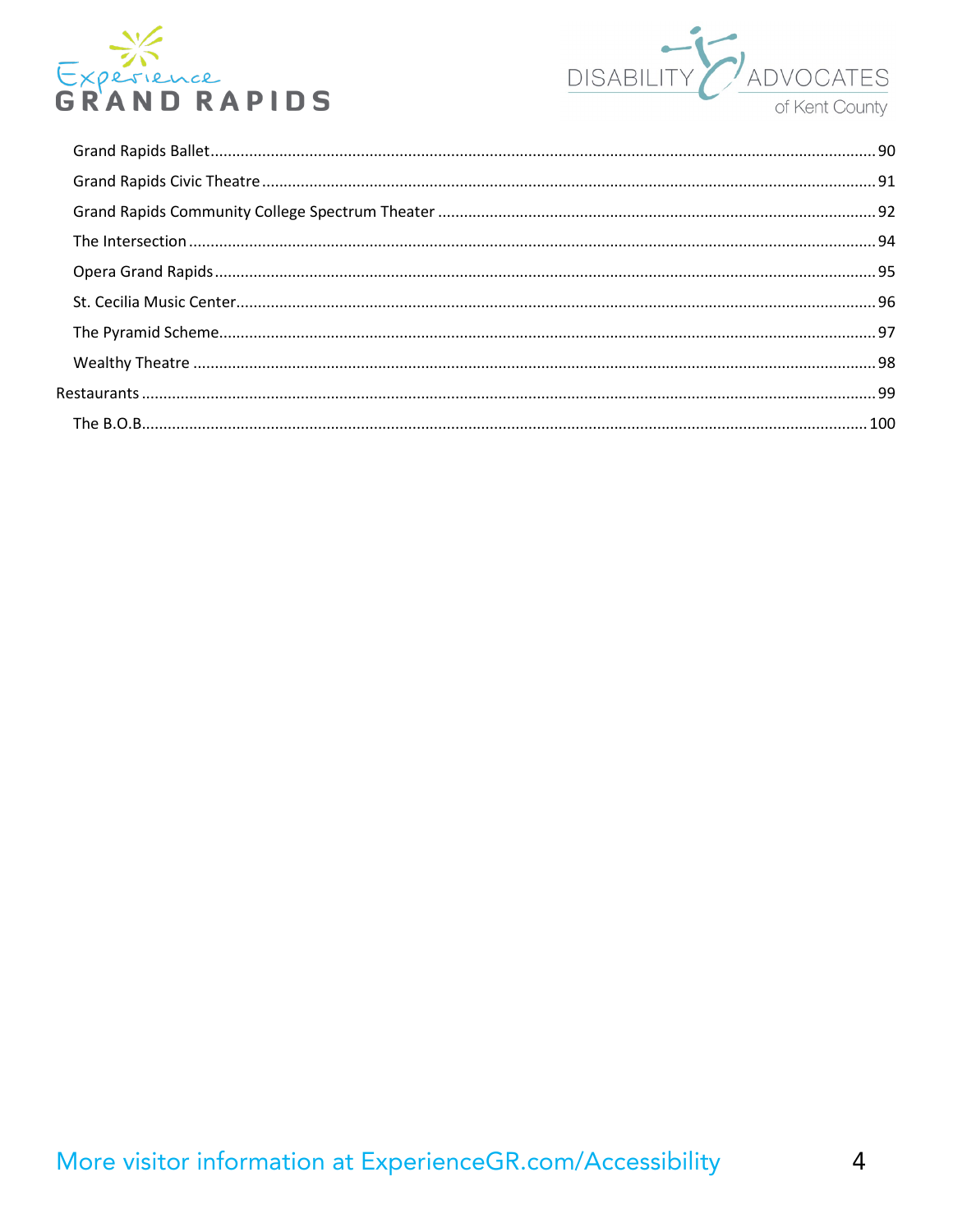



# <span id="page-4-0"></span>Attractions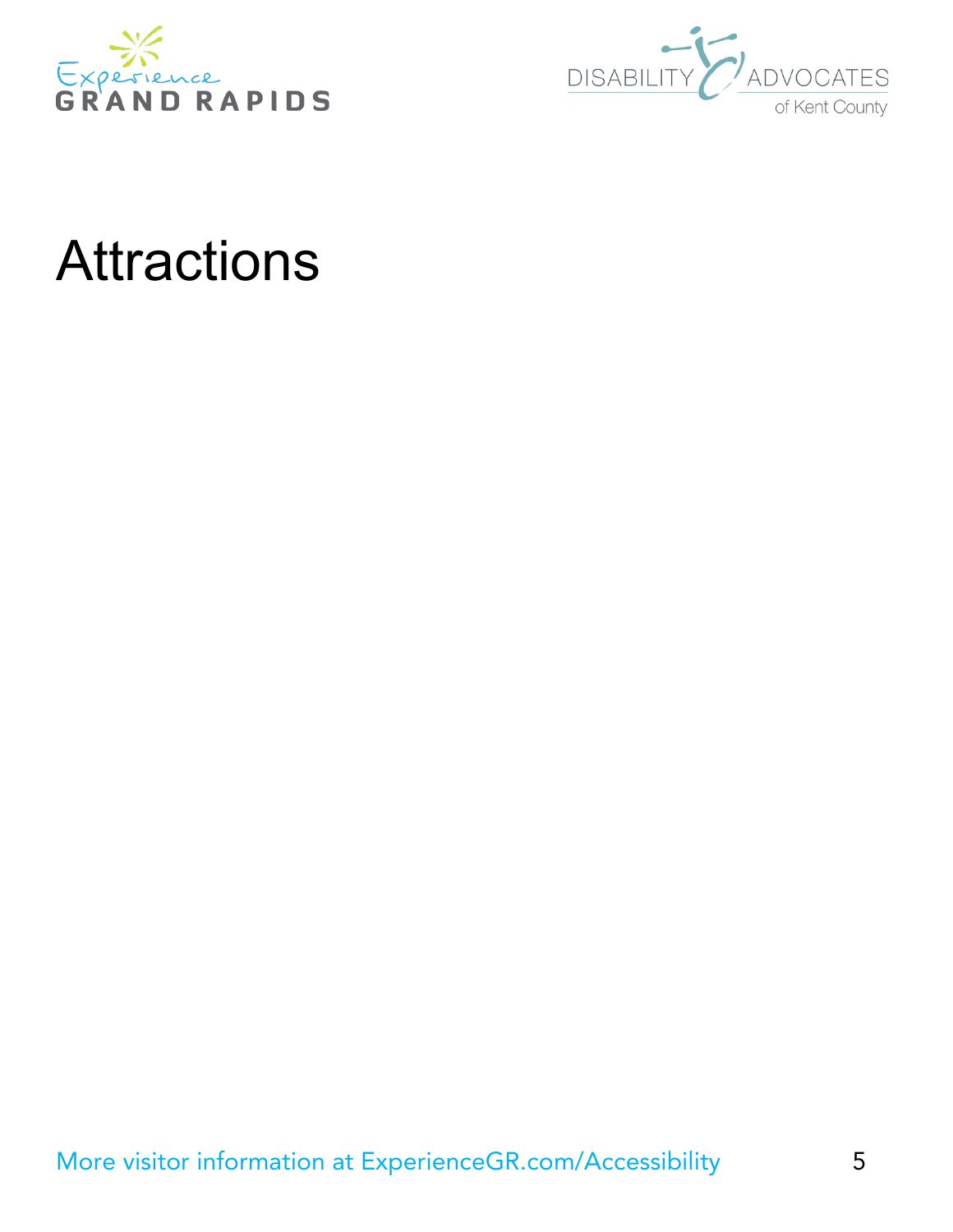



#### A SERVICE PROVIDED BY DISABILITY ADVOCATES OF KENT COUNTY

# <span id="page-5-0"></span>Calder Plaza

351 Ottawa Ave. NW, Grand Rapids, MI 49503 (616) 451-3000

# Parking Options

Government Center Ramp at 300 Monroe Avenue NW. — 0.01 miles from the venue. Fifth Third Ellis Lot, Ottawa Ave. — 0.02 Miles from the venue.

# Getting Around the Venue

- The area is accessed by both a set of steps and a ramp up from the sidewalks along Ottawa Avenue NW.
- The City Hall Monroe Avenue entrance has a powered door with a push button.
- The VandenBerg (Calder) Plaza City Hall entrance has a powered door with a push button. Both entrances to the City Hall are flush with the sidewalks.
- There are Men's and Women's multi-user style restrooms present in the Grand Rapids City Hall. These restrooms have at least one accessible stall.
- The VandenBerg (Calder) Plaza is large and level.
- The routes through the Grand Rapids City Hall are wide and level.
- There are elevators that provides access to all floors and connect the Grand Rapids City Hall with the VandenBerg (Calder) Plaza.
- The Grand Rapids City Hall is quiet and well lit.
- There is chair and bench seating available.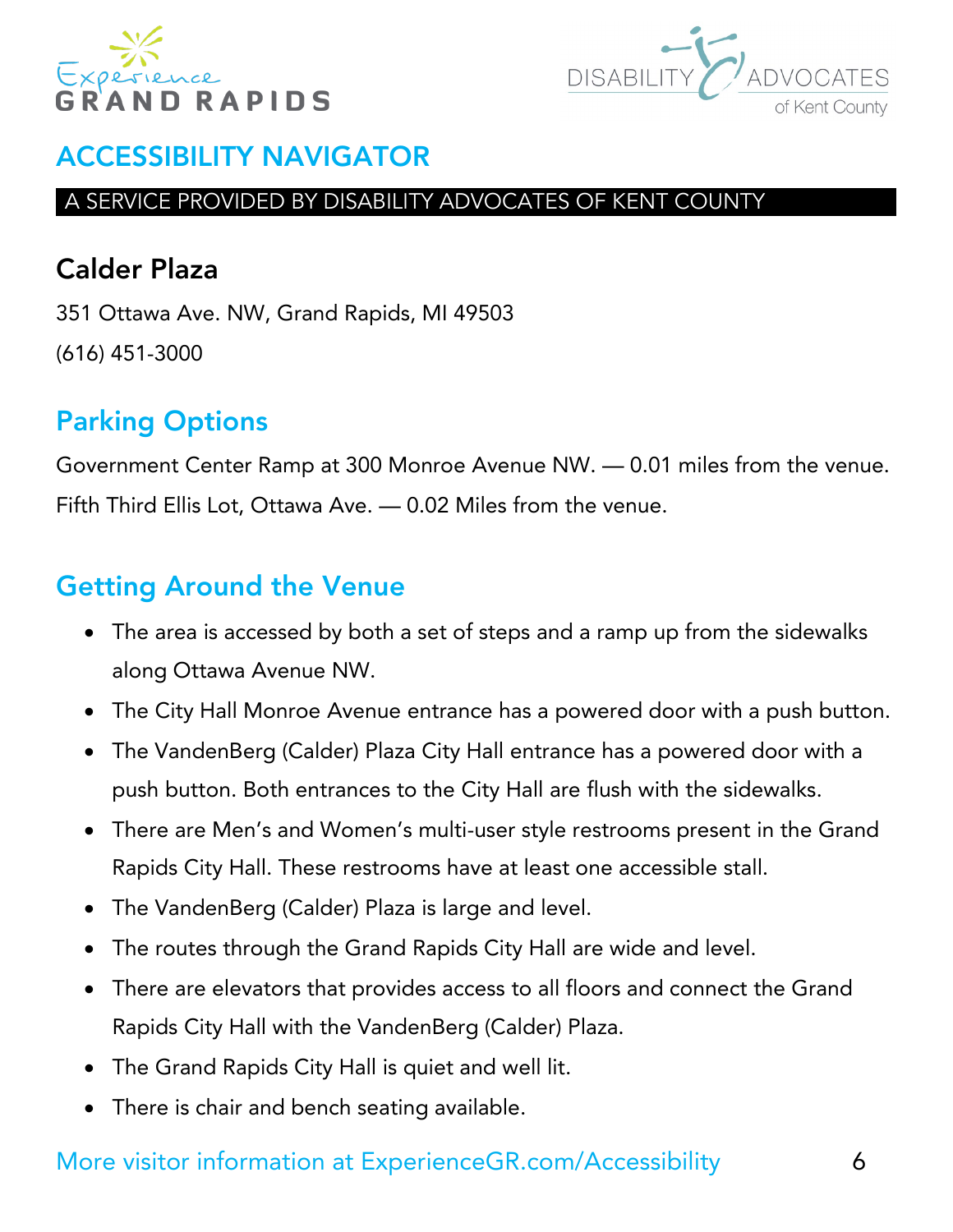



#### A SERVICE PROVIDED BY DISABILITY ADVOCATES OF KENT COUNTY

# <span id="page-6-0"></span>The DeltaPlex Arena and Conference Center

2500 Turner Ave. NW, Grand Rapids, MI 49544 (616) 364-9000

# Parking Options

Deltaplex Arena Parking Lot at 2500 Turner Avenue NW. — 0.0 miles from the venue.

# Getting Around the Venue

- There are four Main Entrances to the facility. There are no power doors at these Entrances. Each of the entrances has a curb ramp that provides access to the sidewalk from the parking lot surface. The curb ramps at the three Main Southeast Entrances have many large cracks.
- The Men's and Women's multi-user style Restrooms that serve the Hillside Hall and West River Hall are large and have an accessible stall.
- There are two multi-style restrooms in the East Concourse that have accessible stalls. These restrooms are located near the Main Concourse/East Concourse doors.The concourses are very wide and level.
- There are elevators to the second floor.
- The interior spaces have a noticeable echo, and noise levels may become pronounced during peak hours.
- The interior spaces are very well lit.
- Outside of the arena seating, the concourses have limited seating options.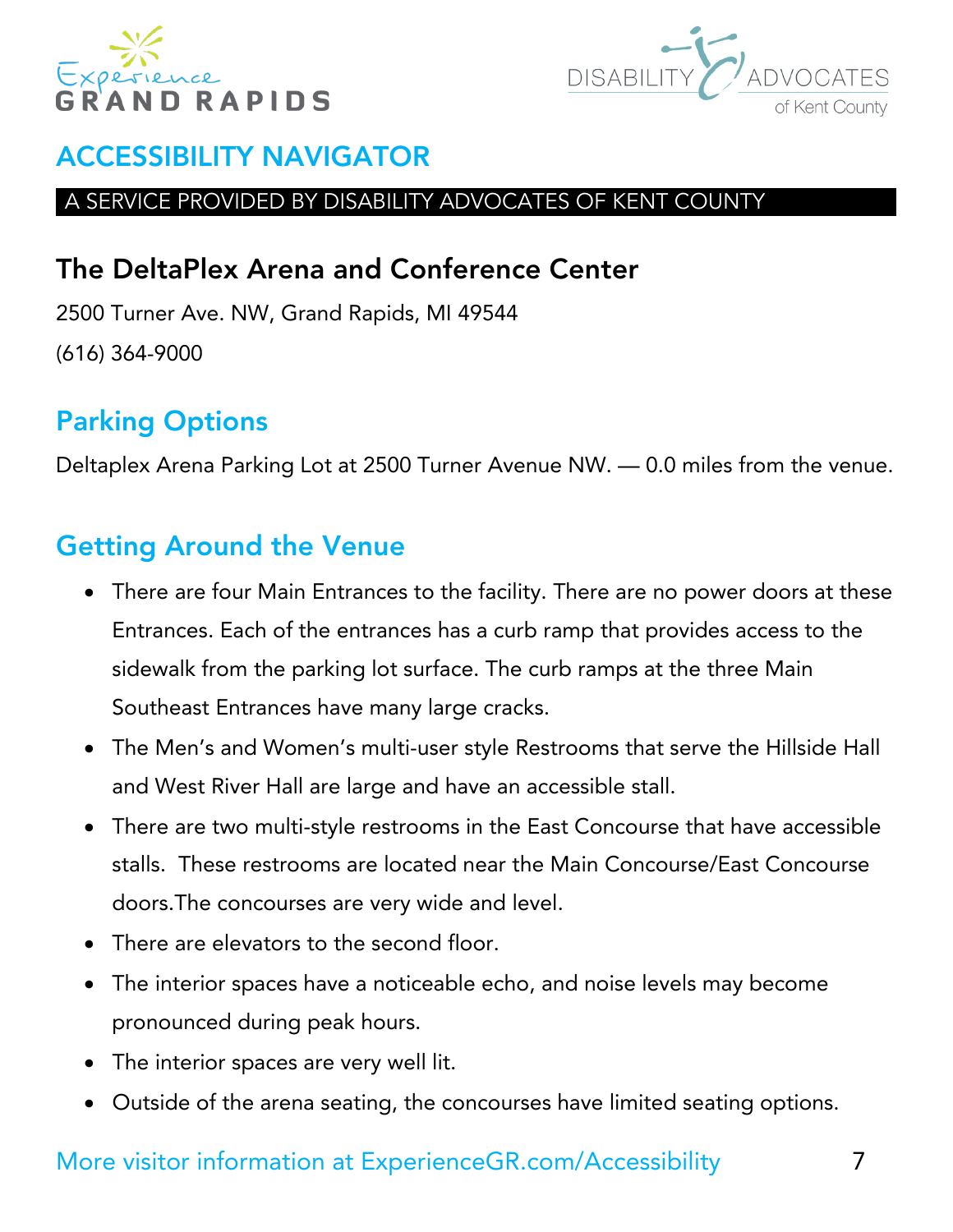



#### A SERVICE PROVIDED BY DISABILITY ADVOCATES OF KENT COUNTY

### <span id="page-7-0"></span>DeVos Place

303 Monroe Ave. NW, Grand Rapids, MI 49503 (616) 742-6500

# Parking Options

The DeVos Place Parking Ramp at 303 Monroe Avenue NW. — 0.00 miles from the venue.

The Government Center Parking Ramp at 300 Monroe Avenue NW. — 0.1 miles from the venue.

5/3 Ellis Parking Lot at 250 Monroe Avenue NW. — 0.2 miles from the venue.

- The accessible parking spaces in the DeVos Place Parking Ramp are located near the entrance to the venue. The access aisles are narrow and may be difficult to maneuver in.
- The Grand Gallery entrance has a push-button activated powered door.
- The Civic Auditorium entrance has several steps. There is an alternative entrance nearby, around the corner of the Civic Auditorium, that has a pushbutton activated powered door. The vestibule for this entrance has a ramp with handrails.
- There are several Men's and Women's multi-user style Restrooms available with stalls.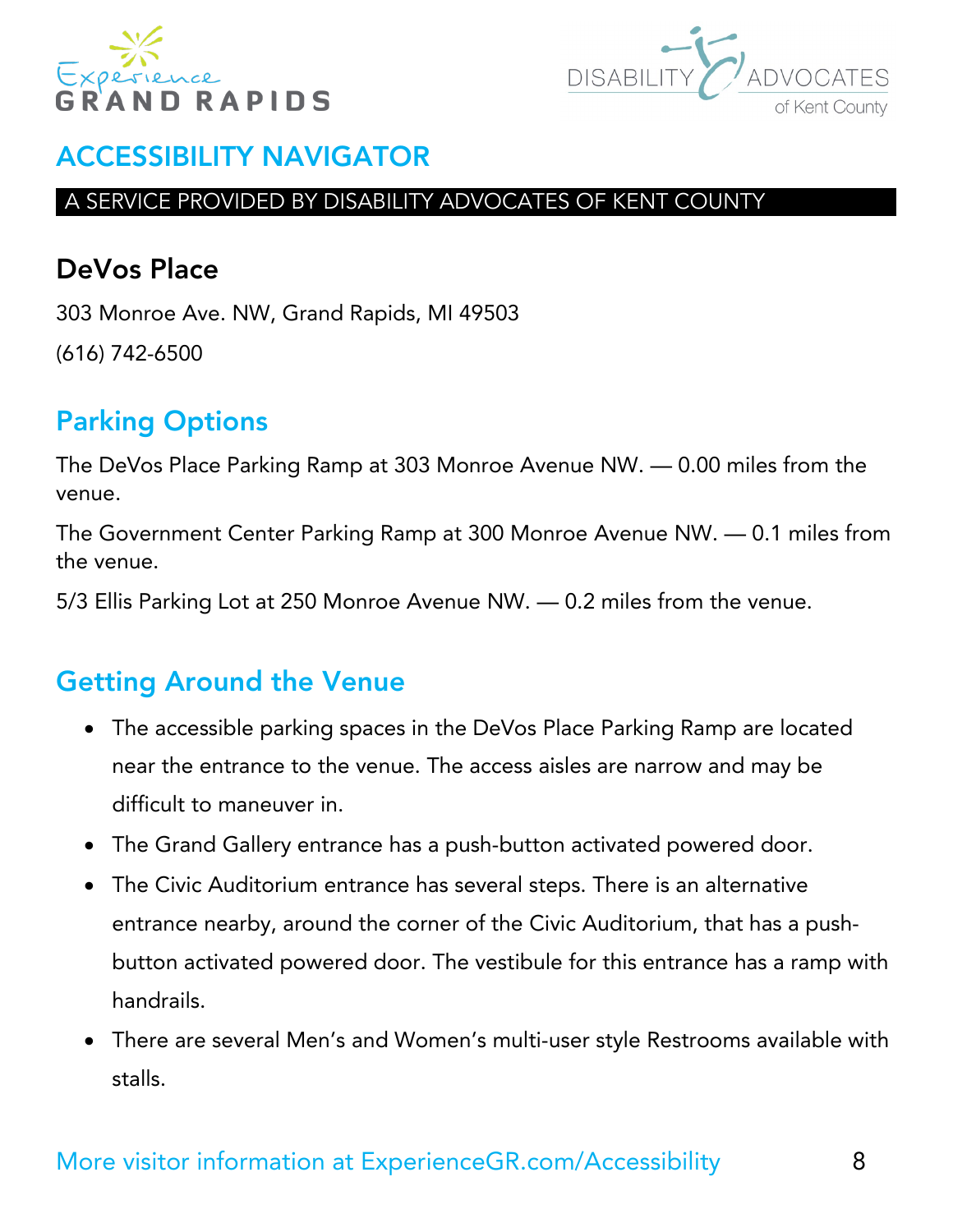



- There is a Family style restroom available on the Second level of the Grand Gallery.
- The Men's multi-user style Restroom at the south end of the River Overlook corridor has the accessible stall located in the center of the space and may be difficult to maneuver into.
- There are several elevators that lead to each of the floors.
- There are escalators in the Grand Gallery. The East escalator leads to the Third floor from the street level, and the West escalator leads to the Second Floor from the street level.
- The Grand Gallery has a set of steps near the entrance. There is a ramp nearby to the side of the Gallery. This ramp has handrails.The interior halls are wide and level.
- The venue is primarily an exhibition hall, and noise levels may be pronounced during high traffic events.
- The interiors are well lit.
- The doors to the Grand Gallery Meeting Rooms are heavy and may be difficult to open.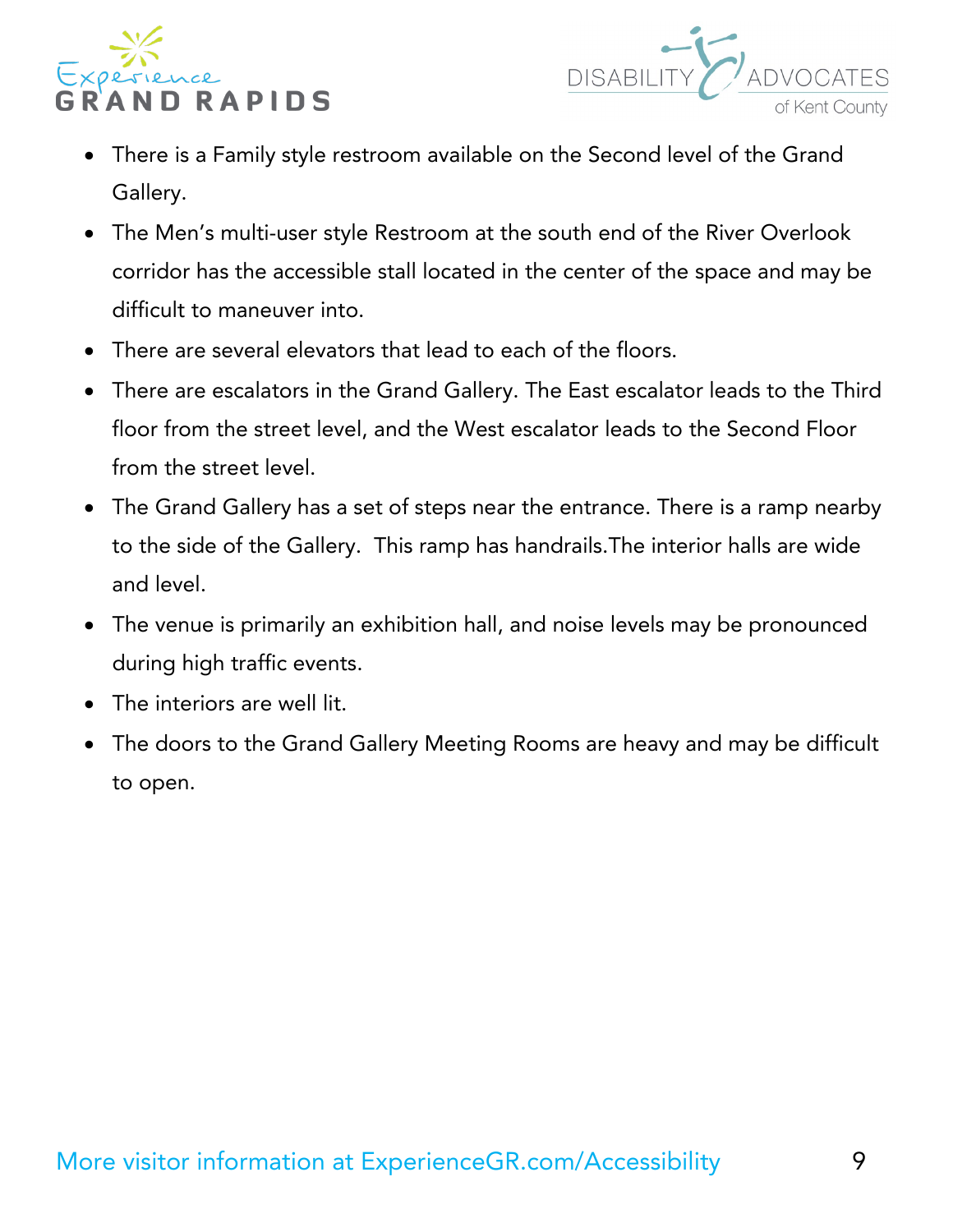



#### A SERVICE PROVIDED BY DISABILITY ADVOCATES OF KENT COUNTY

# <span id="page-9-0"></span>Downtown Market Grand Rapids

435 Ionia Ave. SW, Grand Rapids, MI 49503 (616) 805-5308

# Parking Options

Downtown Market Parking Lot at 435 Ionia Avenue SW. — 0.0 miles from the venue.

# Getting Around the Venue

- There are four Main Entrances to the facility. There are power doors with a button at the north entrance near the parking lot.
- The north entrances are located on a large outdoor patio. There is a ramp that provides access to this patio from the parking lot.
- There are large Men's and Women's multi-user style Restrooms on the second floor with accessible stalls. There are no restrooms on the first floor.
- The interior paths are wide and level.
- There is a large elevator to the second floor by the north entrance.
- The interior spaces have a noticeable echo, and noise levels may become pronounced during peak hours.
- The interior spaces are very well lit.
- Table and chair seating as well as bar seating is available near the dining options on the first floor.
- There is abundant table seating on the second floor, with options available on the outdoor second floor balcony.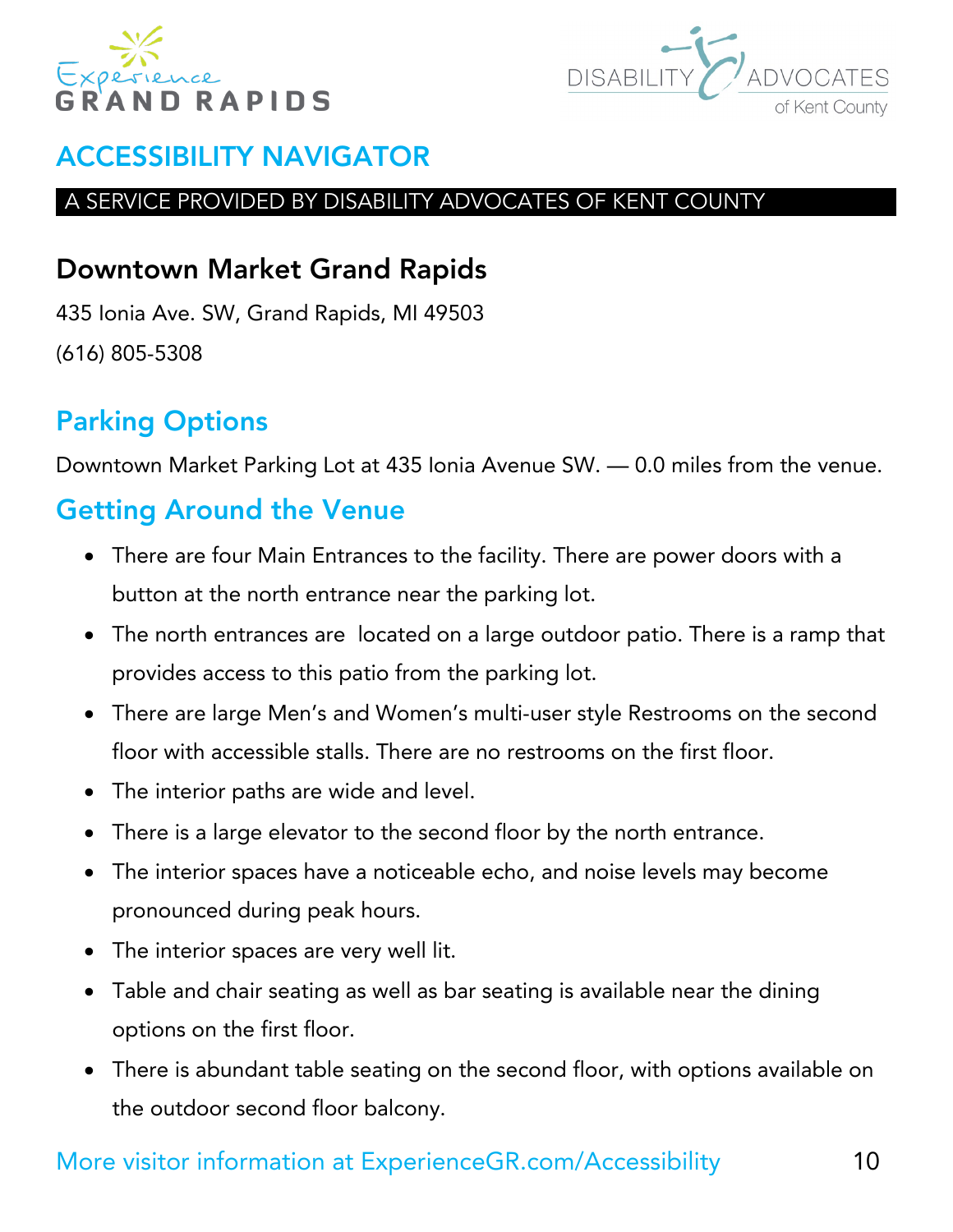



#### A SERVICE PROVIDED BY DISABILITY ADVOCATES OF KENT COUNTY

# <span id="page-10-0"></span>Fed Galleries at KCAD

17 Pearl St NW, Grand Rapids, MI 49503 (616) 451-2787

# Parking Options

Grand Rapids Community College Bostwick Ramp at 143 Bostwick Avenue NE. — 0.2 miles from the venue.

Pearl — Ionia Ramp at 28 Pearl Street NW. — 0.1 miles from the venue.

# Getting Around the Venue

- The Pearl Street entrance has a flight of stairs up from the sidewalk, and a slightly steep ramp. This ramp has handrails on both sides of the ramp run.
- The entrance has a powered door with a push button. The button is located in a post in-between sections of the handrail, and may be hard to find initially.
- There is a designated exit only on the Lyon Street side of the facility. This exit has a flight of stairs down to the sidewalk. There is no ramp.
- There are Men's and Women's multi-user style restrooms on each of the four floors. These restrooms have at least one accessible stall.
- The routes through the venue are wide and level.
- There are large elevators that provide access to all four floors.
- The venue is quiet and well lit.
- There is table, bench, and table seating available.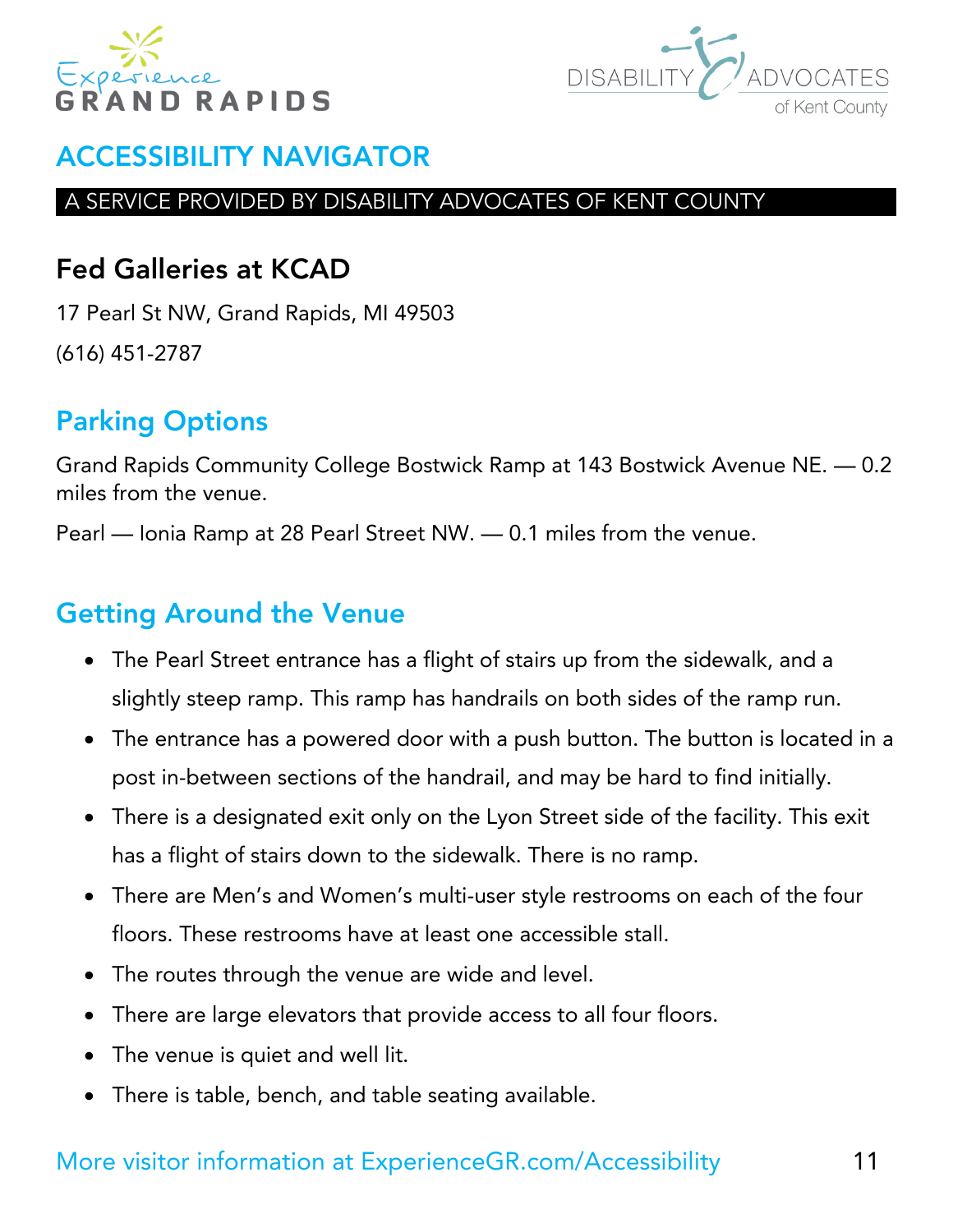



#### A SERVICE PROVIDED BY DISABILITY ADVOCATES OF KENT COUNTY

# <span id="page-11-0"></span>Frederik Meijer Gardens & Sculpture Park

1000 East Beltline Ave. NE, Grand Rapids, MI 49525 (616) 957-1580

# Parking Options

Frederik Meijer Gardens parking lot at 1000 E. Beltline NE. — 0.0 miles from the venue.

- The main entrance is located near the accessible parking spaces.
- There are activated power doors at the main and side entrances.
- The sidewalks at the main entrance are flush with the parking lot surface.
- There are several large Men's and Women's multi-user style Restrooms with accessible stalls available.
- There is a single-user style Restroom present in the main lobby.
- There is a Men's and Women's multi-user style Restroom on the lower level.
- The interior halls are wide and level.
- There is a lowered counter in the lobby.
- There is a large elevator to the lower level near the lobby.
- The facility experiences very high traffic during events, and noise levels may become high during peak hours.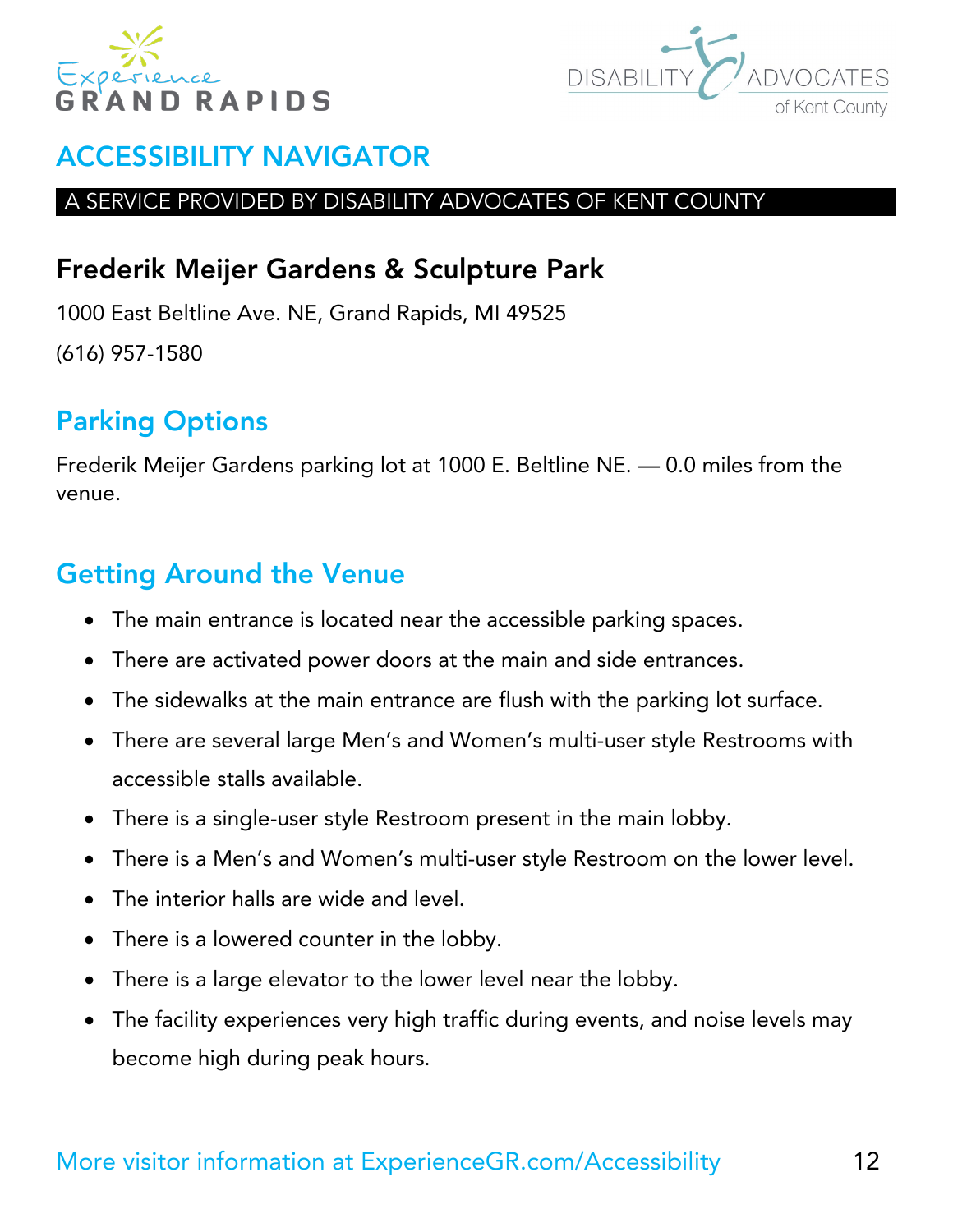



- The interior spaces are very well lit. Chair and bench seating is available throughout the facility.
- There is chair and table seating available in the Taste of the Gardens Café.
- The outdoor paths in the Sculpture Garden are wide.
- There are public multi-user restrooms available in the sculpture park proper, and in the Michigan's Farm Farmhouse.
- The Amphitheater has public restrooms.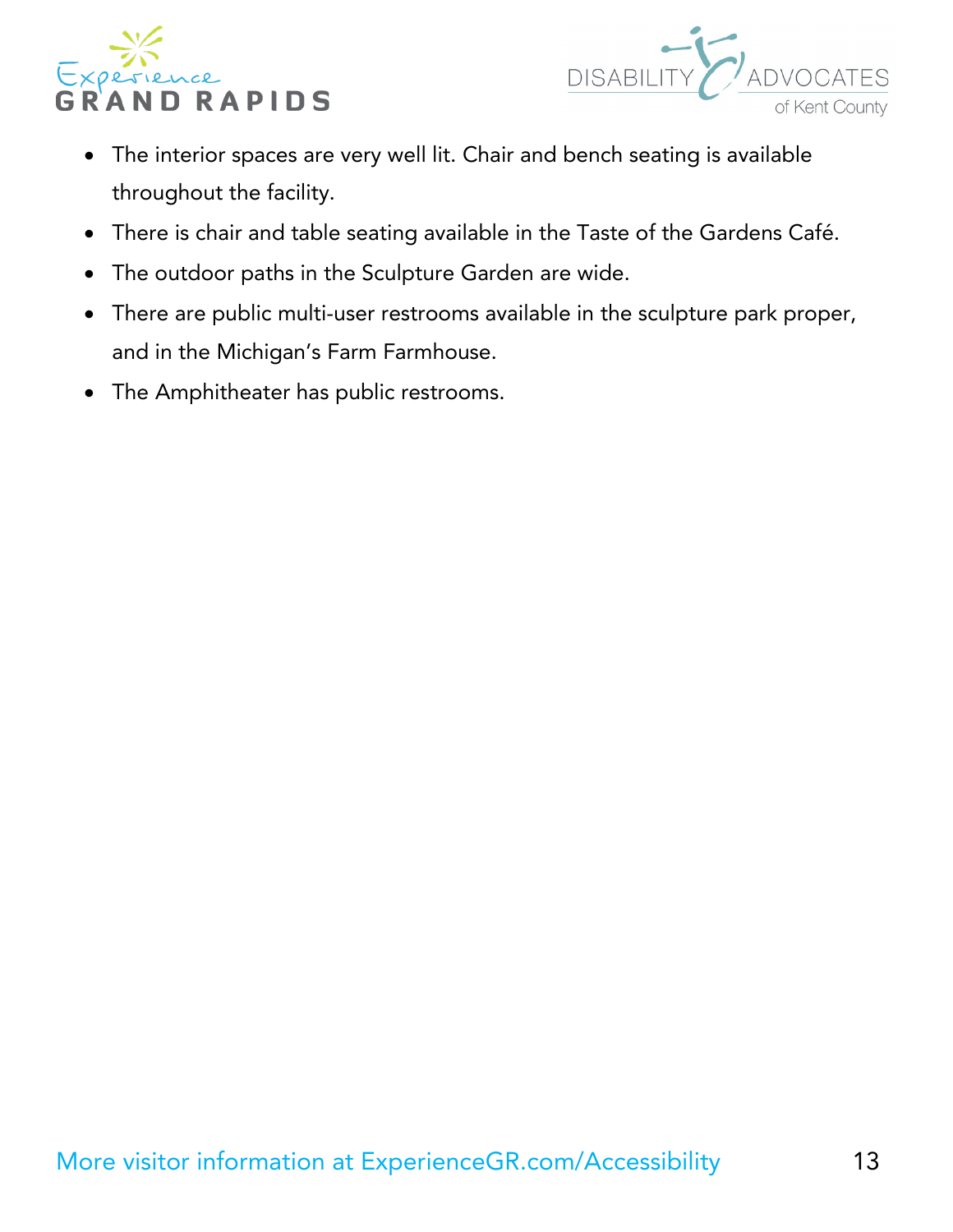



#### A SERVICE PROVIDED BY DISABILITY ADVOCATES OF KENT COUNTY

### <span id="page-13-0"></span>Gerald R. Ford Presidential Museum

303 Pearl St. NW, Grand Rapids, MI 49504 (616) 254-0400

# Parking Options

Gerald R. Ford Presidential Museum Lot at 303 Pearl Street NW. — 0.00 miles from the venue.

# Getting Around the Venue

- The Main entrance has manual doors with door closers.
- The entrance is flush with the sidewalk.
- There is a courtyard and water feature outside the entrance.
- The courtyard connects to the parking lot to the south, and to Ah-Nab-Awen Park to the east. There are no steps along the parking lot side of the courtyard. There are steps along the park side of the courtyard.
- The water feature uses steps as a design feature. Viewing the feature from the north or east, and getting near the main design elements requires using these steps.
- There are Men's and Women's single-user style restrooms with clear floor spaces present on the second floor.
- The routes through the venue are wide and level.
- There is an elevator in the entrance lobby that provides access to all floors.
- The venue is quiet.
- Some of the exhibition areas are dimly lit.
- There is bench seating available.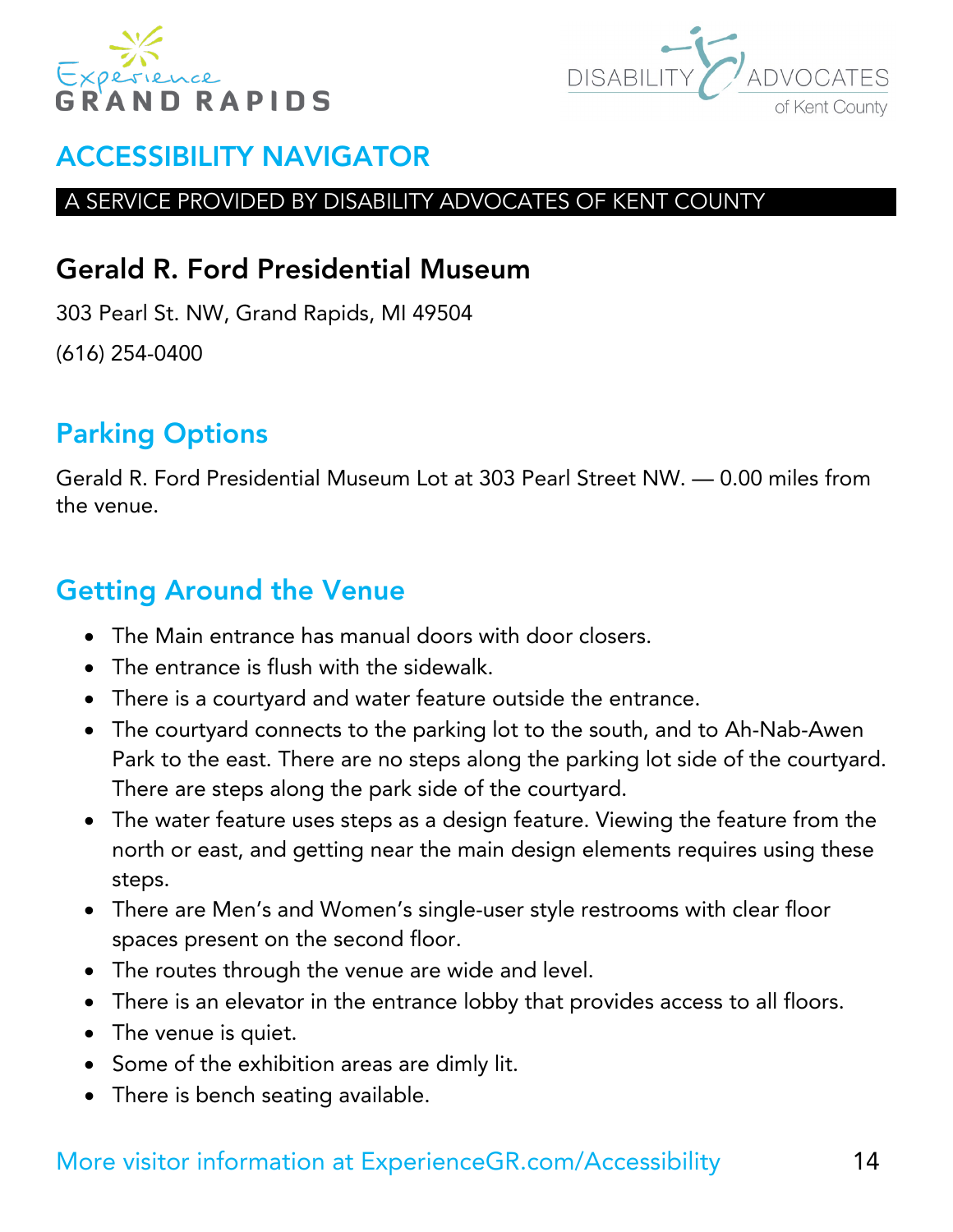



#### A SERVICE PROVIDED BY DISABILITY ADVOCATES OF KENT COUNTY

# <span id="page-14-0"></span>Grand Rapids African American Museum & Archives

87 Monroe Center St. NW, Grand Rapids, MI 49503 (616) 540-2943

# Parking Options

Monroe Center Parking Ramp at 37 Ionia Avenue NW. — 0.08 miles from the venue.

Ottawa — Fulton Parking Ramp at 50 Ottawa Avenue NW. — 0.1 miles from the venue.

Pearl Ionia Parking Ramp at 28 Pearl Street NW. — 0.1 miles from the venue.

- There is a single-user style restroom available.
- The interior paths are wide and level.
- The venue is quiet and well lit.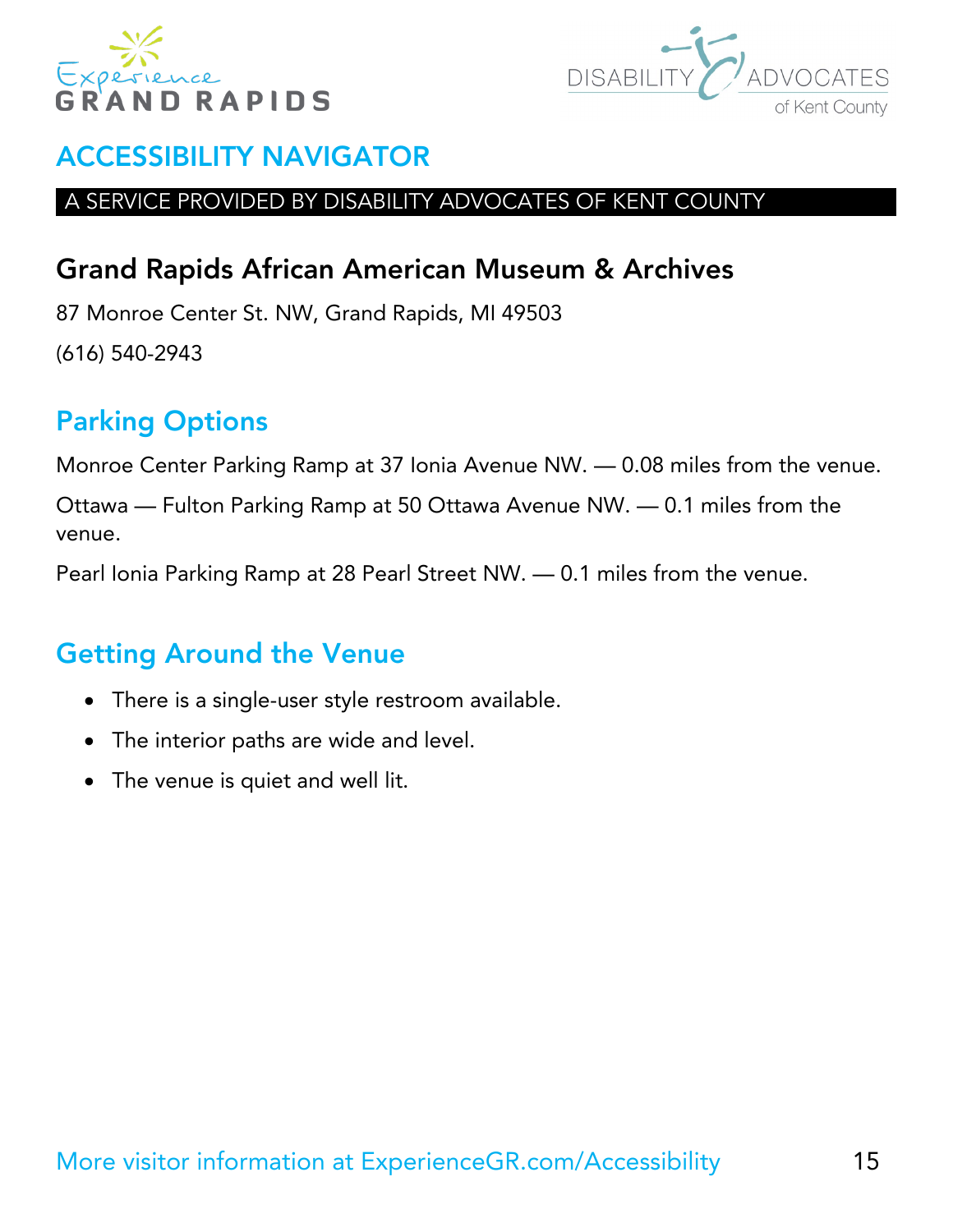



#### A SERVICE PROVIDED BY DISABILITY ADVOCATES OF KENT COUNTY

### <span id="page-15-0"></span>Grand Rapids Art Museum

101 Monroe Center NW, Grand Rapids, MI 49503 (616) 831-1000

# Parking Options

Ellis Sears Lot at 132 Pearl Street NW. (Enter off Pearl Street NW. or Monroe Center) — 0.08 miles from the venue.

Monroe Center Ramp at 33 Ionia Avenue NW. — 0.02 miles from the venue.

Ottawa — Fulton Ramp at 50 Ottawa Avenue NW. — 0.02 miles from the venue.

# Getting Around the Venue

- The Rosa Parks Circle entrance is accessed by a set of stairs and a ramp.
- The ramp has handrails along both sides of the ramp run.
- The entrance has a powered door with a push button.
- There are Men's and Women's multi-user style restrooms present. These restrooms have at least one accessible stall.
- The Rosa Parks Circle entrance Lobby has two levels. There are a set of steps and a ramp that provides access between the levels. The ramp is to the side of the Lobby and may be hard to find.
- The routes through the venue are wide and level.
- There are elevators present that provide access to all floors.
- The venue is well lit.
- There is chair and bench seating available.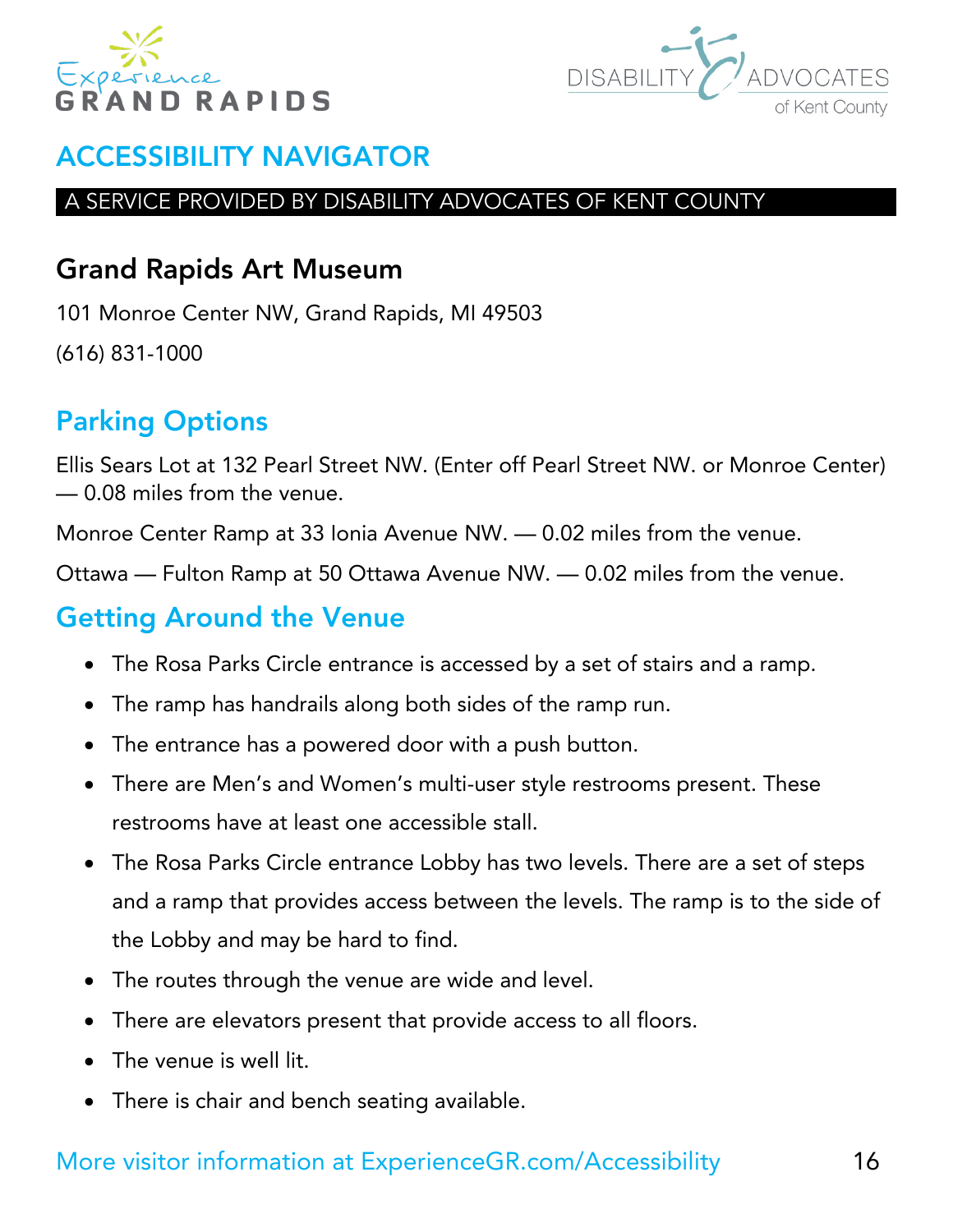



#### A SERVICE PROVIDED BY DISABILITY ADVOCATES OF KENT COUNTY

# <span id="page-16-0"></span>Grand Rapids Children's Museum

11 Sheldon Ave. NE, Grand Rapids, MI 49503 (616) 235-4726

# Parking Options

Ellis Parking Lot at 9 Library Avenue NE. — 0.08 miles from the venue.

The Gallery Parking Ramp at10 Commerce Avenue SW. — 0.1 miles from the venue.

- The main entrance along Sheldon Avenue has push-button activated powered doors, and is flush with the sidewalk.
- There are Men's and Women's multi-user style Restrooms available with accessible stalls. There is also a Family style Restroom.
- The paths through the exhibits are wide and level.
- The interior spaces are very well lit.
- Bench seating is available.
- Sensory kits are available. Inquire at the ticket counter.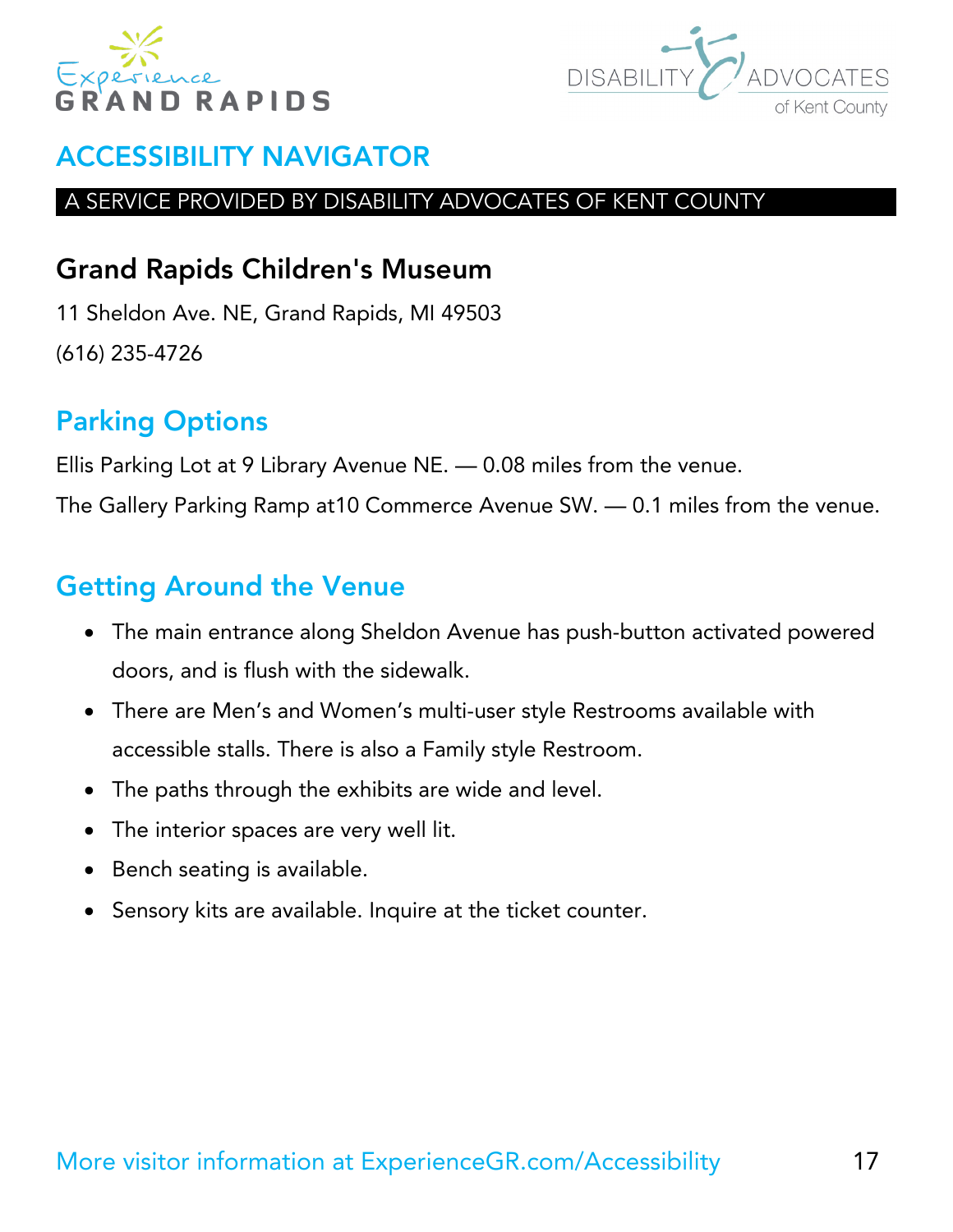



#### A SERVICE PROVIDED BY DISABILITY ADVOCATES OF KENT COUNTY

# <span id="page-17-0"></span>Grand Rapids Public Museum

272 Pearl St. NW, Grand Rapids, MI 49504 (616) 929-1700

# Parking Options

Grand Rapids Public Museum Parking Ramp at 59 Front Avenue NW. — 0.1 miles from the venue.

Limited handicap parking is available outside the Museum main entrance, under the overhang — 0.0 miles from the venue.

- The main entrance has push-button activated powered doors, and is flush with the sidewalk.
- There are Men's and Women's multi-user style restrooms available with accessible stalls on each level of the venue.
- The restrooms on the first floor have push-button activated powered doors.
- The paths through the exhibits are wide and level.
- There are elevators that provided access to each level of the venue.
- The interior spaces are very well lit.
- Bench seating is available.
- There are lowered countertops available.
- Sensory kits are available. Inquire at the ticket counter.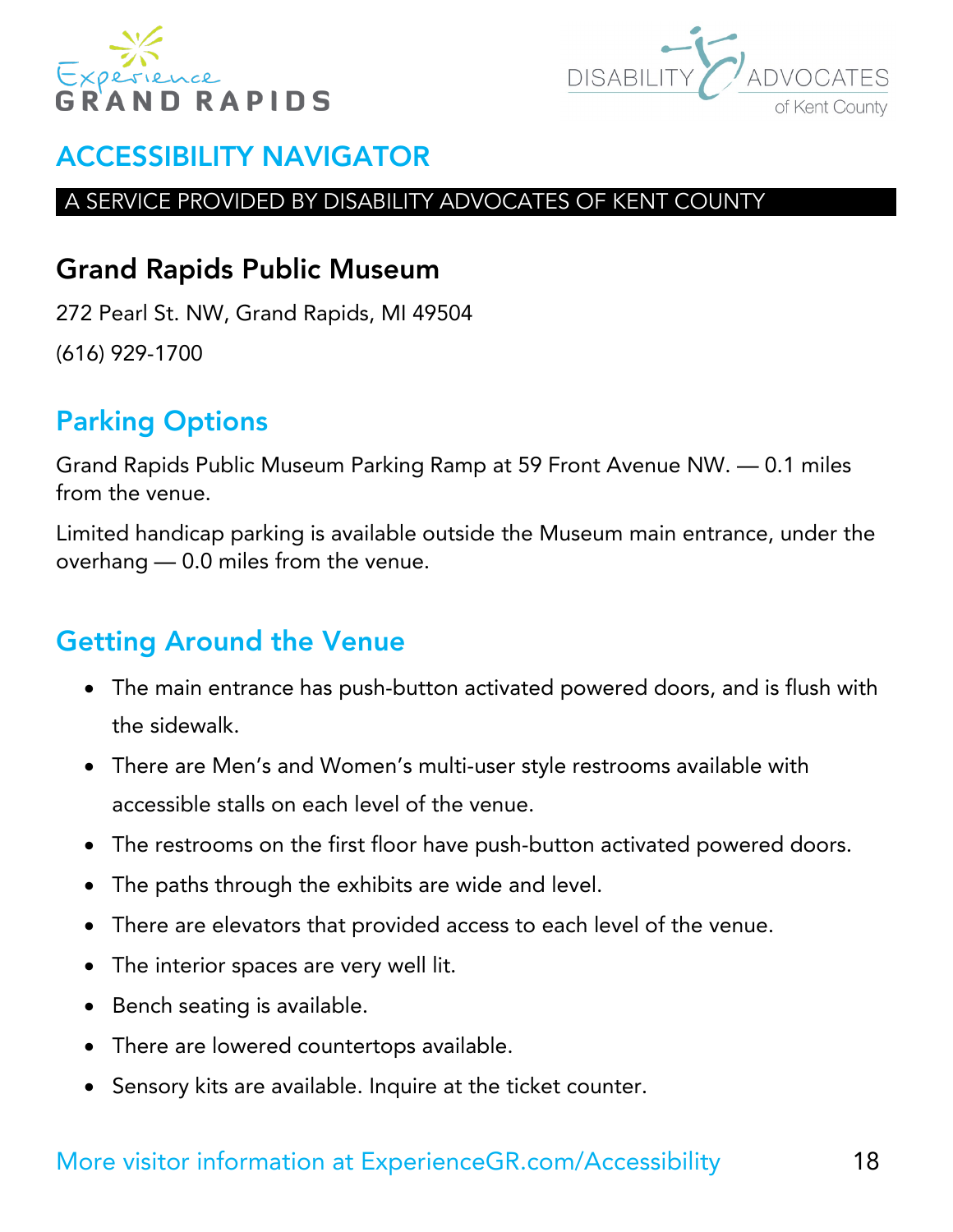



#### A SERVICE PROVIDED BY DISABILITY ADVOCATES OF KENT COUNTY

# <span id="page-18-0"></span>The Harris Building

111 South Division, Grand Rapids, MI 49423 (616) 581-4900

# Parking Options

Cherry — Commerce Ramp at 141 Commerce Avenue SW (the public parking entrance is on Cherry Street).— 0.1 miles from the venue.

- The South Division Avenue entrance has a shallow slope up to a heavy manual door.
- The door is flush with the sidewalk.
- The Ballroom Floor: The area can only be accessed by elevator.
- There area is well lit.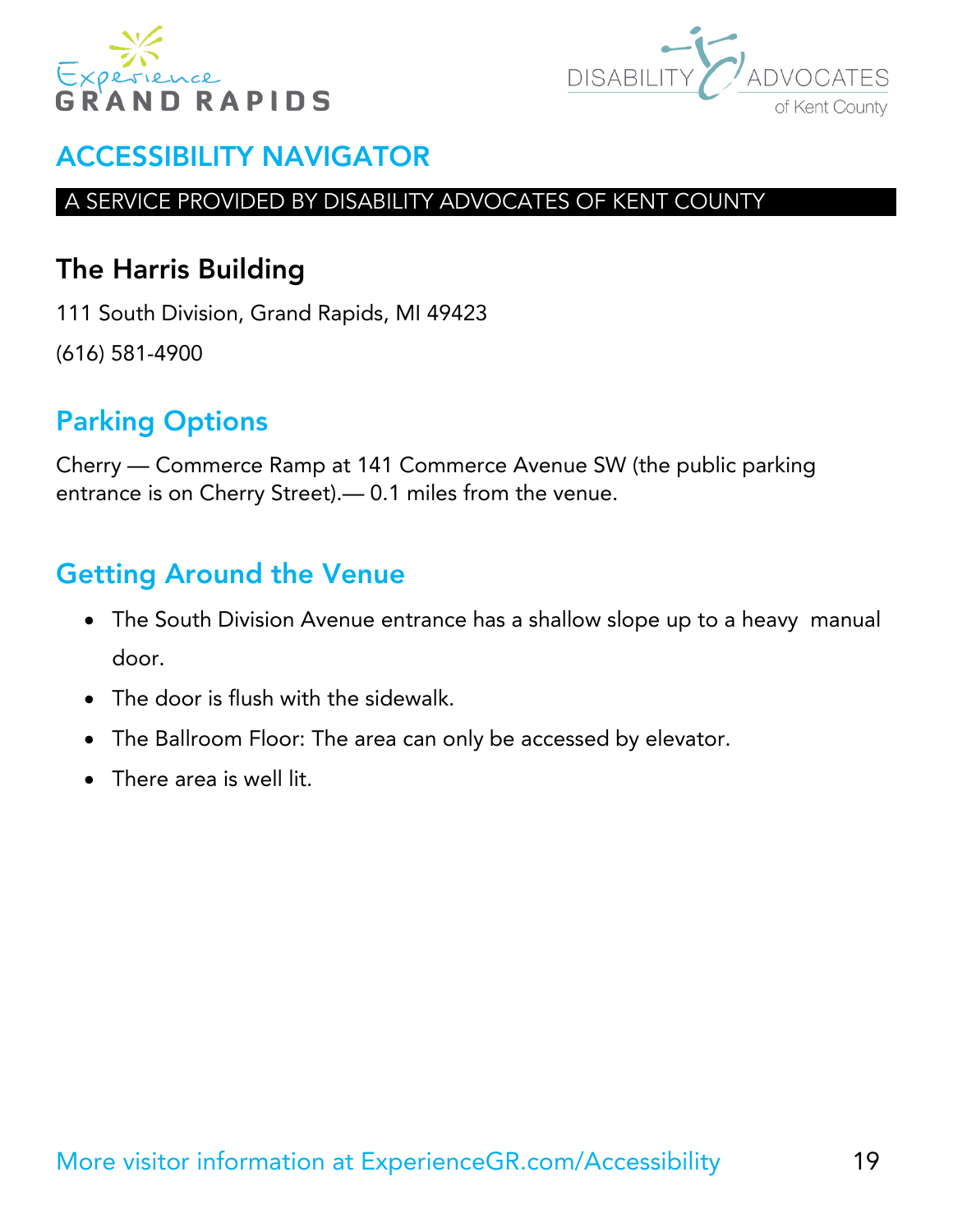



#### A SERVICE PROVIDED BY DISABILITY ADVOCATES OF KENT COUNTY

# <span id="page-19-0"></span>John Ball Zoo

1300 W. Fulton St., Grand Rapids, MI 49504 (616) 336-4301

# Parking Options

John Ball Park Zoo West Parking Lot at 1300 Fulton W. — 0.0 miles from the venue.John Ball Park Zoo East Parking Lot at 1300 Fulton W. — 0.0 miles from the venue.

- The sidewalks surrounding the property are wide and level.
- The intersections along Valley Avenue do have curb ramps, but lack rumble strips and crosswalk markings.
- The intersection along Butterworth St. SW also has a curb ramp, but lacks rumble strips.
- The west parking lot has designated accessible parking near the main entrance to the park. Not all of the designated accessible parking spaces have an adjacent access aisle.
- The east parking lot has designated accessible parking. These spaces do not have an adjacent access aisle.
- The south parking lot is on grass, and has no designated accessible parking spaces.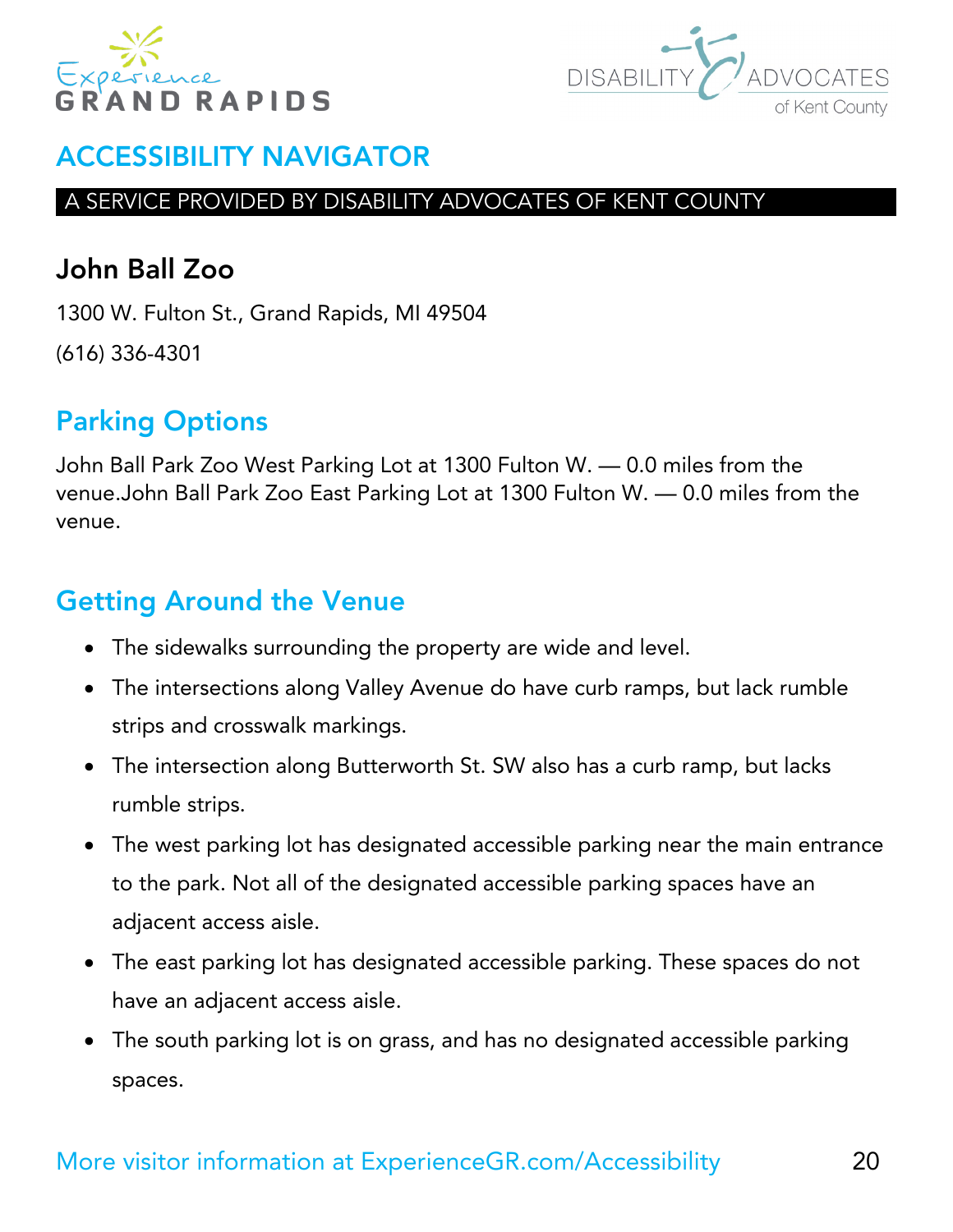



- There are few sidewalks that lead from the perimeter of the property to the main gate.
- The driveways may be used, though care should be taken to be aware of vehicular traffic.
- The sidewalks that lead to the interior of the park are located at the John Ball Park Drive entrance, and the West entrance along Fulton Street.
- The tennis courts near the south parking lot entrance are surrounded by grass and do not have a paved accessible route.
- The Pavilion 3 has a very pronounced ridge that runs the entire length of the entrance. This ridge is very steep.
- The pavilion contains public restrooms. The restrooms have small stalls. The pavilion has many picnic table options available. The tables are closely spaced and may restrict access to the restrooms. There is a curb with a single curb ramp at the rear of the pavilion that leads to the pond overlook. Access to this curb ramp may be restricted by the many picnic tables in the pavilion.
- The John Ball Zoo Main Gate Entrance
	- o The Main Gate has several ticket booths. The aisles are wide and level. There are no lowered countertops. The Main Gate entrance has a Men's and Women's multi-user style Restroom available with accessible stalls. There is also a Family style Restroom available.
- The Shaded Grounds:
	- o The outdoor food booth has high countertops.There is outdoor bench seating available.
- The Gift Shop:
- More visitor information at ExperienceGR.com/Accessibility 21 o The Gift shop has air conditioning, and is well lit and quiet. Some of the aisles are narrow where the shelves and clothing racks are closely spaced.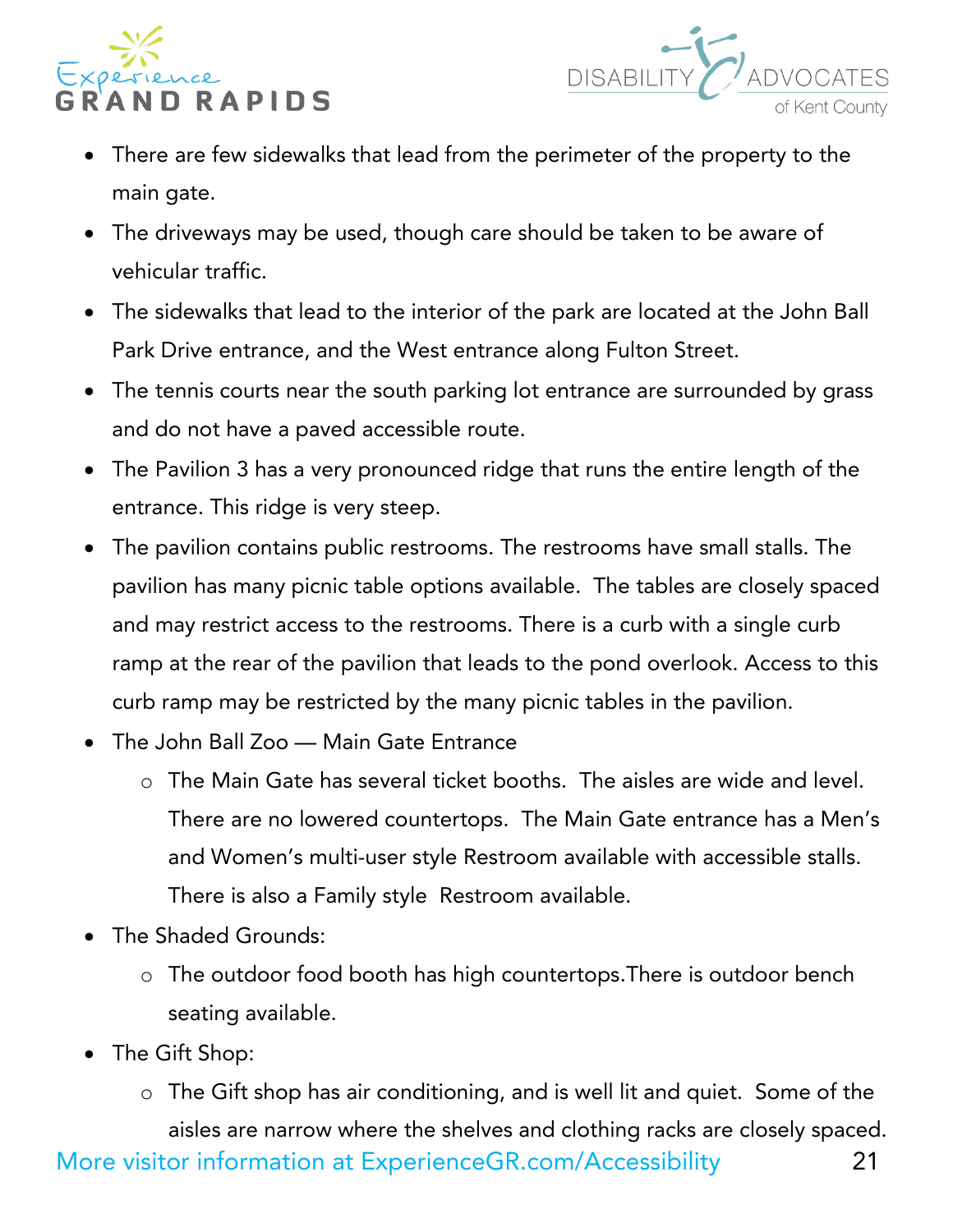



- Main Street:
	- o There is a path that leads from the Main Gate entrance to the center of the park. This path is located on a long, steep hill. There is a single landing midway up the slope, by the Pelican Pier exhibits. There are handrails present along the slope.
- There is a set of stairs and a large ramp after the Pelican Pier exhibits along the first hill. This ramp has sections of slope that are steep. There are wide landings and handrails present.
- Main Street The Monkey Island Café:
	- o There is outdoor table and chair seating available.
- The interior is accessed by a ramp. The landing at the top of the ramp is small.
- Main Street The Van Andel Living Shores Aquarium:
	- o The entrances and exits have push-button activated powered doors.There are Men's and Women's

restrooms available. These are located in a narrow hallway, and opening the door and maneuvering into the Men's restroom may be difficult.The aquarium has air conditioning. The interior is kept dimly lit, and is quiet.

- Main Street The Frogs:
	- o The entrance has push-button activated powered doors. The interior is quiet.The exhibits are located in the walls, and are viewable from multiple heights.
- Main Street The Whistle Stop:
	- o The food shop has only outdoor dining options. There is chair and table seating available. There are lowered countertops present.
- Main Street Red's Hobby Farm: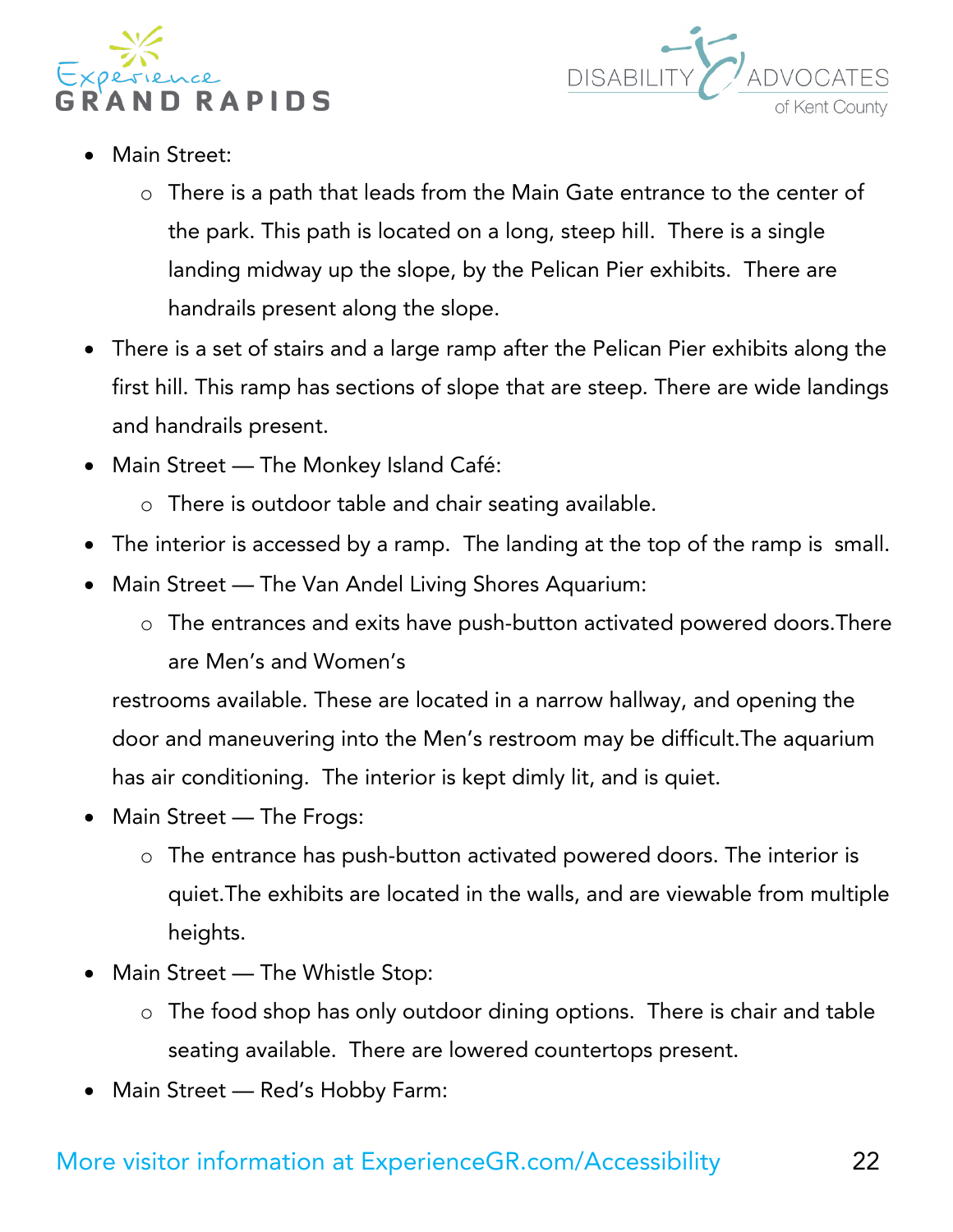



- o The path down to the children's interactive zoo is steep. The ramp does not have handrails.The Petting Corral is accessed by a double gate. There is restricted maneuvering clearance between the two gates.
- The Waterfall Trail Boardwalk:
	- o The transitions between the concrete paths and the boardwalk are level.There are benches with companions spaces available along the boardwalk.
- There are benches with companions spaces available along the boardwalk.
- There are many landings available along the boardwalk.
- There are handrails present along the entire boardwalk.
- The Zip Line and Waterfall Overlook are only accessed by stairs.
- The Forrest Trail Idema Funicular:
	- o The railway cars have large clear floor spaces.
- The transition between the station entrances and the railway cars is level.
- The Forrest Trail Tree Top Outpost:
	- o The transitions between the boardwalk sections of the Outpost and the Forrest Trail paths has experienced some erosion, creating a pothole and a raised ledge.
- The Forrest Trail The Nature Play Zone:
	- o The food shop has only outdoor dining options.
- There are two Family style Restrooms available.
- There are table and chair seating options available.
- The Forrest Trail The Crawford Tigers of the Realm:
	- o There are two viewing areas. The Forrest Trail connects the two areas.
- The viewing areas are cooled by overhead fans.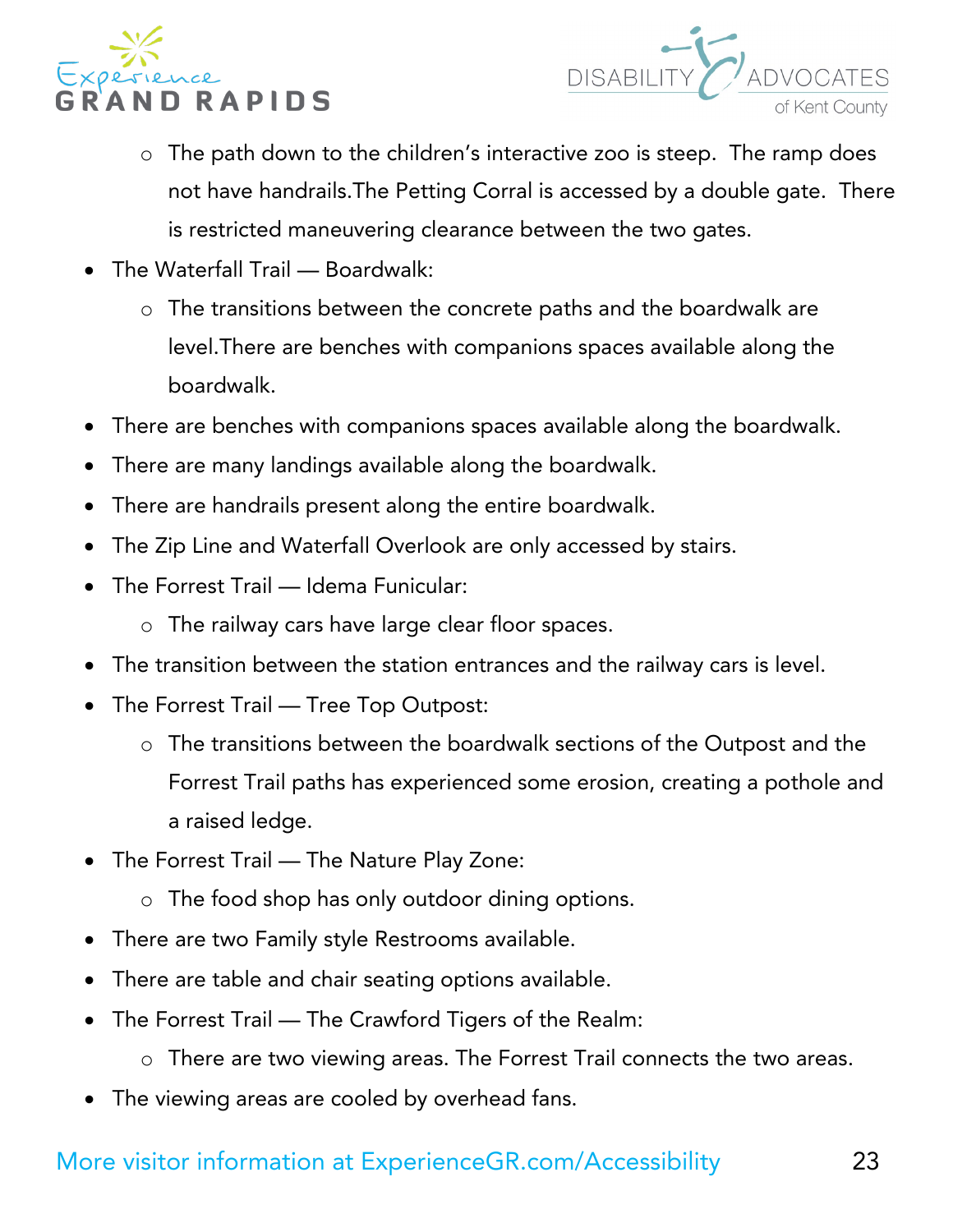



- High Street North American Exhibits:
	- o There are Men's and Women's multi-user Restrooms available with accessible stalls.
- The exhibits are located along a winding path on a hill. There are sections of the path that have steep slopes.
- High Street The South American Exhibits:
	- o The South American Boardwalk has a pronounced slope.
- There is a covered dining area along the boardwalk. There are picnic table seating options available
- Easy Street:
	- o There are Men's and Women's multi-user Restrooms with accessible stalls.
- There is a ramp by the Men's and Women's Restrooms that leads to the Bissell's Lions of Lake Manyara exhibit and the Mokomboso Valley Chimpanzee exhibit. This ramp has a pronounced slope. This ramp has handrails.
- Easy Street The Mokomboso Valley Building:
	- o There is a slope that leads from the Africa Exhibit entrance to the Mokomboso Valley facility. This slope has a pronounced incline.
	- o The Mokomboso Valley interior is air conditioned.
- Easy Street The Bissell Lions of Lake Manyara:
	- o The two viewing areas are covered and are cooled by overhead fans. There is a flagstone floor between the two viewing areas. Some sections may be uneven. The Lion Overlook is only accessed by a set of stairs.
- Easy Street The Lion's Den:
	- o The covered food stand has beverage dispensers on a high counter.
- There are no nearby seating options available.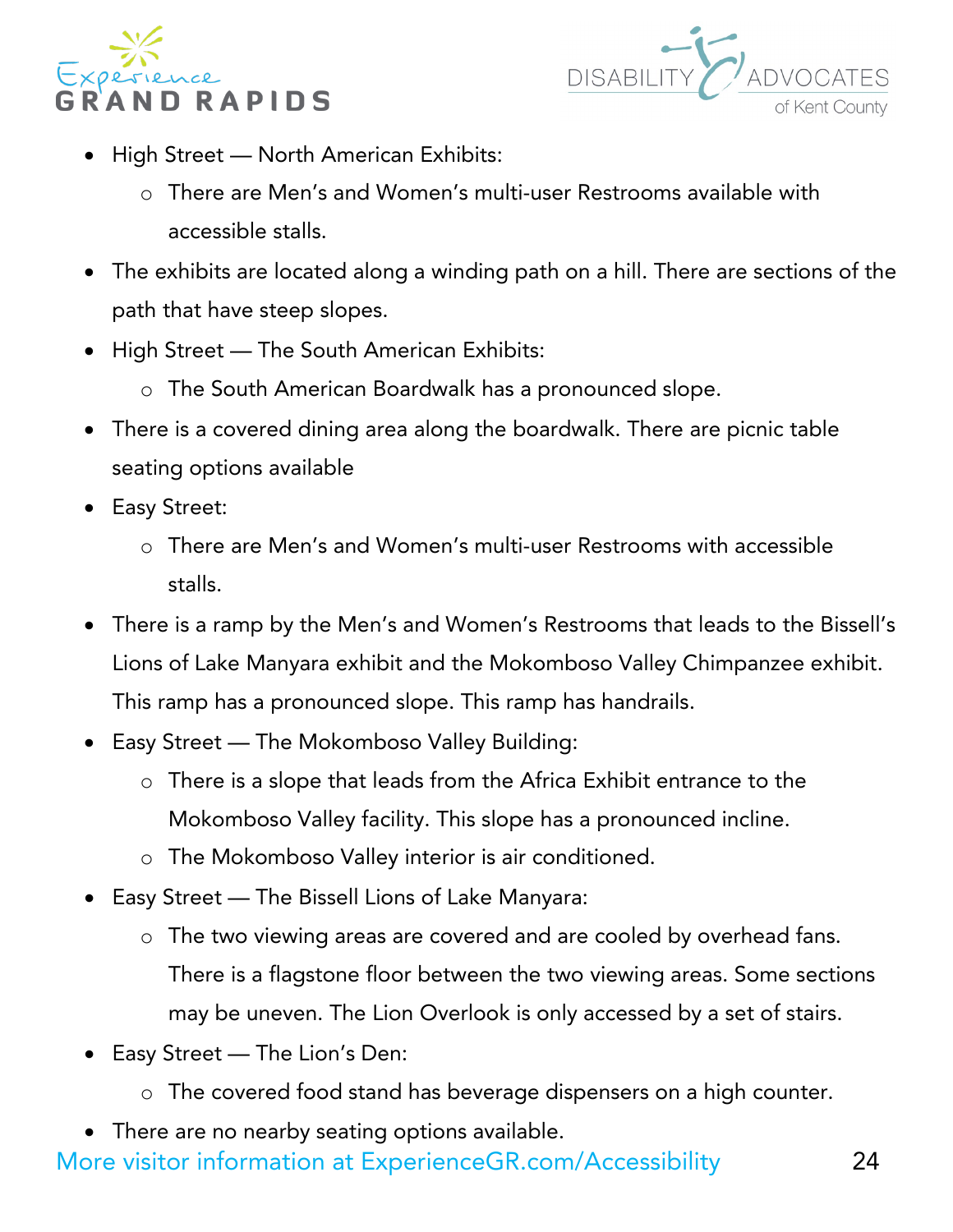



- Easy Street Treasures of the Tropics Exhibit:
	- o The entrance and exit has push-button activated powered doors. The button is placed several feet away from the door.
- The interior is air conditioned.
- The interior is kept dimly lit, and is quiet.
- Sensory kits are available. Inquire at the ticket counter.
- The entrance by the has path has a pronounced slope. There are handrails present.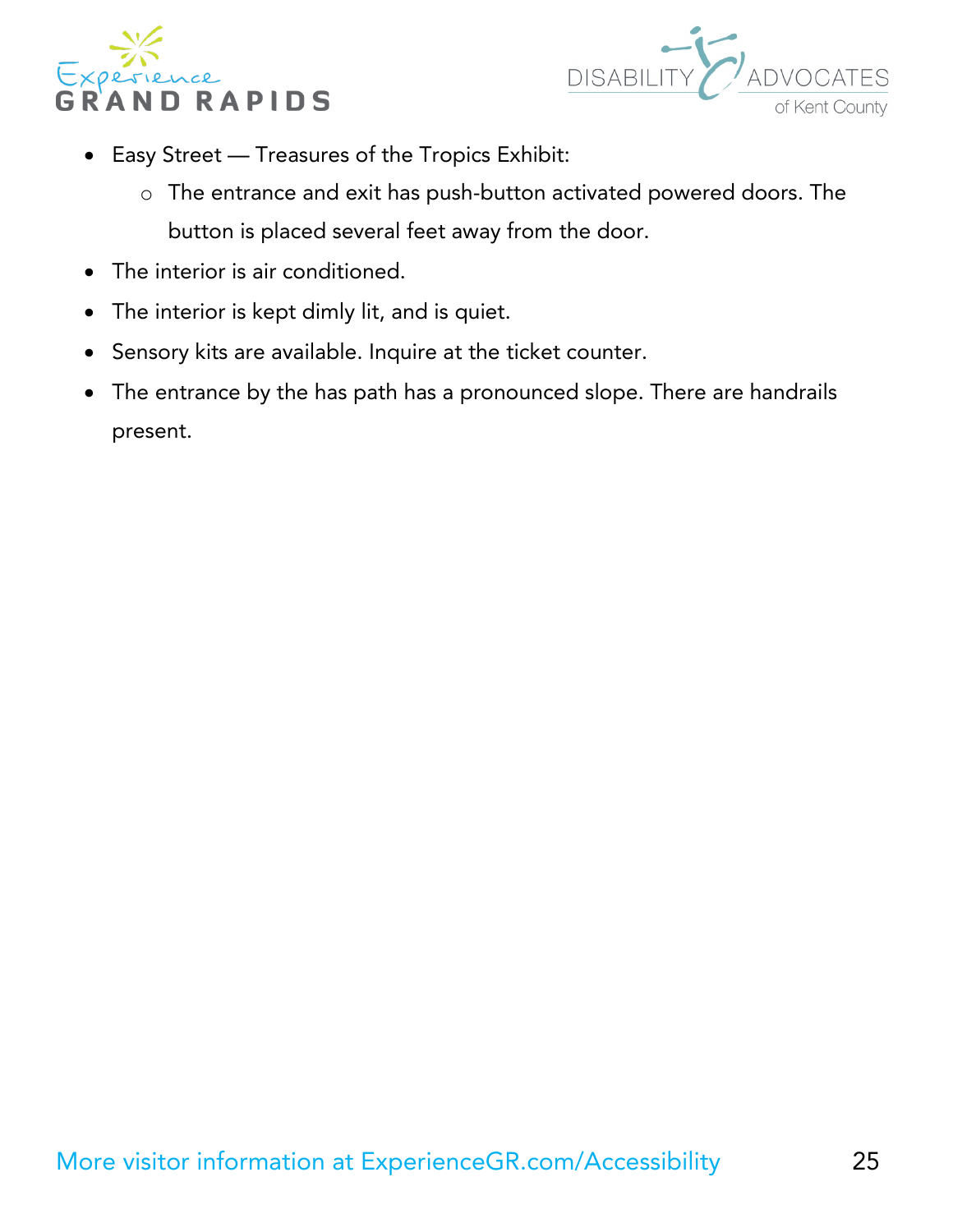



#### A SERVICE PROVIDED BY DISABILITY ADVOCATES OF KENT COUNTY

### <span id="page-25-0"></span>Rosa Parks Circle

Monroe Center and Monroe Ave., Grand Rapids, MI 49503 (616) 288-7209

# Parking Options

Louis — Campau Parking Ramp at 300 Monroe NW. — 0.02 miles from the venue.

- The sidewalks along Monroe Avenue and Monroe Center Street are wide and level.
- There are several marked crosswalks that lead across Monroe Avenue and Monroe Center Street. There are curb ramps present at these crosswalks.
- There are Men's and Women's multi-user style restrooms available with accessible stalls.
- The Amphitheater has a gently sloped path up to the covered performance stage. There are tiered platforms that descend from the sidewalk level to the amphitheater pit. These tiers may be used as bench seating, but do not have seat backs.
- The compacted gravel park paths are wide and level.
- There is seasonal table and chair seating options available.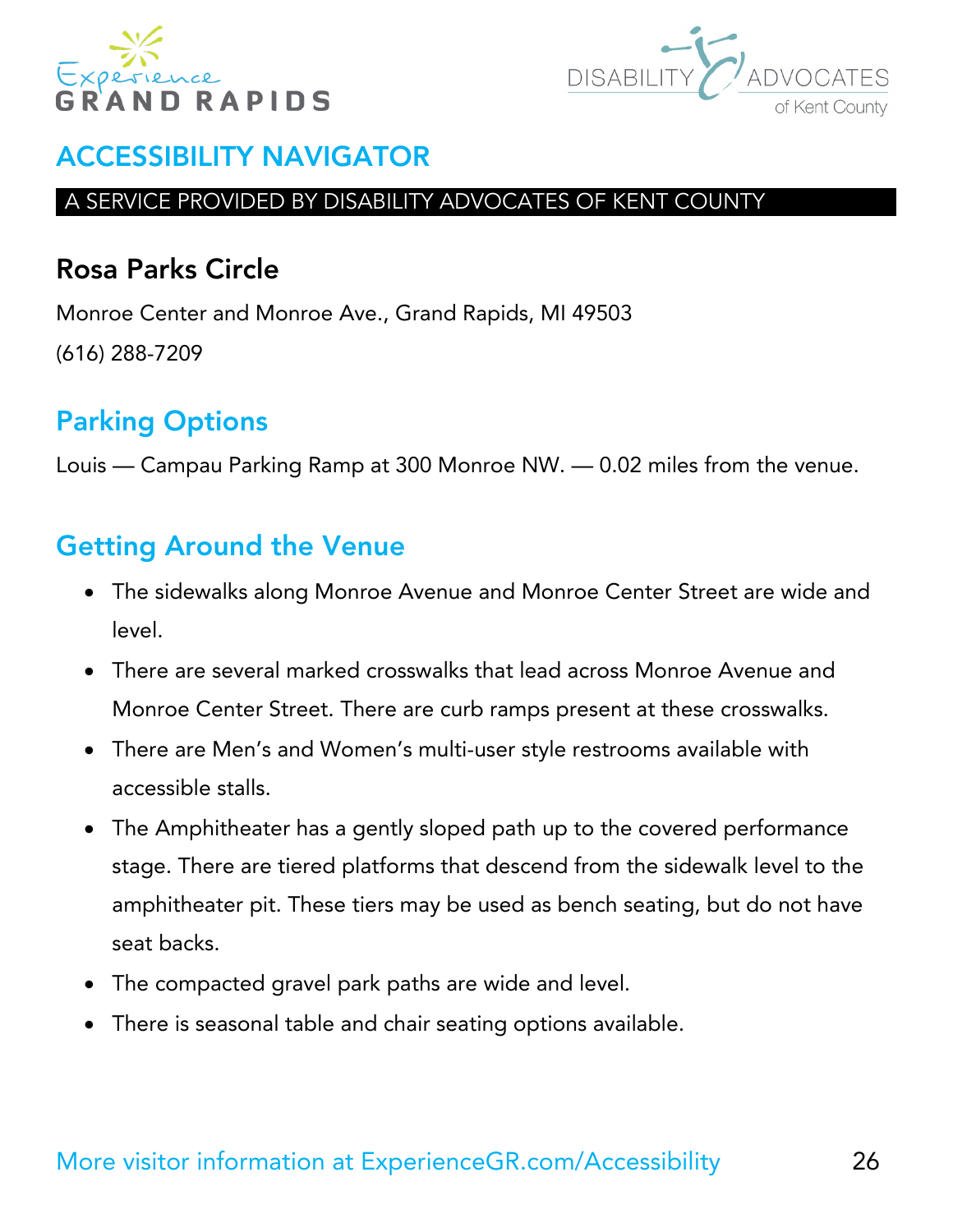



#### A SERVICE PROVIDED BY DISABILITY ADVOCATES OF KENT COUNTY

### <span id="page-26-0"></span>The Ruse Escape Rooms

25 Division Ave. S, Grand Rapids, MI 49503 (616) 214-7799

# Parking Options

Weston — Commerce Parking Ramp at 30 Weston Street SW. — 0.01 miles from the venue.

- There are 2 gender-neutral single-user style restrooms available.
- The interior paths are wide and level.
- The venue is very quiet and well lit.
- There is chair and bench seating available in the lobby, and table and chair seating is available in the waiting room.
- There are three Puzzle Rooms. The rooms have excellent maneuvering clearance. The puzzles are able to be modified so that people with hearing or vision related disabilities may enjoy the programs.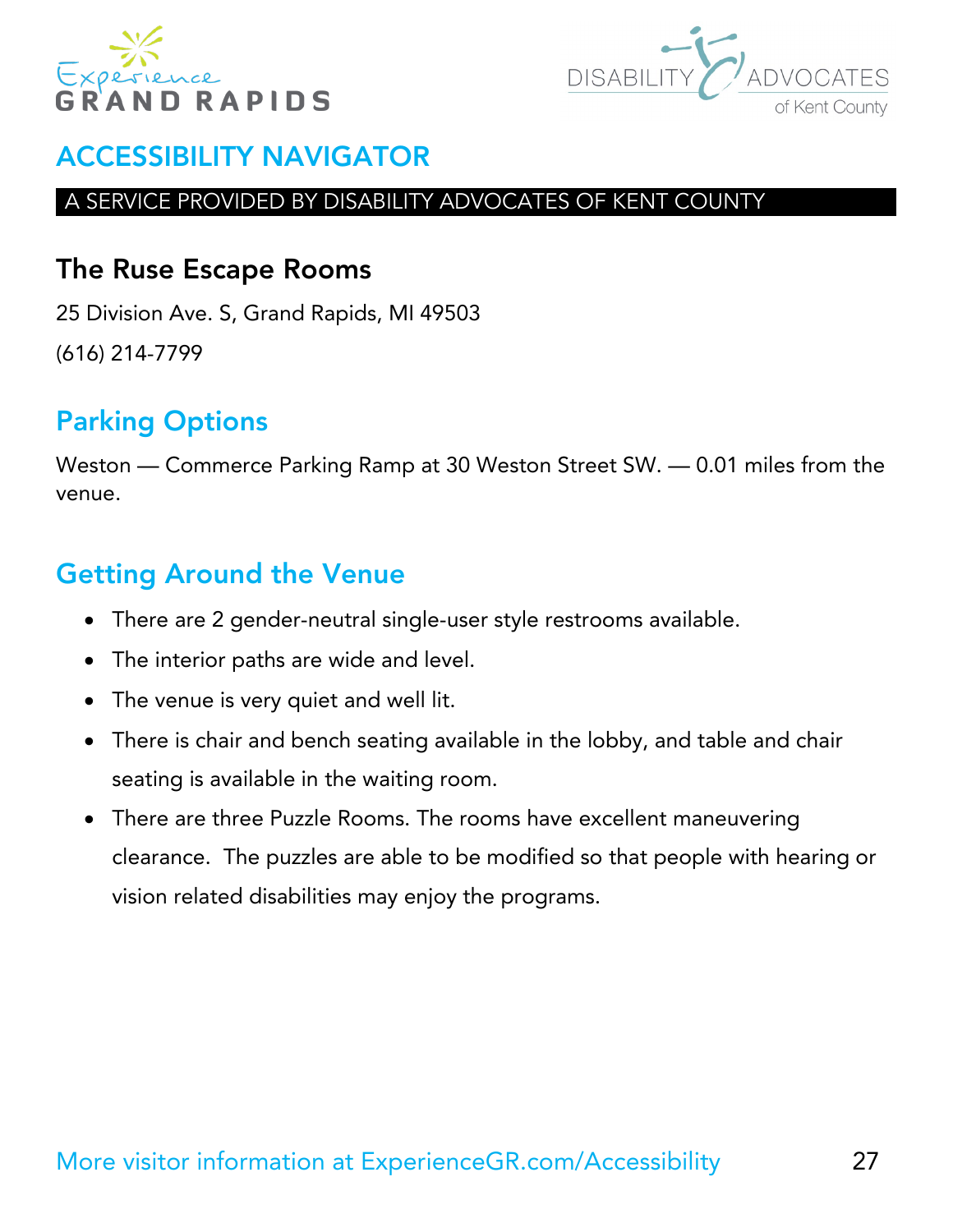



#### A SERVICE PROVIDED BY DISABILITY ADVOCATES OF KENT COUNTY

# <span id="page-27-0"></span>The Blue Bridge

Blue Footbridge, Grand Rapids, MI 49504 (616) 456-3232

# Parking Options

Riverfront Plaza Ramp at 55 Campau Avenue NW. — 0.09 miles from the venue. Louis-Campau Ramp at 43 Monroe Avenue NW. — 0.1 miles from the venue.

- The bridge is accessed from 100 Front Street NW, and 55 Campau Avenue NW.
- The sidewalks that connect Front Street with the Blue Bridge, and Campau Avenue are wide, stable and level. The sidewalks on the both ends of the bridge connect with the riverfront boardwalk. The Front Street side of the bridge connects to the boardwalk by steps and a curved ramp. There are no handrails along the ramp run.
- The Campau Avenue side of the bridge connects to the boardwalk by steps and a ramp.
- The ramp has handrails along both sides of the ramp run.
- There are no public restrooms available.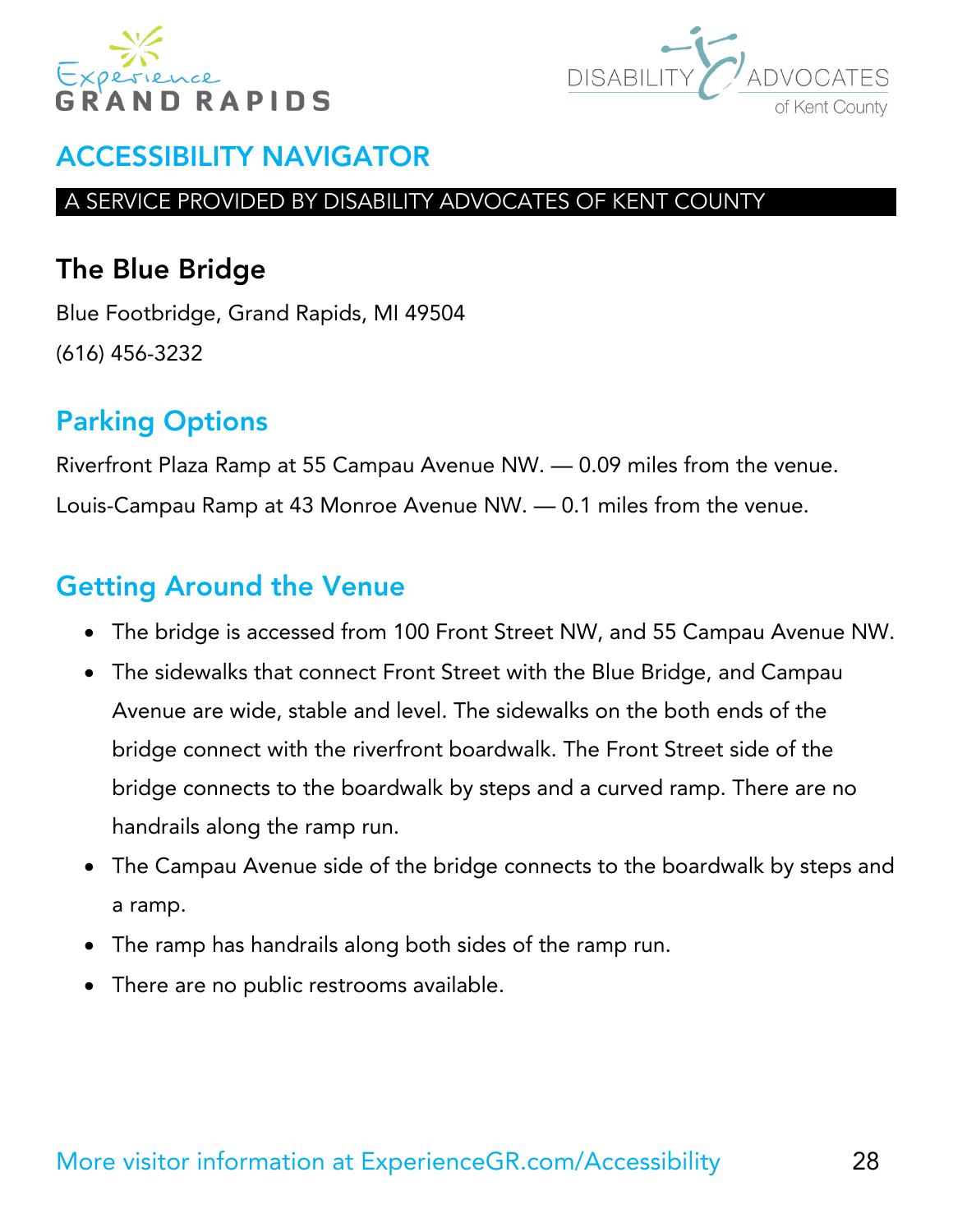



#### A SERVICE PROVIDED BY DISABILITY ADVOCATES OF KENT COUNTY

# <span id="page-28-0"></span>Urban Institute for Contemporary Arts

2 West Fulton, Grand Rapids, MI 49503 (616) 454-7000

# Parking Options

The Gallery Ramp at 8 Commerce Avenue SW. — 0.01 miles from the venue

- The Fulton Street entrance has a revolving door, and powered door with push button. The entrance is flush with the sidewalks.
- There are Men's and Women's multi-user style restrooms present on all floors of the venue. These restrooms have at least one accessible stall.
- The routes through the venue are wide and level.
- There is a long ramp that runs along the Fulton Street side of the venue that connects the east and west sections of the facility.
- There is an elevator that provides access to all floors.
- The venue is well lit.
- There is chair, bench and table seating available.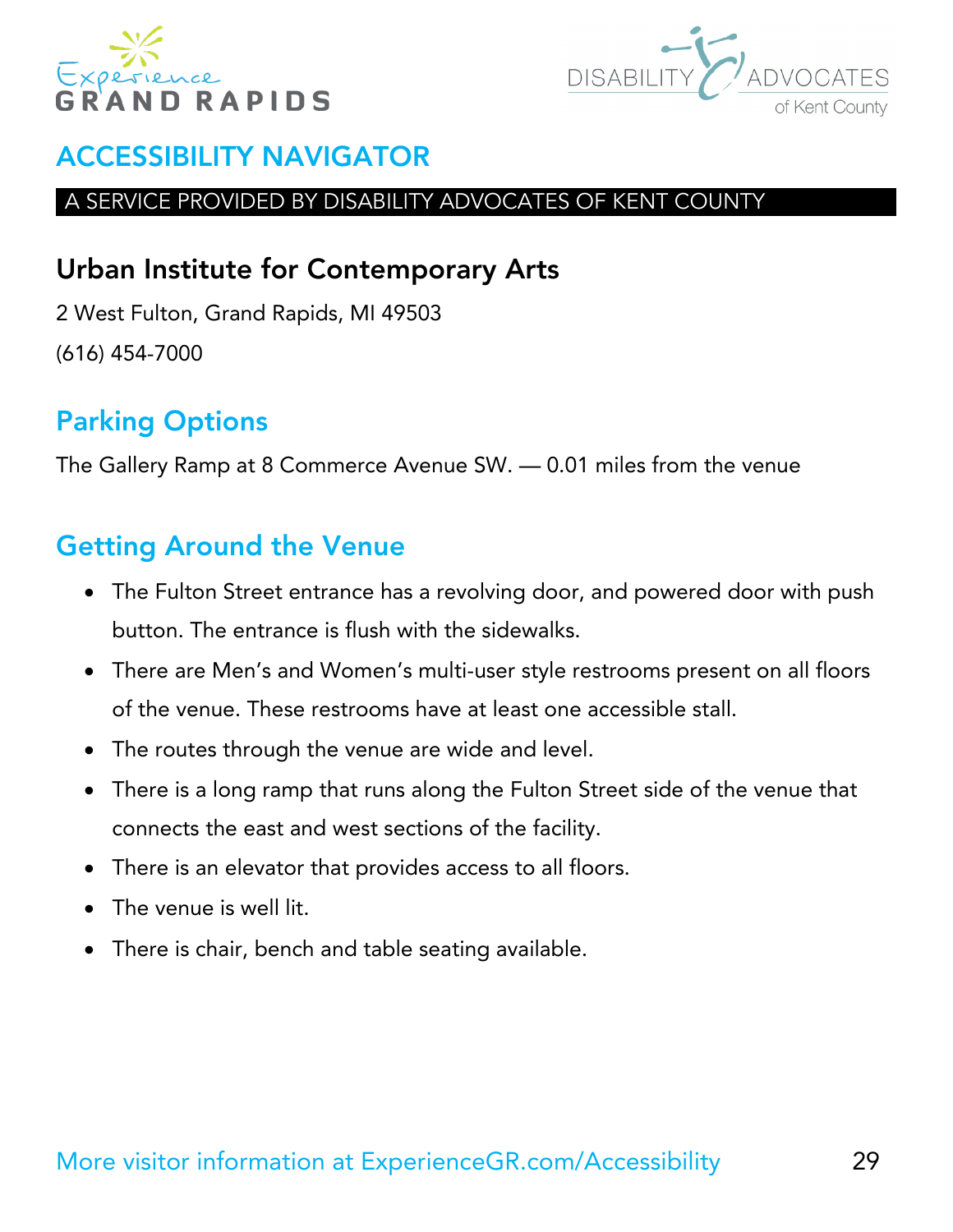



# <span id="page-29-0"></span>Breweries and Distilleries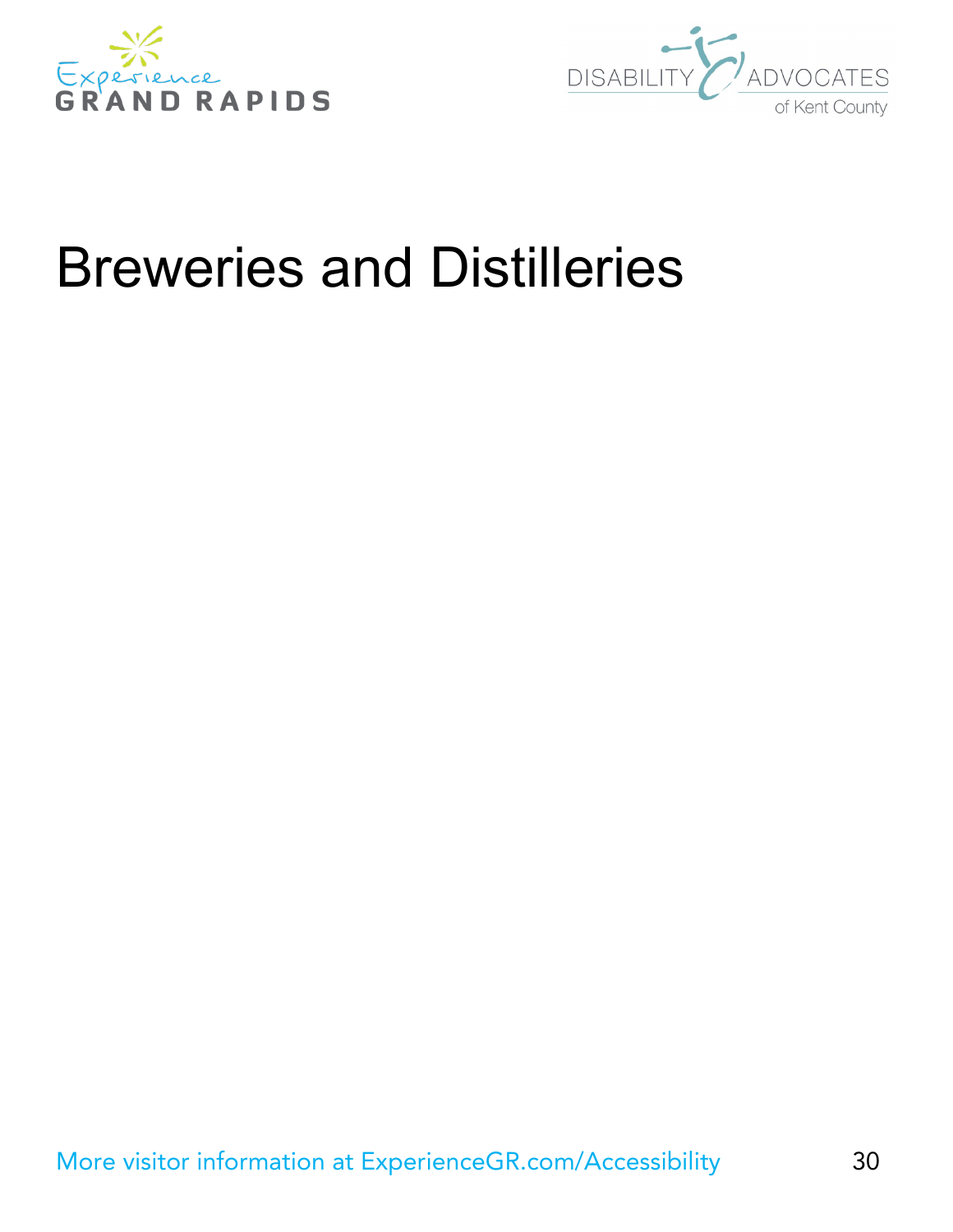



#### A SERVICE PROVIDED BY DISABILITY ADVOCATES OF KENT COUNTY

### <span id="page-30-0"></span>Atwater Brewery - Grand Rapids

201 Michigan St. NW, Grand Rapids, MI 49503 (616) 649-3020

# Parking Options

Government Center Parking Ramp at 300 Monroe NW. — 0.1 miles from the venue. DeVos Place Parking Ramp at 7 Bridge Street NW. — 0.02 miles from venue.

- The main entrance along Monroe Avenue does not have powered doors, and is flush with the sidewalk. The main entrance door has unusually mounted pull bars, and may be difficult to use.
- There are Men's and Women's multi-user style restrooms available with accessible stalls.
- The interior routes are wide and level
- The venue is primarily a restaurant, and noise levels may be pronounced during peak hours.
- The venue is well lit.
- There is chair and table, and booth seating available.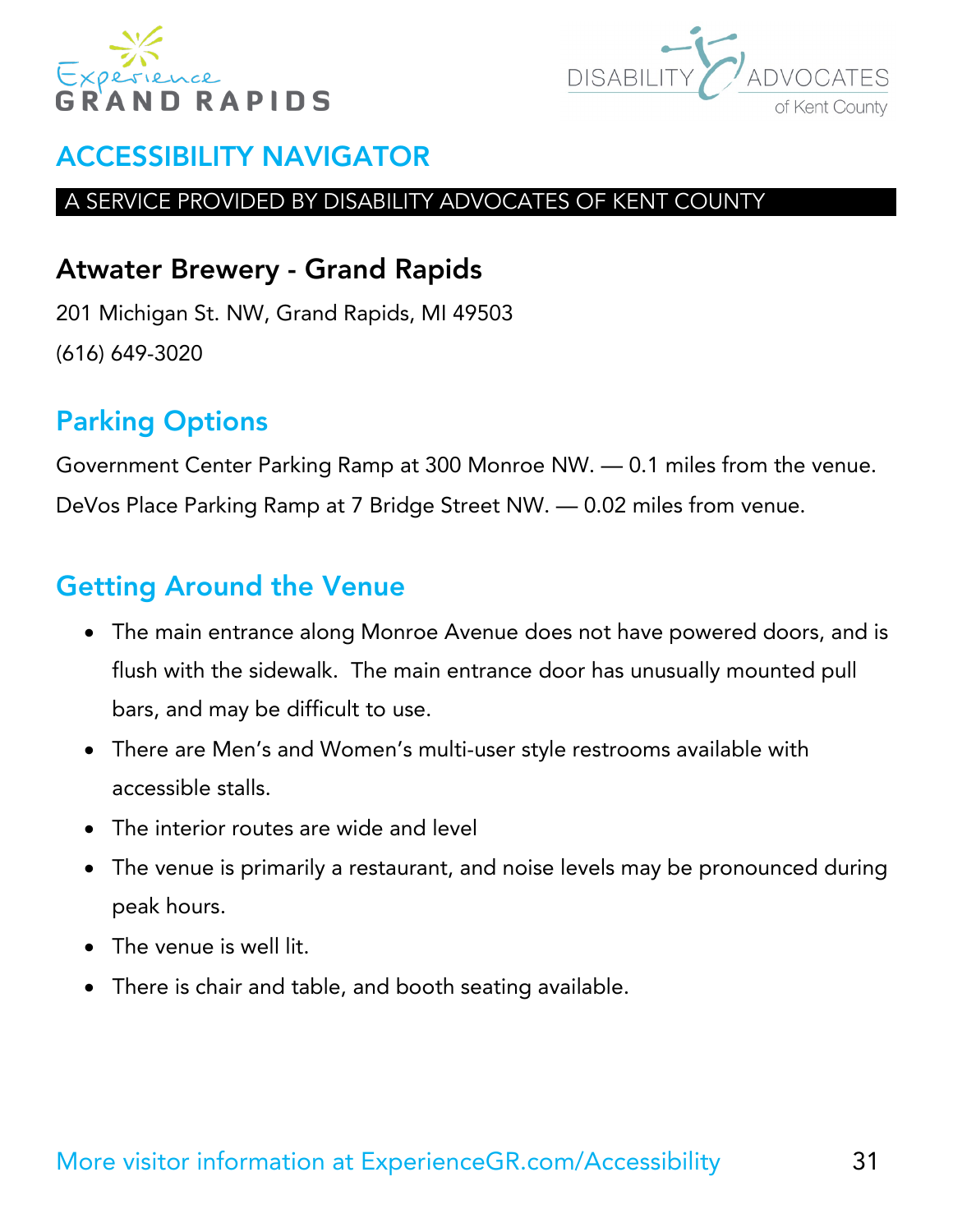



#### A SERVICE PROVIDED BY DISABILITY ADVOCATES OF KENT COUNTY

# <span id="page-31-0"></span>City Built Brewing Co.

820 Monroe Ave. NW, Grand Rapids, MI 49503 (616) 805-5755

# Parking Options

Parking Metered parking options may be found in the Canal Park Parking Lot at 897 Monroe Avenue NW. — 0.2 miles from the venue

- There are Men's and Women's multi-user style restrooms available with accessible stalls.
- The dining room paths are very wide and level.
- The venue is primarily a restaurant, and noise levels may be pronounced during peak hours.
- The venue is well lit.
- There are table and chair seating, booth seating, and bar seating available.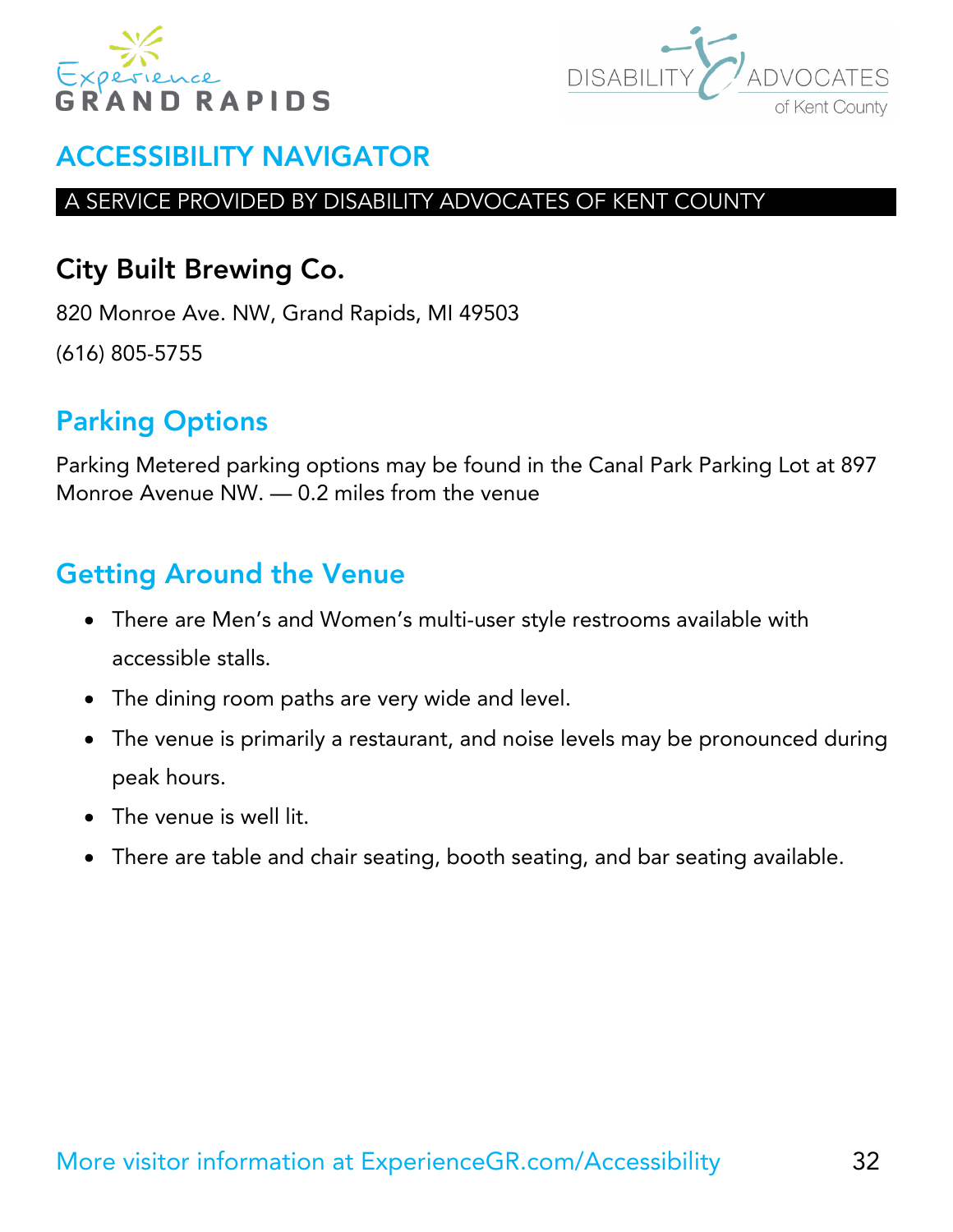



#### A SERVICE PROVIDED BY DISABILITY ADVOCATES OF KENT COUNTY

### <span id="page-32-0"></span>Creston Brewery

1504 Plainfield Ave. NE, Grand Rapids, MI 49505 (616) 805-4523

# Parking Options

Creston Brewery Parking Lot at 1504 Plainfield NE. — 0.00 miles from the venue.

- The parking lot does not have designated accessible parking spaces.
- The main entrance along Plainfield Avenue does not have powered doors.
- There is a sloped landing in front of the doors.
- There are Men's and Women's multi-user style Restrooms available with accessible stalls.
- The interior routes are wide and level.
- The venue is primarily a restaurant, and noise levels may be pronounced during peak hours.
- The outdoor dining patio entrance has a step and the main entrance must be used to access the space.
- The venue is well lit.
- There is chair and table, and booth seating available.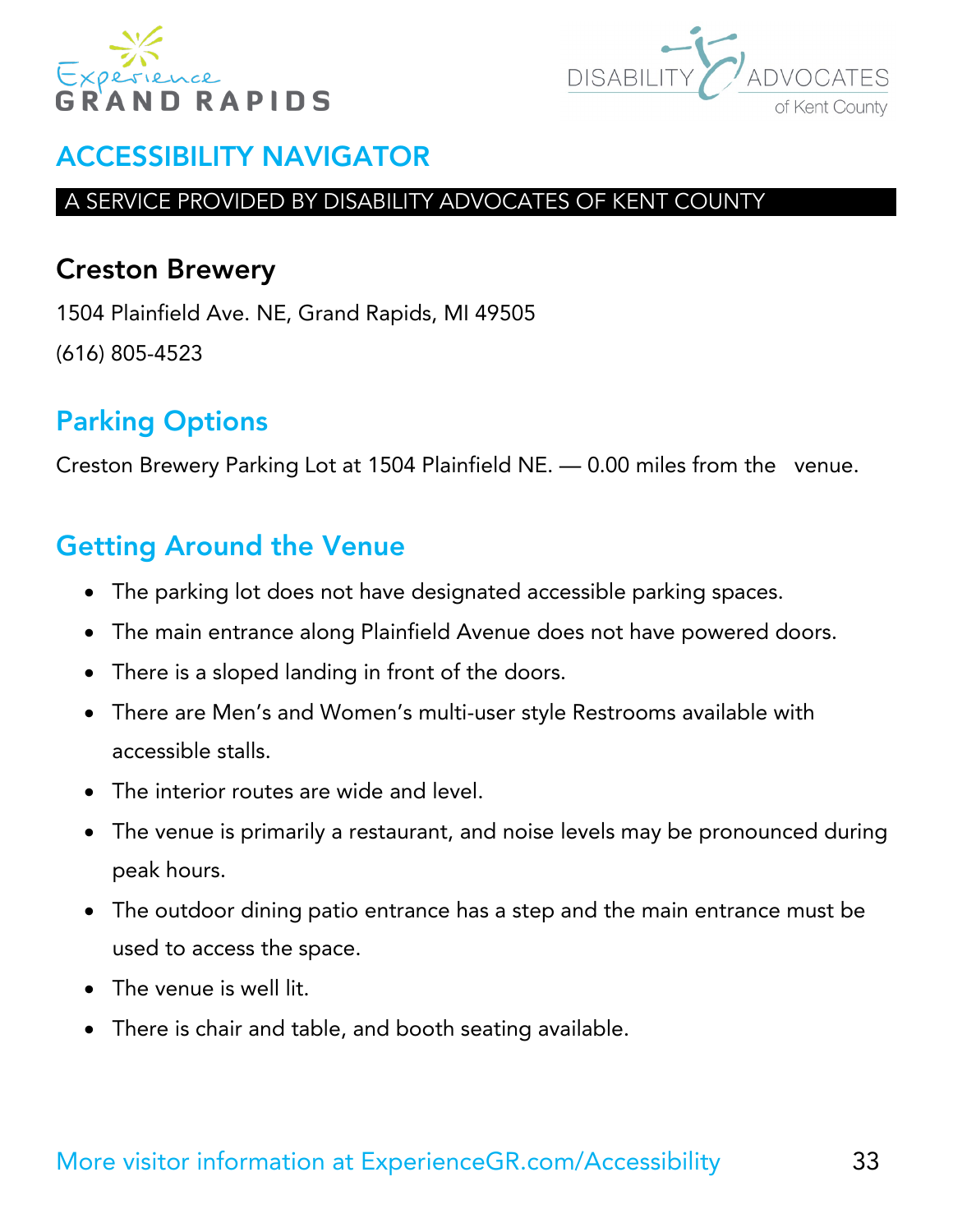



#### A SERVICE PROVIDED BY DISABILITY ADVOCATES OF KENT COUNTY

# <span id="page-33-0"></span>Founders Brewing Company

235 Grandville Ave. SW, Grand Rapids, MI 49503 (616) 776-1195

# Parking Options

Founder's Brewing Co. Lot at 267 Goodrich Street SW. — 0.02 miles from the venue. DASH Area 6 Lot at 164 Goodrich Street SW. — 0.12 miles from the venue

# Getting Around the Venue

- The Grandville Avenue entrance has a set of stairs and a ramp up to the restaurant level from the sidewalk. There are handrails along the both sides of the stairs and ramp. This entrance has manual doors with door closers.
- The Company Store entrance has a set of stairs up from the sidewalk. There is no ramp present at this entrance. This entrance has a manual door with a door closer.
- There are Men's and Women's multi-user style restrooms present.
- The routes through the indoor dining room and Company Store are wide and level.
- The routes through the porch and outdoor dining room along Grandville Avenue are wide and level.
- There are steps down from the porch to the outdoor dining room floor.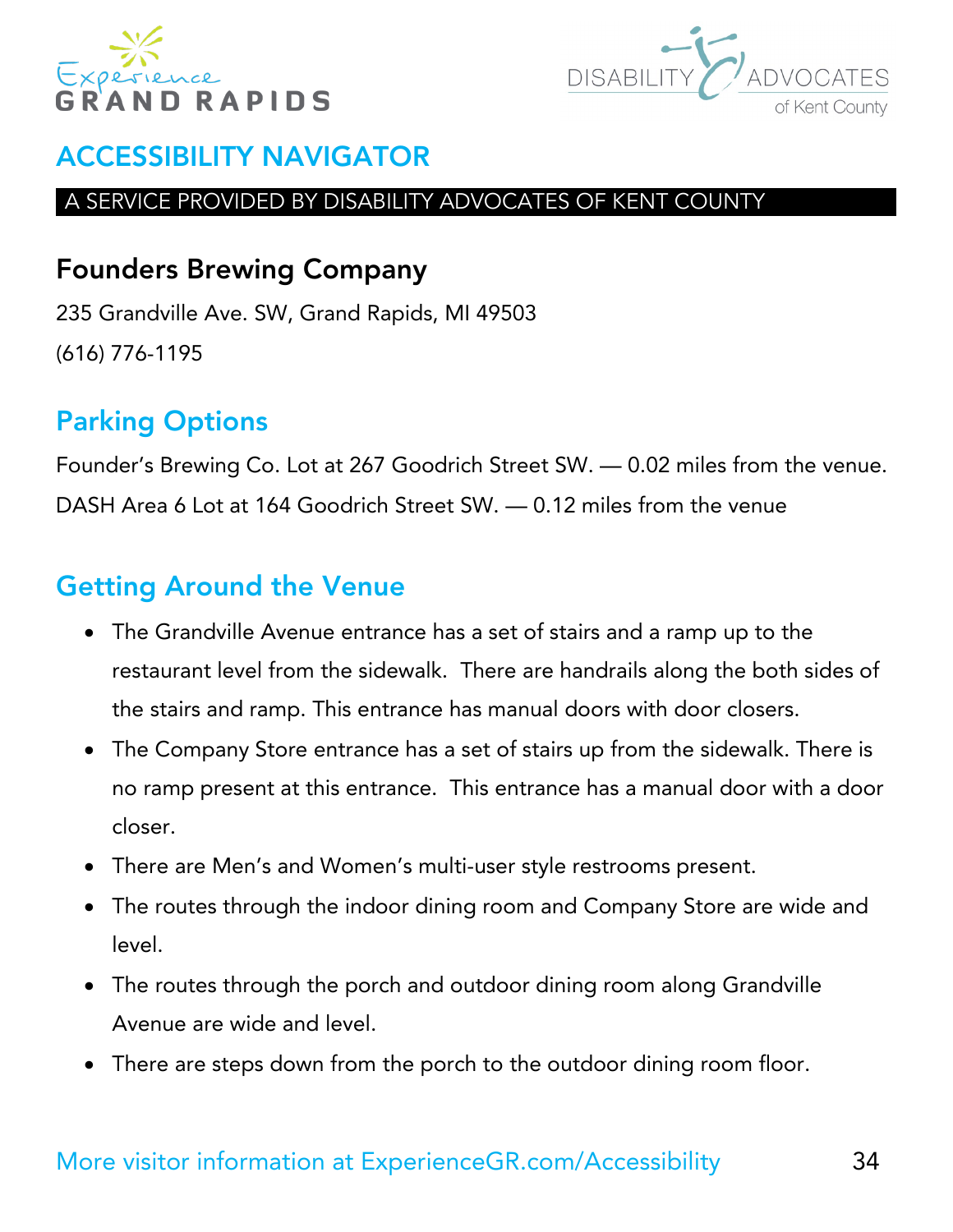



- There is a narrow ramp at the south end of the porch that leads down to the outdoor dining room floor.
- The ramp is out of general sight and may be difficult to find.
- There is an elevator present.
- There is bar, table, and bench seating available.
- The venue may be noisy during busy hours.
- The Founder's Brewing Co. Parking Lot does not have designated accessible parking spaces.
- The lot surface is uneven and damaged in places near where the pavement transitions into the sidewalks.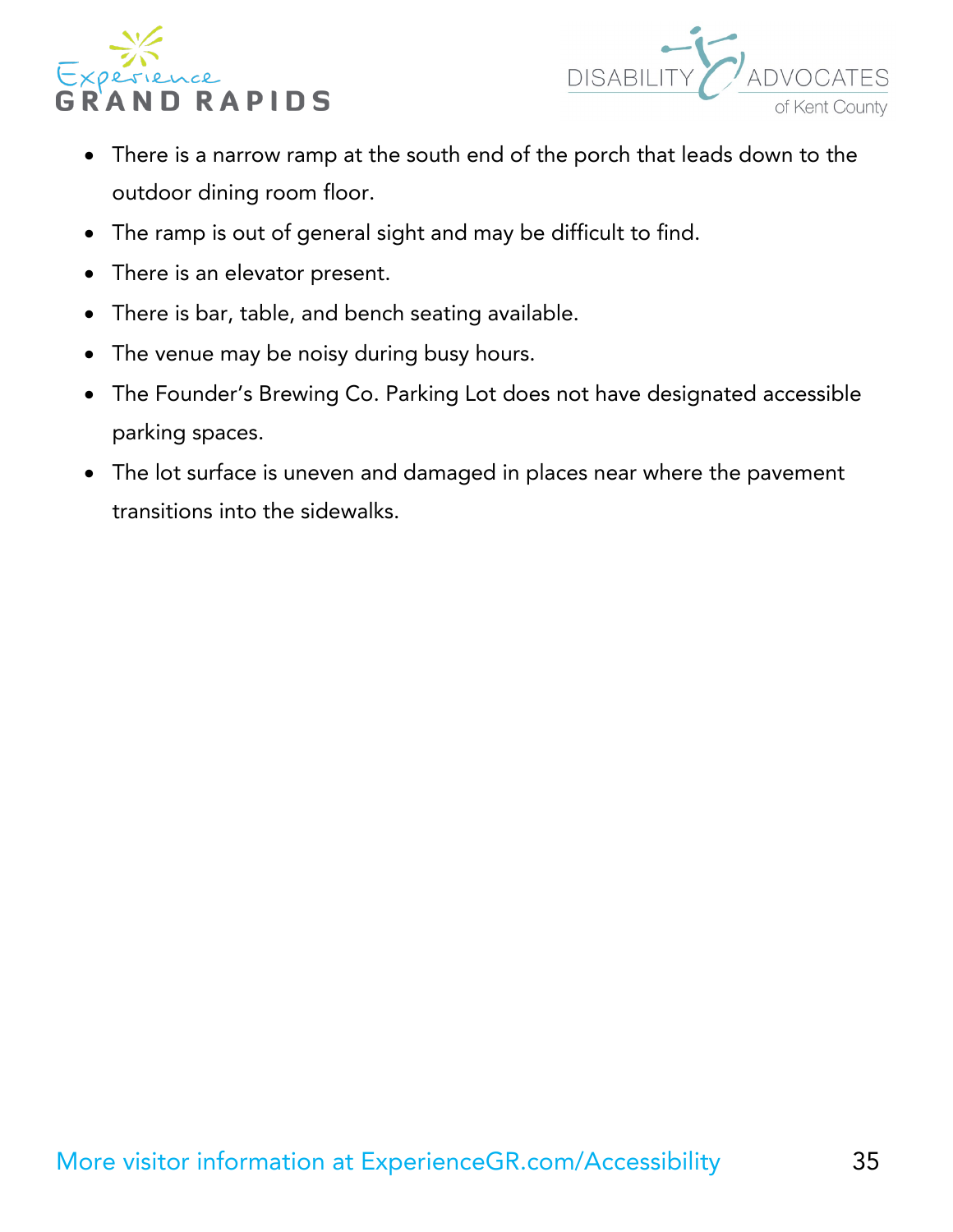



#### A SERVICE PROVIDED BY DISABILITY ADVOCATES OF KENT COUNTY

# <span id="page-35-0"></span>Grand Rapids Brewing Company

1 Ionia Ave. SW, Grand Rapids, MI 49503 (616) 458-7000

# Parking Options

Fulton & Ottawa Parking Ramp at 32 Ottawa Avenue NW. — 0.08 miles from the venue.

- The main entrance at the corner of Fulton Street and Ionia Avenue has a step. There is an alternative entrance along Fulton Street on the north side of the building that is flush with the sidewalk. There is a ramp inside this entrance.
- There are Men's and Women's multi-user style restrooms available with accessible stalls.
- The paths through the dining room are wide and level.
- The venue is primarily a restaurant, and noise levels may be pronounced during peak hours.
- The interior spaces are very well lit. Table and chair seating, bar seating, and booth seating is available.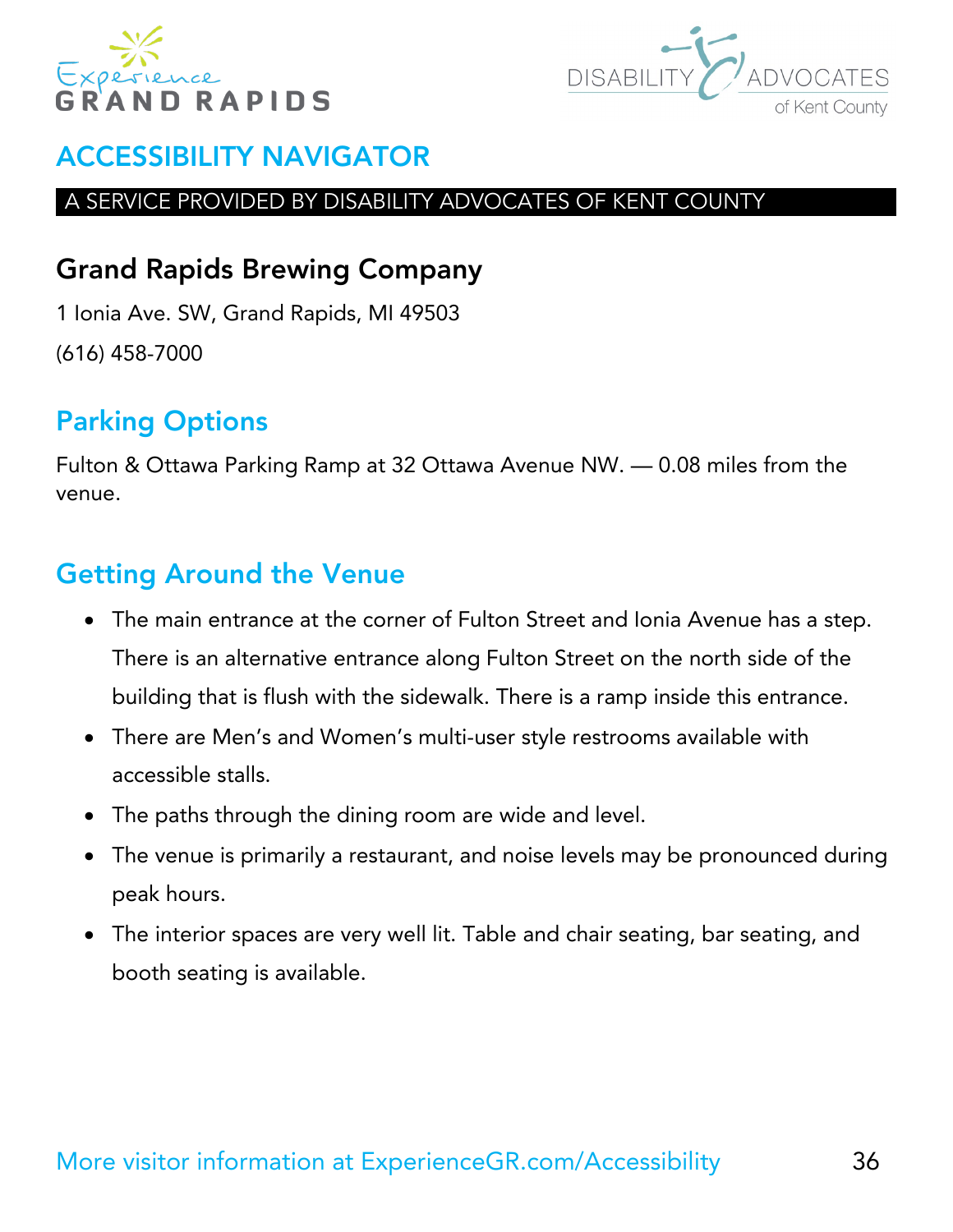



#### A SERVICE PROVIDED BY DISABILITY ADVOCATES OF KENT COUNTY

# Harmony Hall

401 Stocking Ave. NW, Grand Rapids, MI 49504 (616) 233-9186

# Parking Options

Harmony Hall Parking Lot at 401 Stocking Ave NW. — 0.0 miles from the venue.

# Getting Around the Venue

- The main entrance does not currently have powered doors, and is flush with the sidewalk.
- The venue does business primarily on the second floor.
- There is an elevator to the second floor near the rear of the venue.
- There is a staff call system present near the main entrance. This alerts staff on the second floor should assistance be needed in finding the elevator.
- There is a ramp that leads up to the elevator.
- The Men's and Women's multi-user style restrooms on the second floor have an accessible stall.
- The halls and paths through the dining room are wide and level.
- The venue is primarily a restaurant, and noise levels may be pronounced during peak hours.
- The interior is well lit.
- There is table and chair seating, and booth seating available.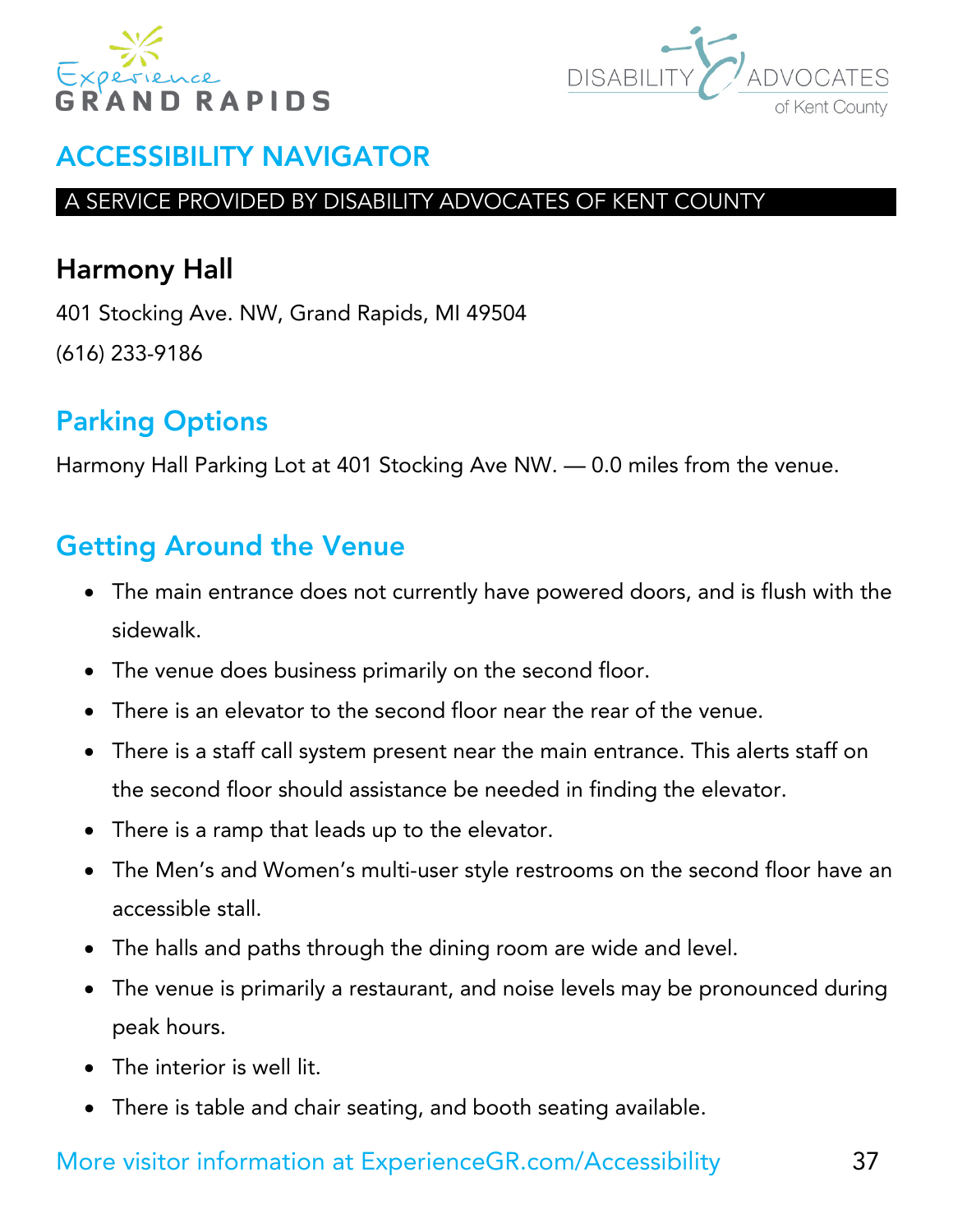



#### A SERVICE PROVIDED BY DISABILITY ADVOCATES OF KENT COUNTY

### HopCat - Downtown GR

25 Ionia Ave. SW, Grand Rapids, MI 49503 (616) 451-4677

# Parking Options

Fulton & Ottawa Parking Ramp at 32 Ottawa Avenue NW. — 0.1 miles from the venue.

Area 2 Parking Lot at 99 Oakes Street SW. — 0.2 miles from the venue.

- The main entrance at the corner of Ionia Avenue & Weston Street has a step. There is an alternative entrance along Weston Street on the south side of the building, and is accessed from the outdoor dining patio.
- There is a wide gate separating the patio and the sidewalks. This alternative entrance is flush with the sidewalk.
- There are Men's and Women's multi-user style restrooms available with accessible stalls.
- The venue is primarily a restaurant, and noise levels may be pronounced during peak hours.
- The interior is well lit.
- There is chair and table, and booth seating available.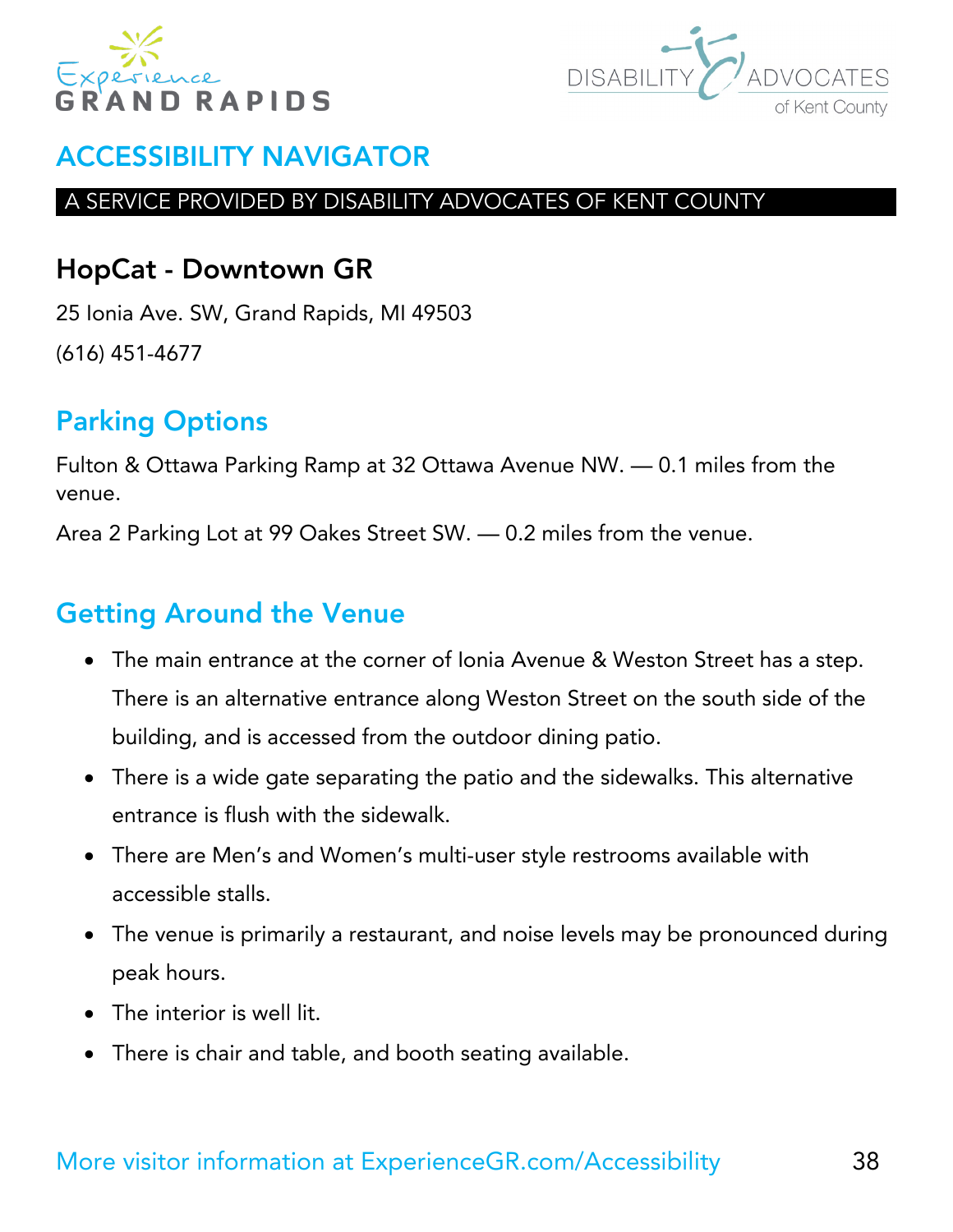



#### A SERVICE PROVIDED BY DISABILITY ADVOCATES OF KENT COUNTY

### Long Road Distillers

537 Leonard St. NW, Grand Rapids, MI 49504 (616) 228-4924

# Parking Options

Long Road Distillers Lot at 537 Leonard Street NW. — 0.3 miles from the venue.

- The Leonard Street entrance has a stoop up from the sidewalk.
- The Quarry Avenue entrance has a ramp up from the sidewalk. There are no handrails along the wall side of the ramp, and the handrails on the opposite side of the ramp extend from the top landing of the ramp to the center of the ramp run. Both entrances have manual doors with door closers.
- The routes through the center of the dining room is wide, though there is a set of pillars supporting the ceiling that run down the center of the path. The routes between the tables in the dining room are narrow.
- The second floor is accessed by a set of stairs.
- There is no elevator present.
- There is bar, table, and booth seating available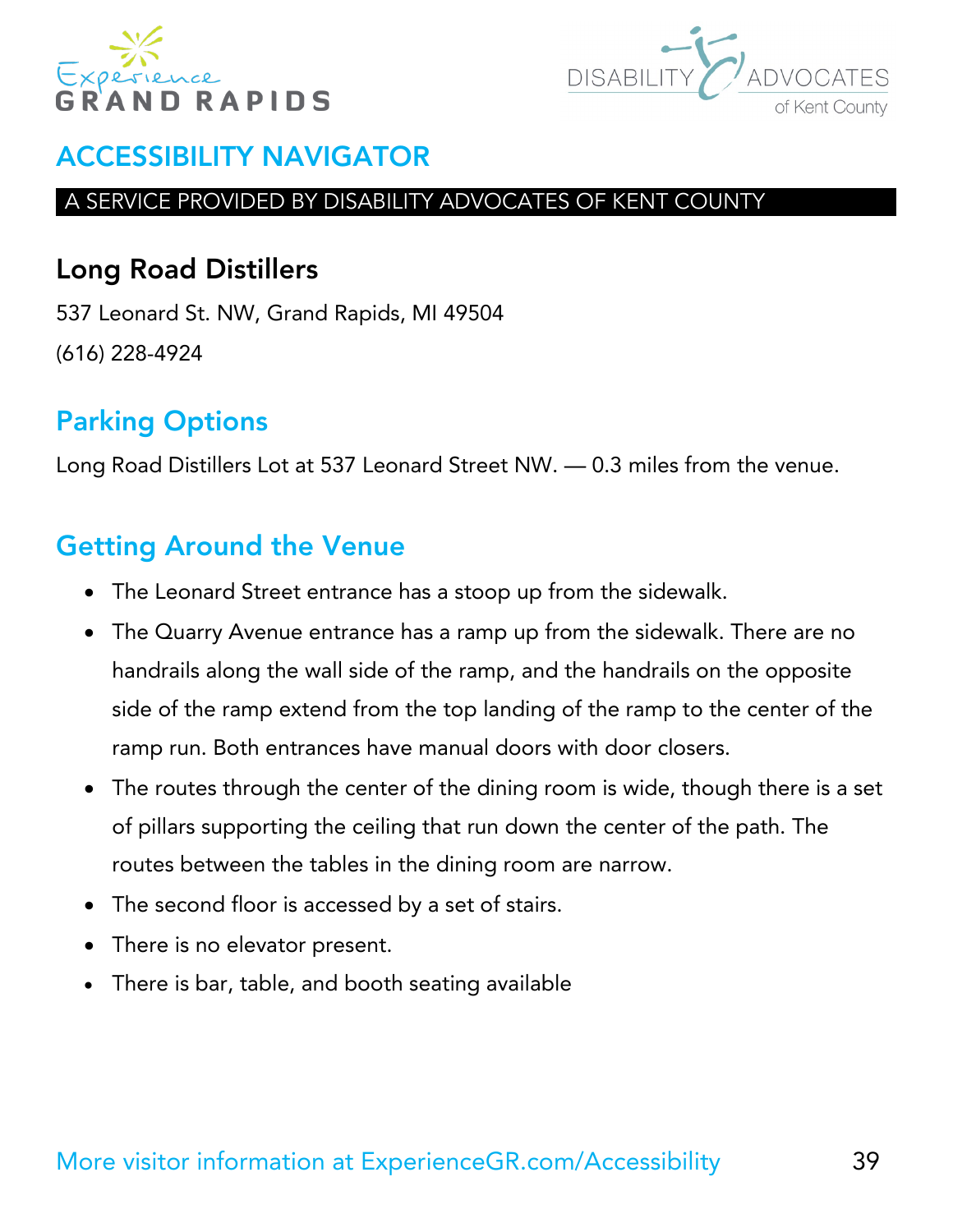



#### A SERVICE PROVIDED BY DISABILITY ADVOCATES OF KENT COUNTY

### The Mitten Brewing Company

527 Leonard St. NW, Grand Rapids, MI 49504 (616) 608-5612

# Parking Options

The Mitten Brewing Company Parking Lot at 527 Leonard Street NW. — 0.0 miles from the venue.

- There are steps at the main entrance of the venue. The parking lot entrance has a short ramp.
- There are two floors. The upper level is only accessed by a set of stairs. There is no elevator available.
- There are Men's and Women's multi-user style restrooms available with accessible stalls. Stairs are required to get to the restrooms.
- The routes are level.
- The venue is primarily a restaurant, and noise levels may be pronounced during peak hours.
- There is an outdoor dining patio that is accessed from the indoor dining room.
- The venue is well lit.
- There is chair and table, and bar seating available.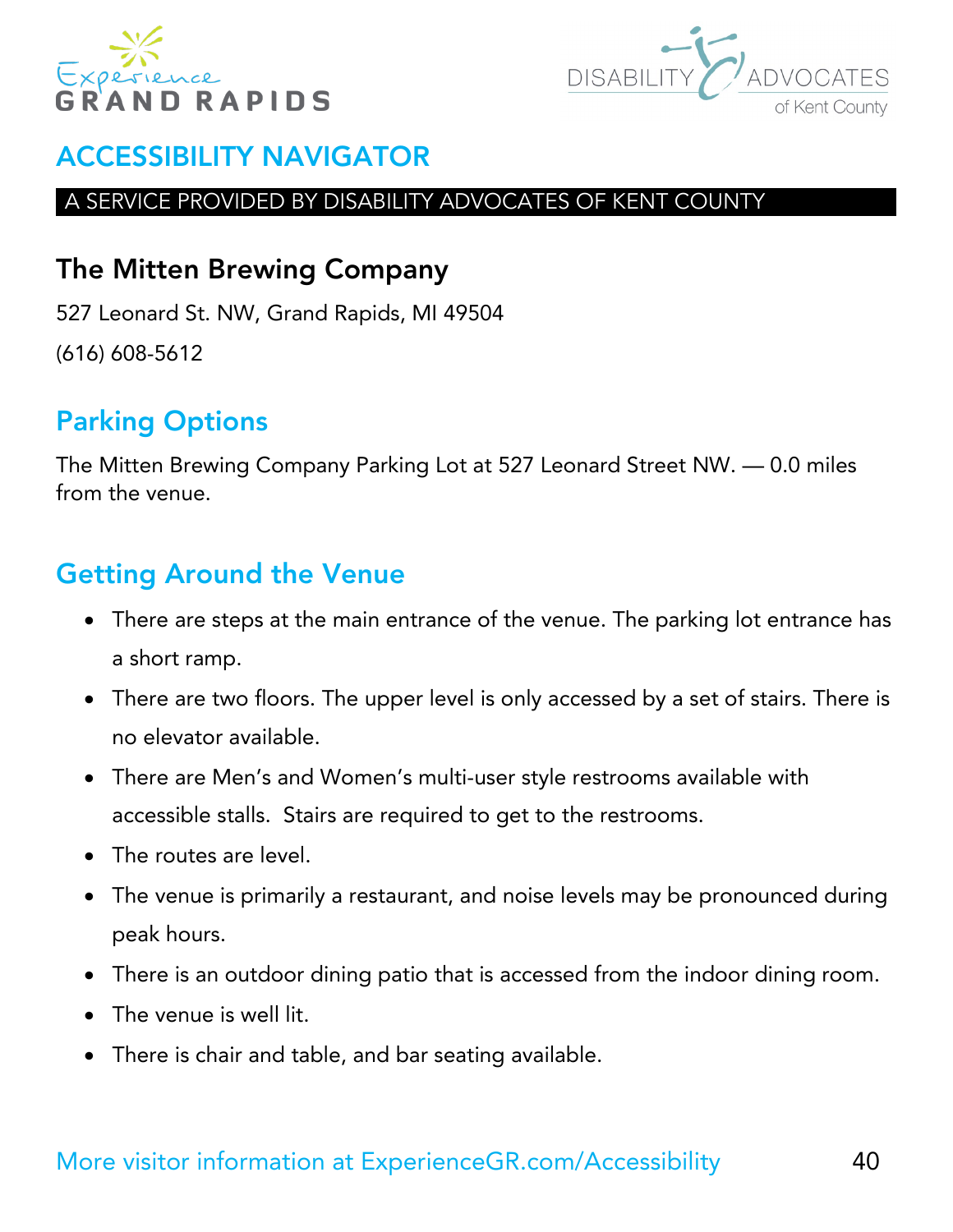



# **Churches**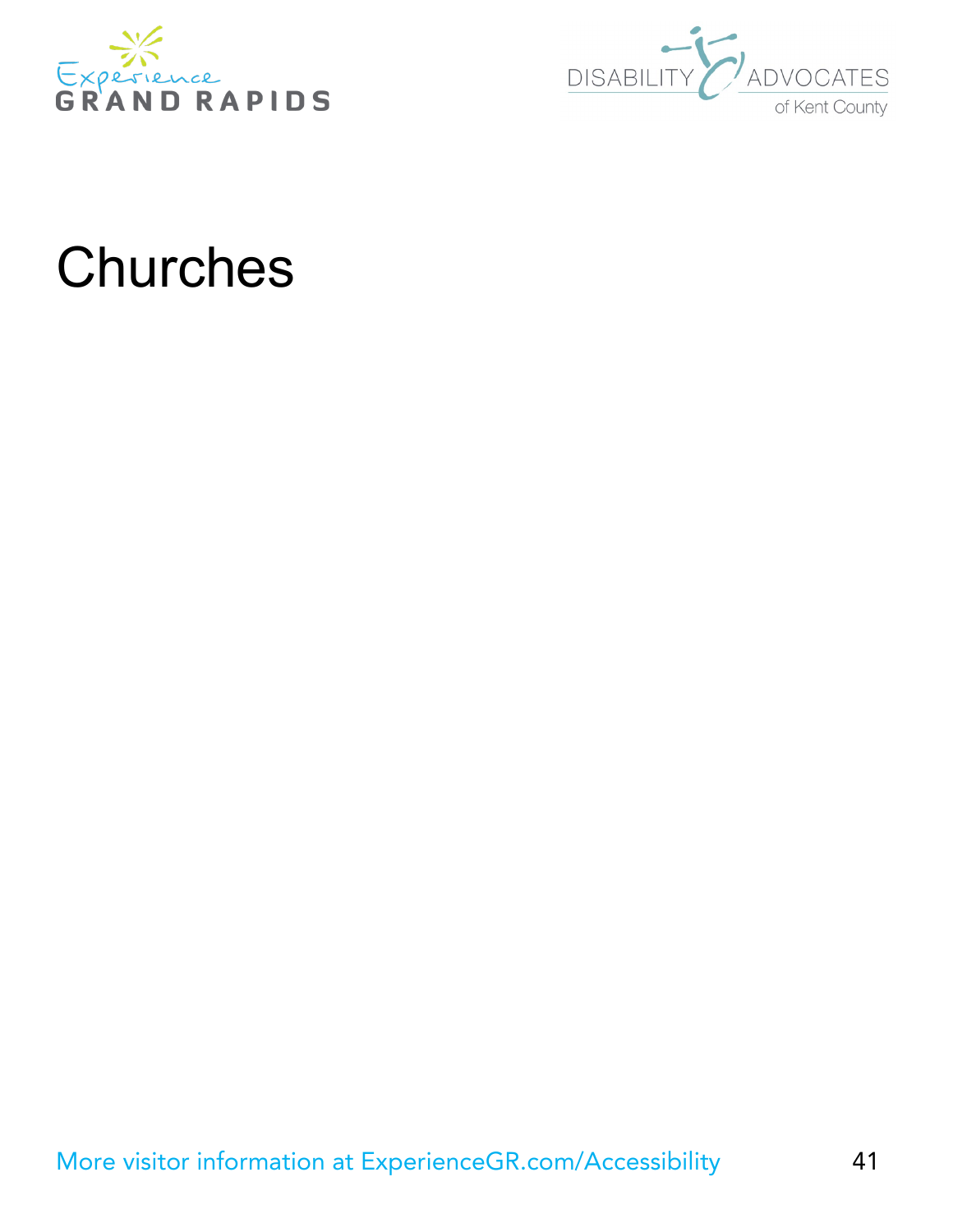



#### A SERVICE PROVIDED BY DISABILITY ADVOCATES OF KENT COUNTY

# Central Reformed Church

10 College Ave. NE, Grand Rapids, MI 49503 (616) 456-1773

# Parking Options

Central Reformed Church Lot at 10 College Avenue NE. — 0.00 miles from the venue.

# Getting Around the Venue

- The Office entrance has a manual door with a door closer. The entrance is flush with the sidewalk.
- The two Atrium entrances have powered doors with push buttons. The entrances are flush with the sidewalks. The sidewalks are sloped up to the entrances. There are no handrails along the sides of the slope.
- The Sanctuary entrance has steps up from the sidewalk.
- There are Men's and Women's multi-user style restrooms present. These restrooms have at least one accessible stall.
- The Men's restroom is located in a short narrow hall and turning to get through the restroom door may be difficult.
- The routes through the Offices, the Atrium, and the Sanctuary are wide and level. There is an elevator in the Atrium that provides access to the basement and first floors.
- The venue is well lit and quiet.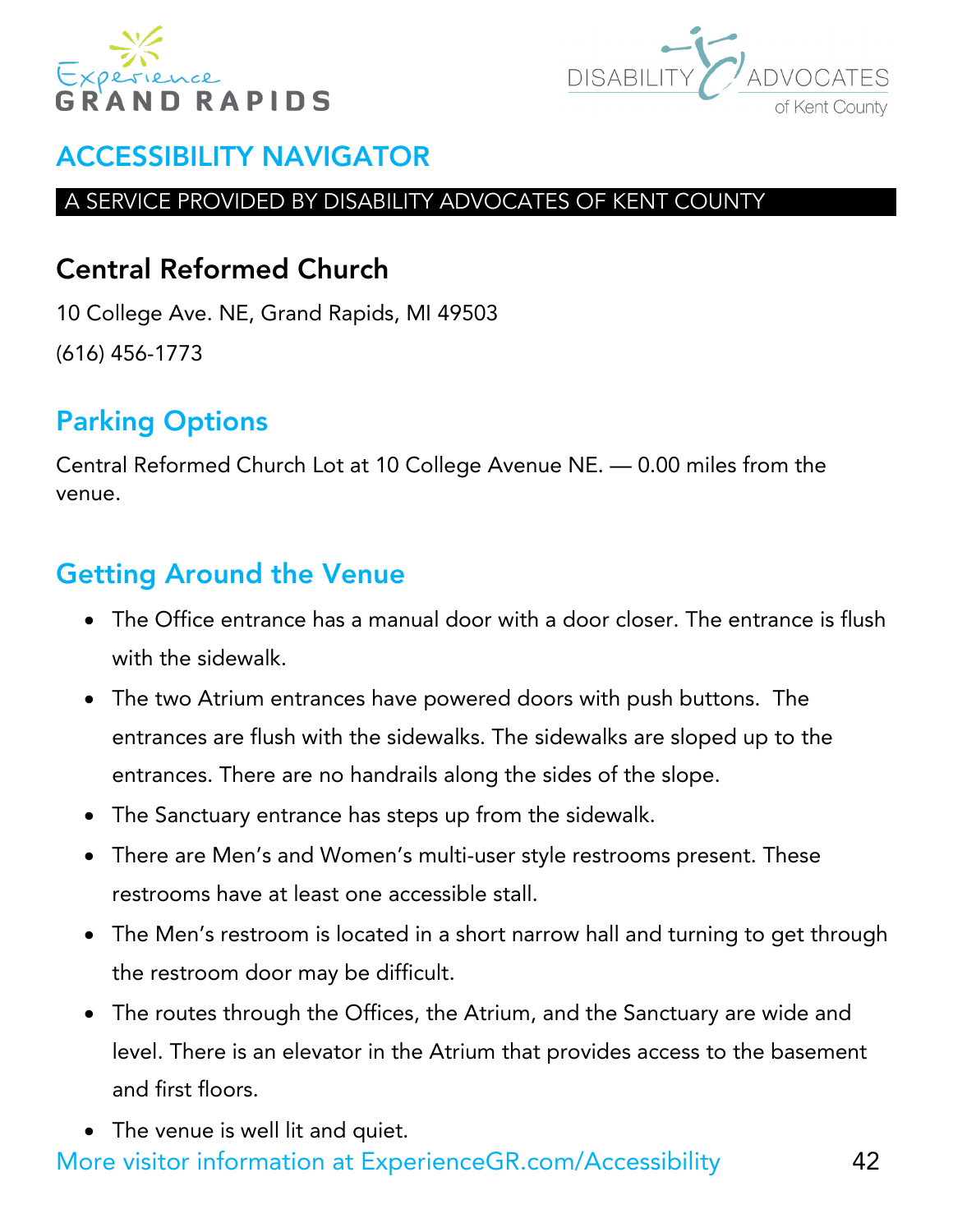



- There is chair and bench seating available.
- There is designated accessible parking available near the Atrium and Office entrances.
- The surfaces of the accessible parking spaces have a significant slope.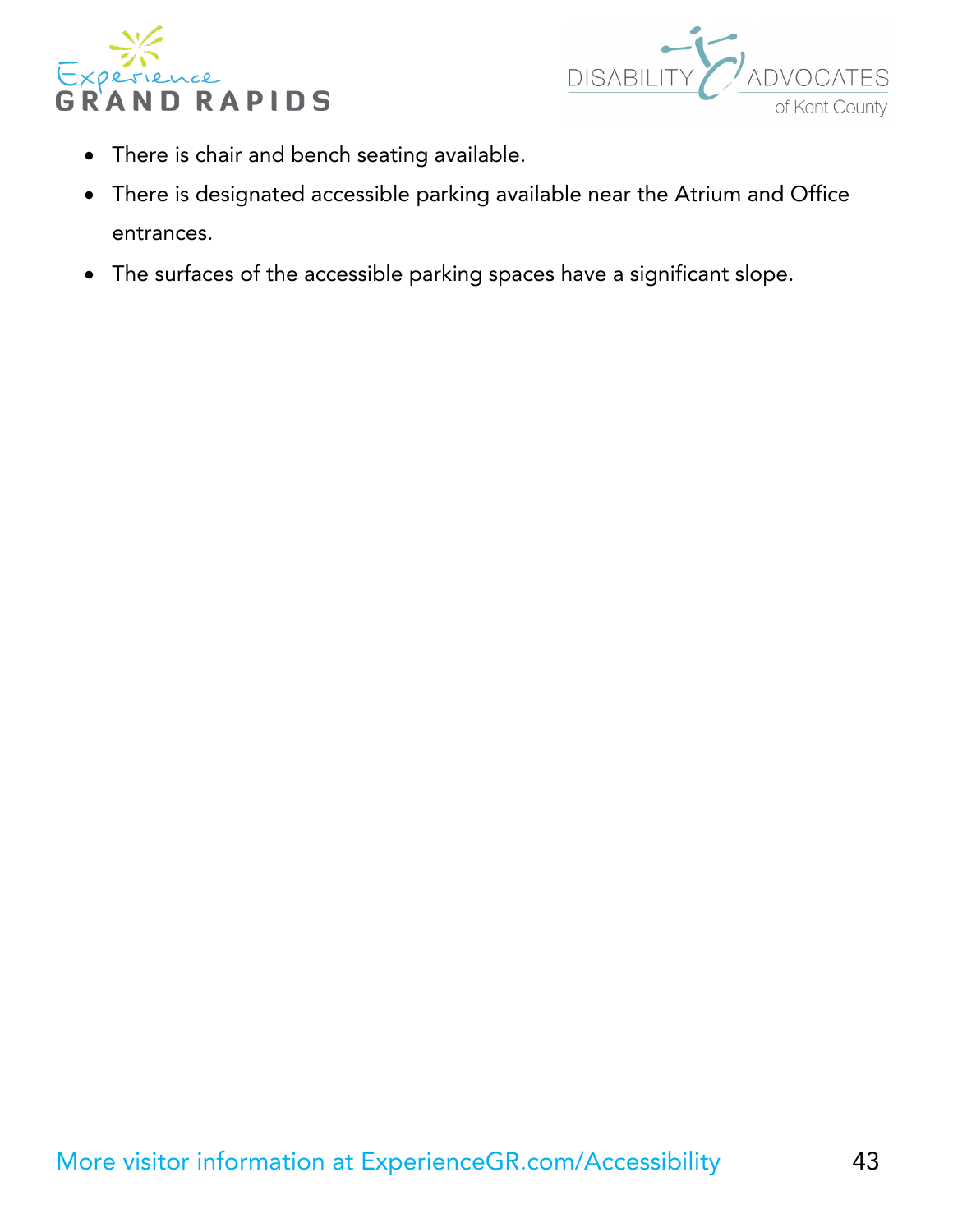



#### A SERVICE PROVIDED BY DISABILITY ADVOCATES OF KENT COUNTY

# First Park Congregational Church

10 E. Park Pl. NE, Grand Rapids, MI 49503 (616) 459-3203

# Parking Options

Library and Ransom Lot — 0.01 miles from the venue.

- The South entrance has a proximity-activated sliding power door. The Ransom Street entrance does not have a powered door. Both entrances are flush with the sidewalks.
- The Library Street and East Park Place Street entrances have stoops. These entrances have heavy manual doors.
- There is a Men's and Women's multi-user style restrooms present.
- The Women's multi-user style restroom has an accessible stall.
- The Men's multi-user style restroom does not.
- There is a Unisex single-user style restroom with a clear floor space by the Merriam Hall.
- The routes through the venue are wide and level.
- There are elevators present that provide access to the second and first floors.
- There is bench, chair and table seating available.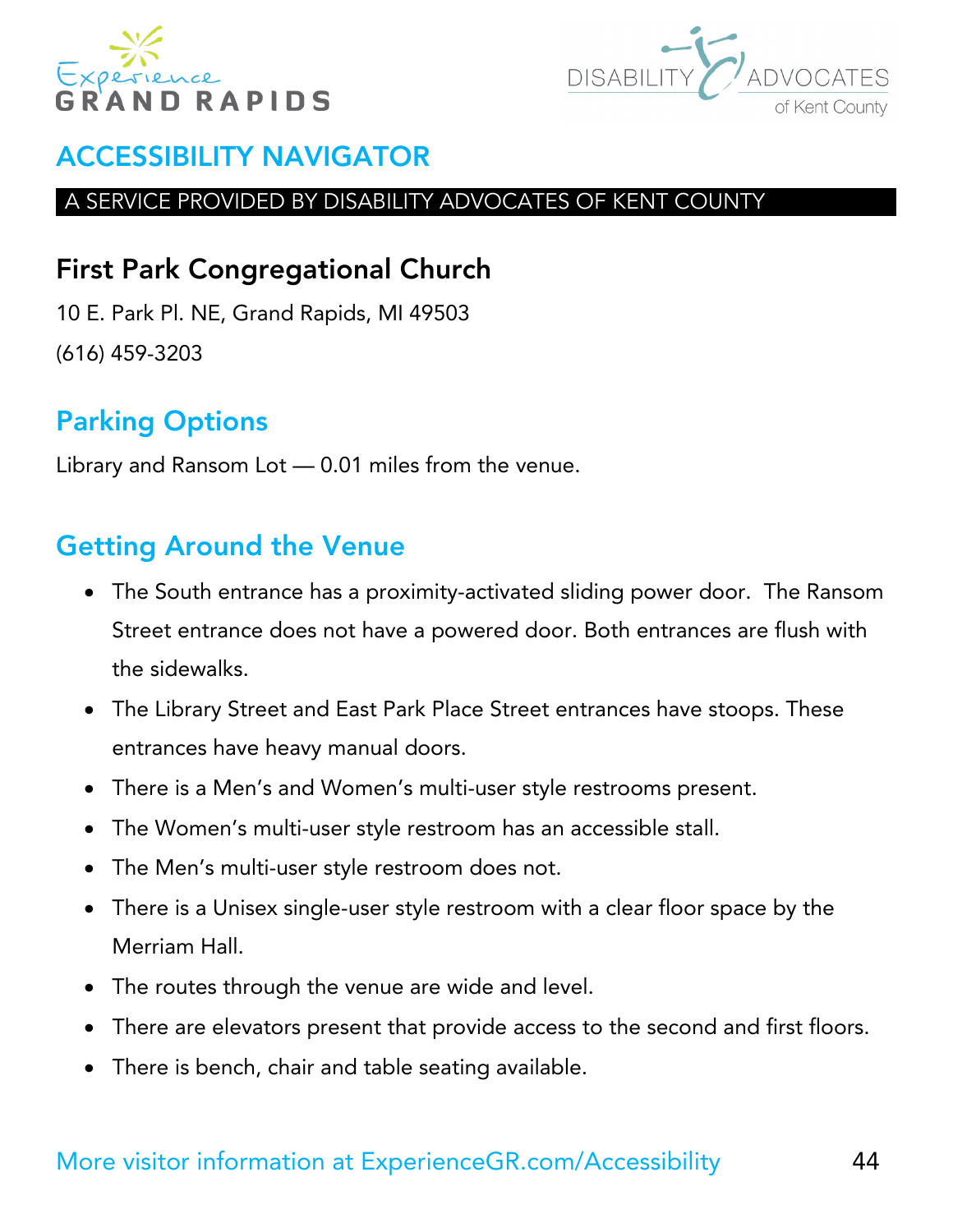



#### A SERVICE PROVIDED BY DISABILITY ADVOCATES OF KENT COUNTY

### Fountain Street Church

24 Fountain St. NE, Grand Rapids, MI 49503 (616) 459-8386

# Parking Options

Grand Rapids Community College Bostwick Ramp at 143 Bostwick Avenue NE. — 0.01 miles from the venue.

Library and Ransom Lot — 0.2 miles from the venue.

- The Fountain Street entrance to the Sanctuary has a set of steps up from the sidewalk. The entrance to the Sanctuary is flush with the sidewalk.
- The Church Office entrance is accessed by both a set of steps and an access ramp. These entrances have manual doors with door closers.
- There is a family-style restroom present in the Church Office wing.
- The routes through the venue are wide and level.
- The only interior route from the Sanctuary to the Church Office wing has a set of steps. There is no access ramp along this route.
- There is an elevator present.
- The Mezzanine is accessed by both a stairway and elevators.
- There is chair and bench seating available.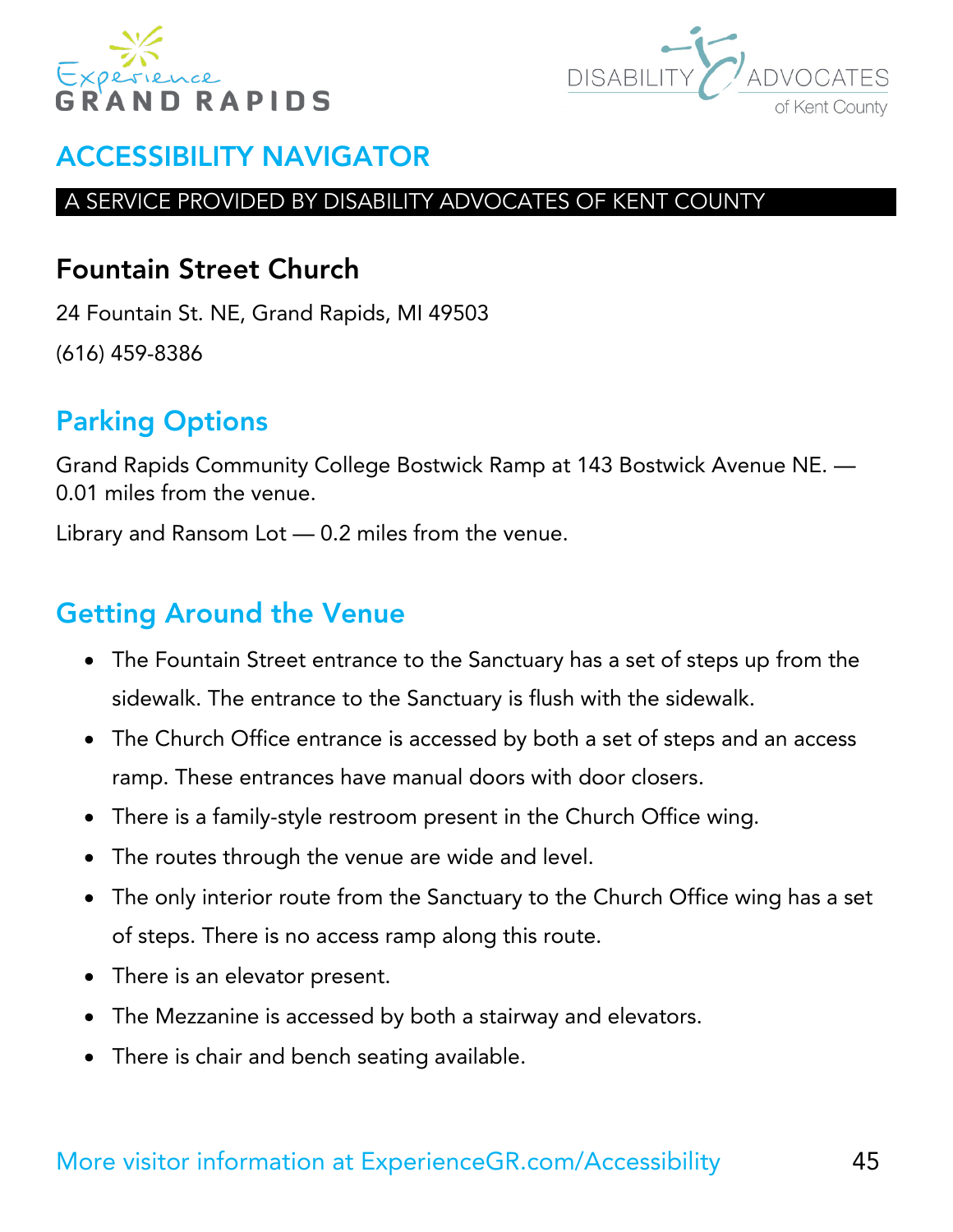



# Coffee and Specialty Shops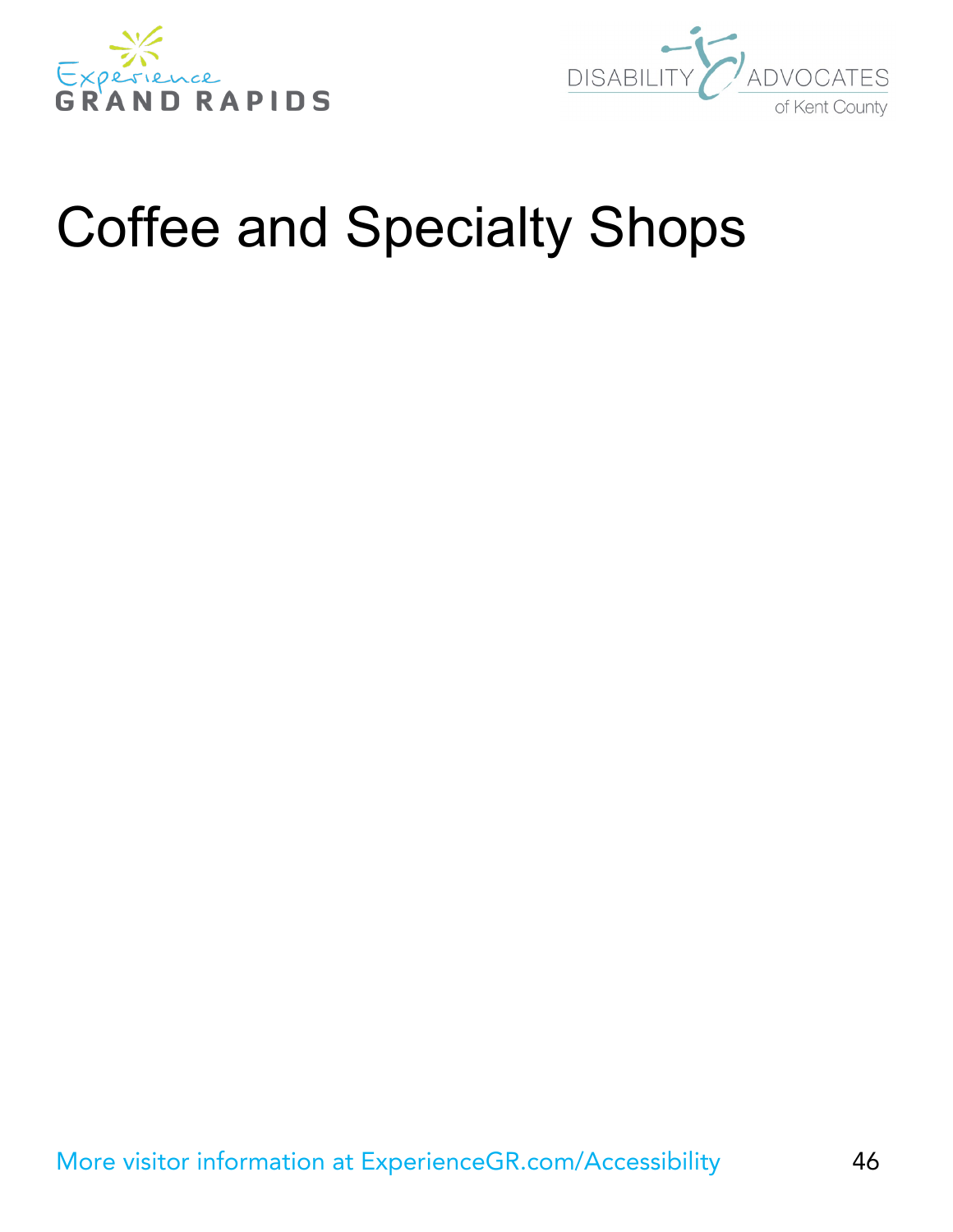



#### A SERVICE PROVIDED BY DISABILITY ADVOCATES OF KENT COUNTY

### Ferris Coffee- West Side

227 Winter Ave. NW, Grand Rapids, MI 49504 (616) 459-6257

# Parking Options

Ferris Nut & Coffee Company Parking Lot at 218 Winter Avenue NW.— 0.00 miles from the venue.

- There are Men's and Women's multi-user style restrooms available with accessible stalls.
- The interior paths are wide and level.
- The venue is primarily a restaurant, and noise levels may be pronounced during peak hours.
- The venue is well lit.
- There is chair and table, and booth seating available, and there is table and chair seating available in the outdoor dining patio.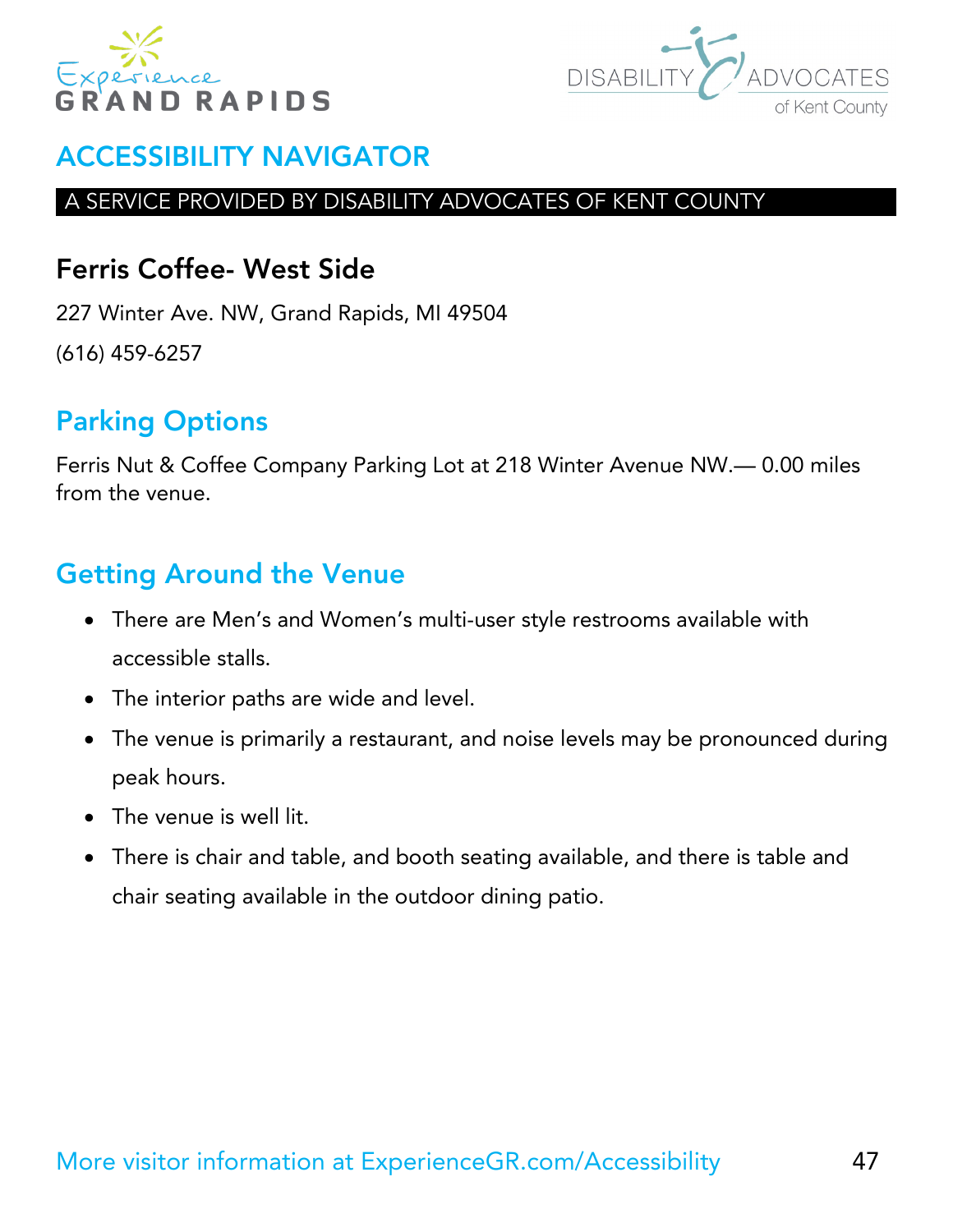



#### A SERVICE PROVIDED BY DISABILITY ADVOCATES OF KENT COUNTY

### Palatte Coffee & Art

150 E. Fulton St, Grand Rapids, MI 49503 (616) 802-2626

# Parking Options

Library and Ransom Lot — 0.05 miles from the venue. Grand Rapids Community College DeVos Campus Ramp at 432 Fountain Street NE. — 0.08 miles from the venue.

- The Fulton Street entrance has a shallow slope up from the sidewalk.
- The entrance has a manual door. The entrance is located in a small alcove and maneuvering around the space may be difficult.
- There is a Unisex single-user style restroom with a clear floor space present.
- The tables are placed close together and maneuvering dining room may be difficult.
- The venue is well lit.
- There is chair and table seating available.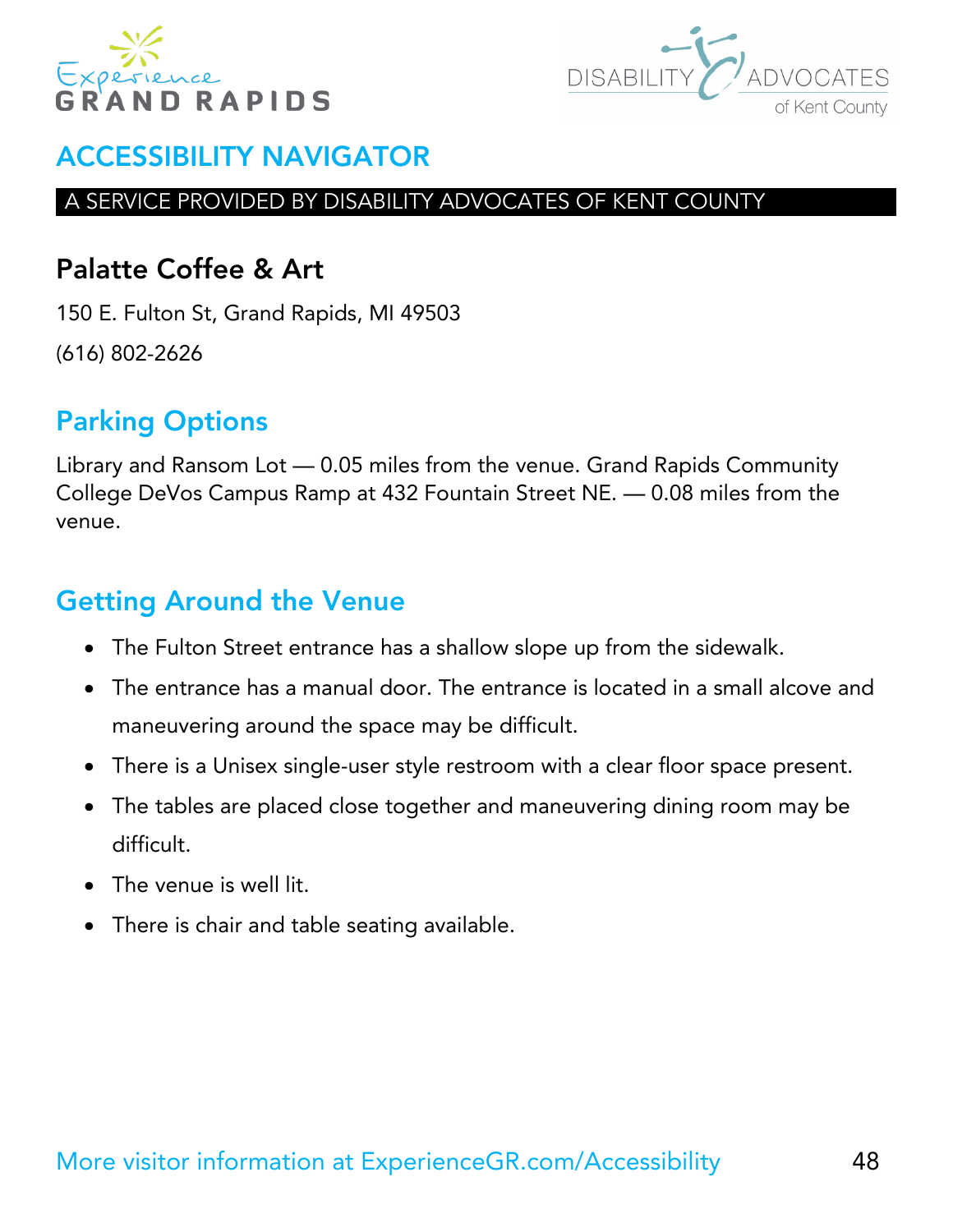



# **Hotels**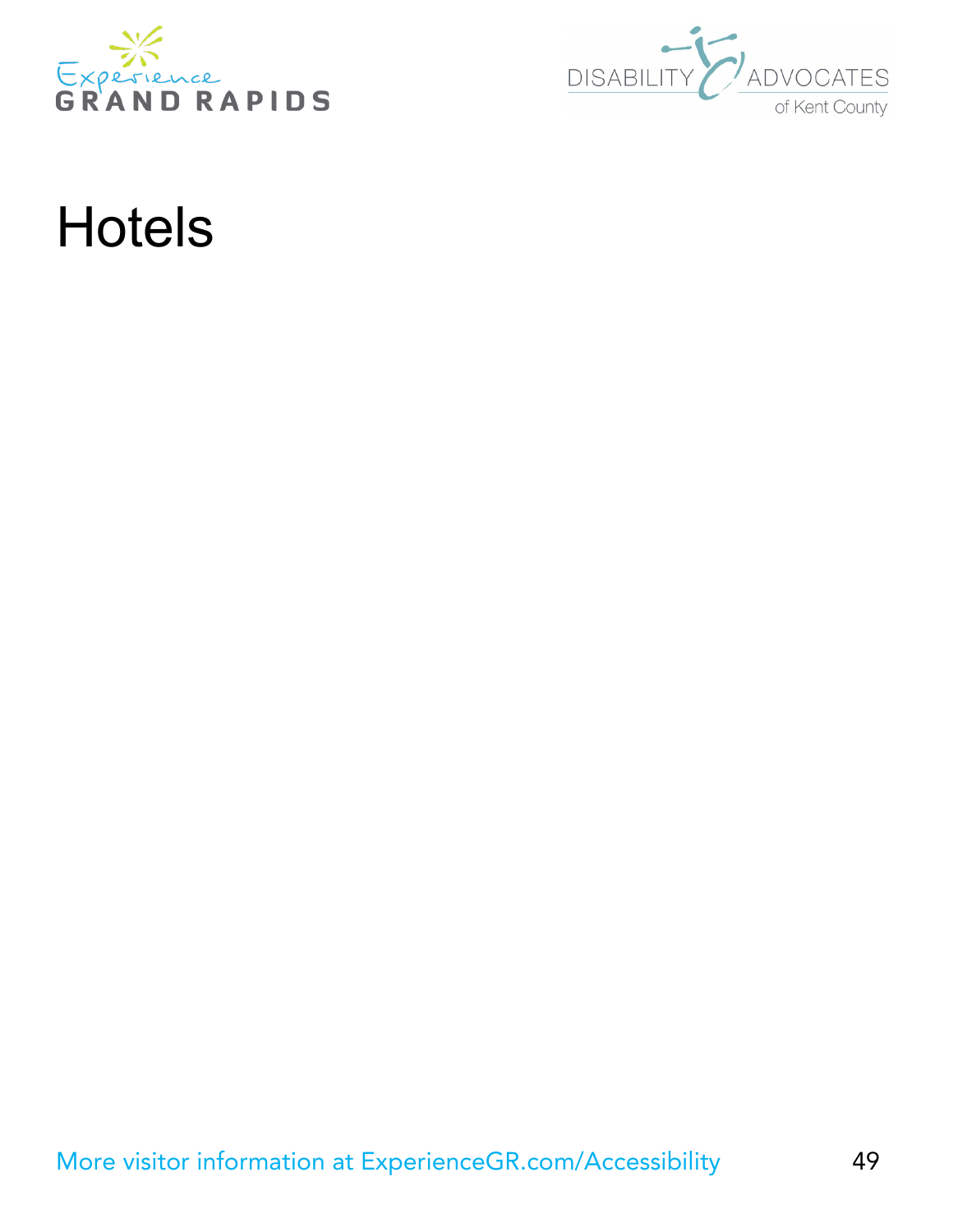



#### A SERVICE PROVIDED BY DISABILITY ADVOCATES OF KENT COUNTY

# Amway Grand Plaza, Curio Collection by Hilton

187 Monroe Ave. NW, Grand Rapids, MI 49503 (616) 774-2000

# Parking Options

Amway Grand Plaza Parking Ramp at 216 Pearl Street NW. — 0.02 miles from the venue.

Louis — Campau Parking Ramp at 43 Monroe Avenue NW. — 0.04 miles from the venue.

Ellis Parking Ramp at 148 Lyon Street NW. — 0.04 miles from the venue.

This hotel offers a valet parking option. Valet is located at Pearl St. NW entrance.

# Getting Around the Venue

- The Pearl Street entrance has proximity-activated sliding power doors. The Monroe Avenue entrance has a push-button activated powered door. Both entrances are flush with the sidewalk surface.
- The Pearl Street entrance has a porte-cochere.
- There are several Men's and Women's multi-user style restrooms available.
- There restrooms in the Old Pantlind Hotel wing of the facility have narrow stalls or have limited maneuvering clearances.
- There are restrooms with accessible stalls on the second floor in the Plaza Towers wing.
- The interior halls are wide and level.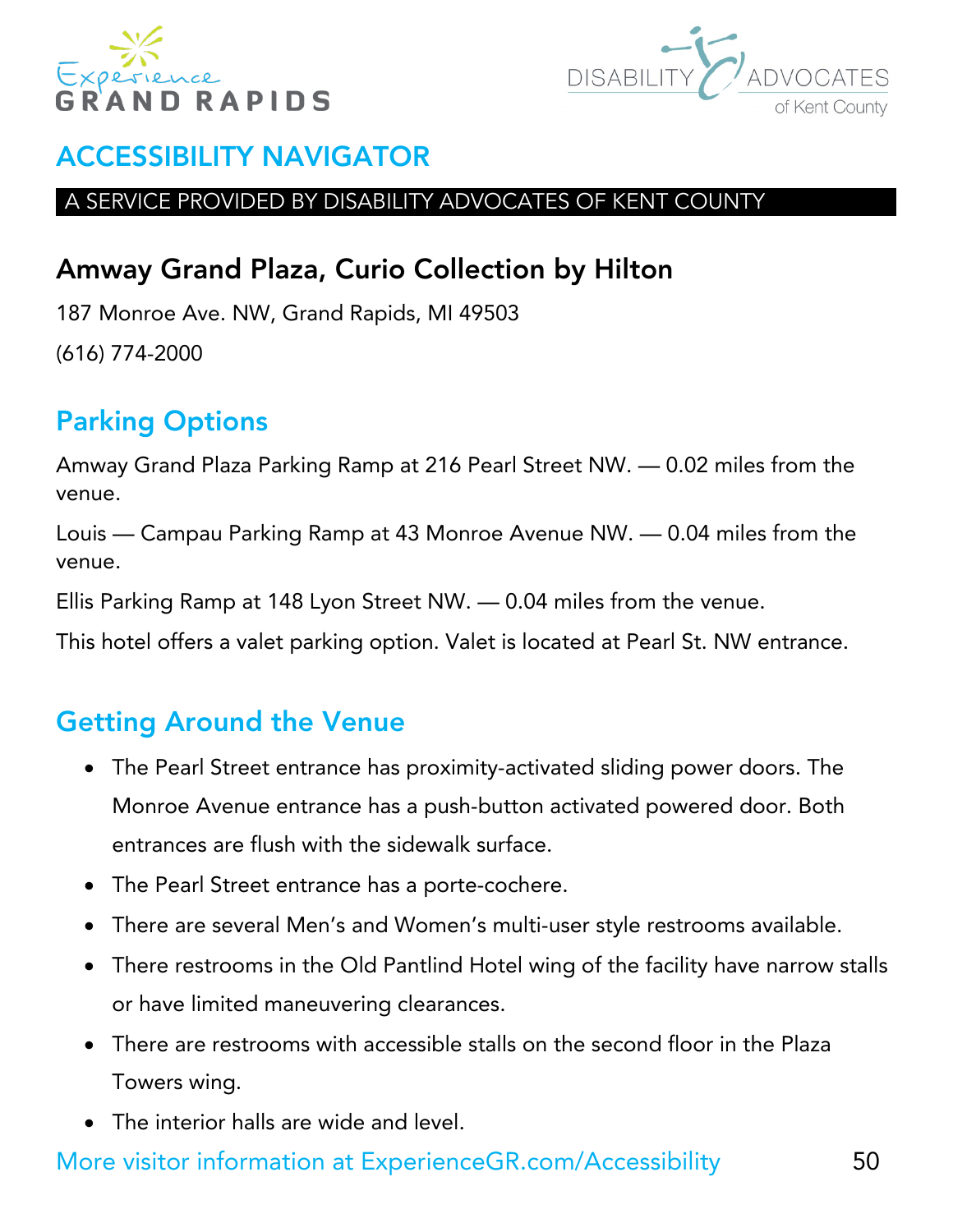



- There are several banks of elevators to the second floor.
- The facility experiences very high traffic during events, and noise levels may be pronounced during peak hours.
- The interior spaces are very well lit.
- Chair and bench seating is available throughout the facility.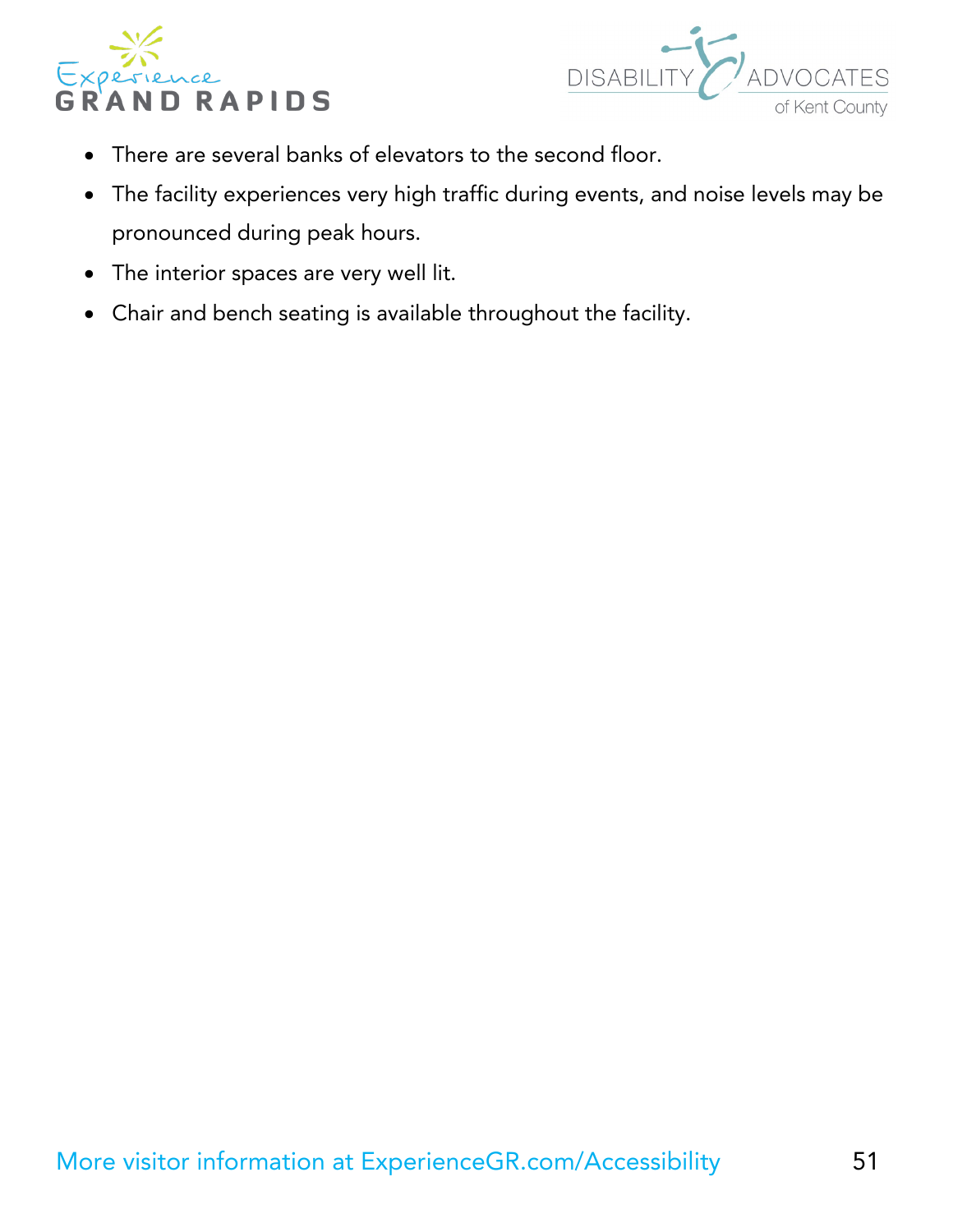



#### A SERVICE PROVIDED BY DISABILITY ADVOCATES OF KENT COUNTY

# Best Western Hospitality Hotel & Suites

5500 28th St. SE, Grand Rapids, MI 49512 (616) 949-8400

# Parking Options

Best Western Hospitality Inn & Suites Parking Lot at 5500 28th Street NE. — 0.0 miles from the venue.

# Getting Around the Venue

- There are designated access parking spaces present near the main entrance. There is a single sign centered between the two parking spaces. There is a protruding curb ramp in the access aisle that takes up a significant amount of space. There are additional designated accessible spaces on the east side of the facility.
- The main entrance has proximity-activated sliding powered doors.
- The main entrance has a steep slope in front of the powered doors.
- The main lobby does not have a lowered check-in counter.
- The main lobby men's and women's multi-user restrooms have ambulatory stalls available. There are no full sized accessible stalls present. The men's room stall only has grab bars on one side of the toilet.
- There is an elevator present.
- There is a facility wheelchair available for guests.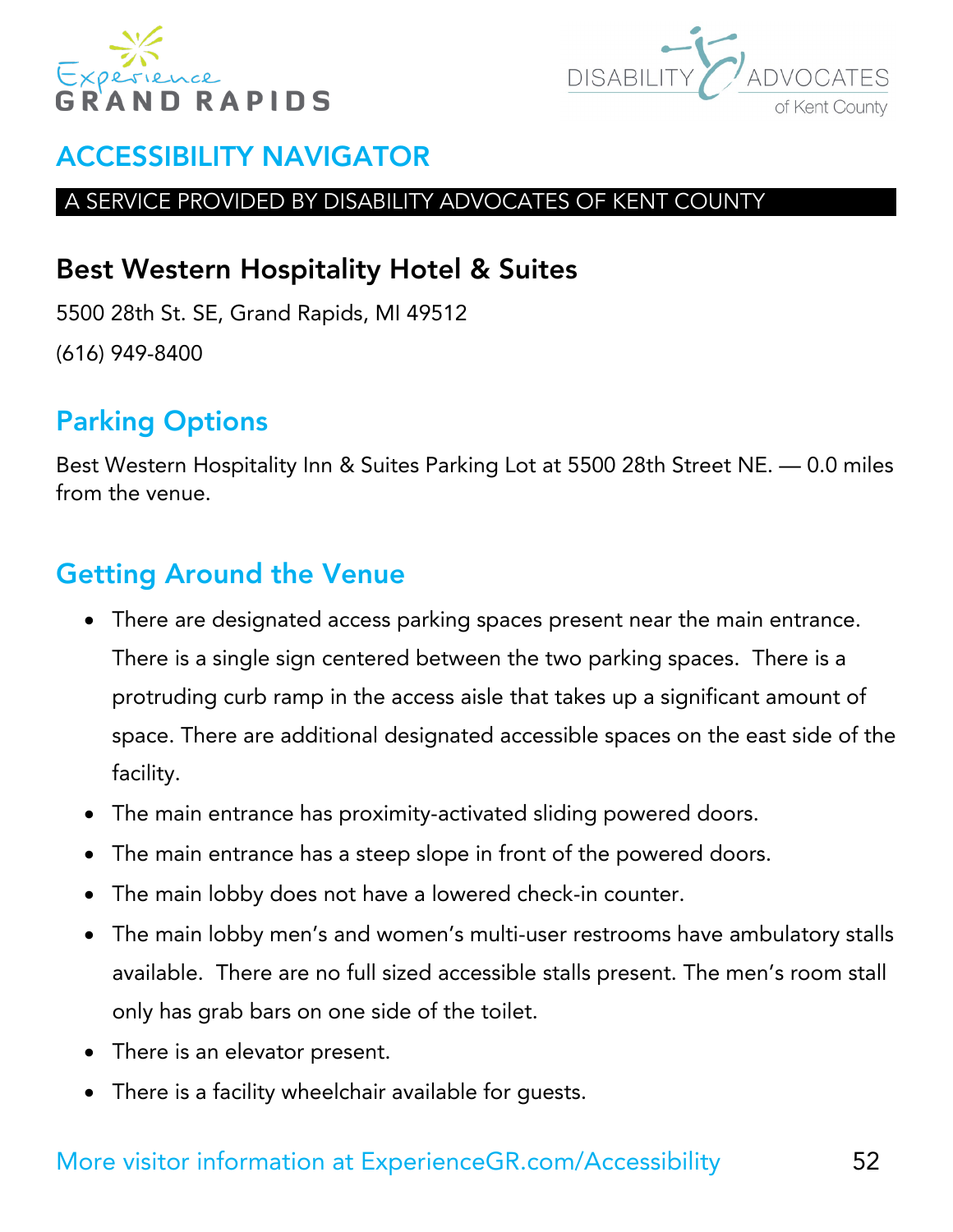



- There are accessible rooms in two styles available. One style has a bathroom with a tub equipped with grab bars. The grab bars are mounted very low. The second style has bathroom with a roll-in shower. There is a shower chair present that may be used in the roll-in shower.
- The second floor dining room has table and chair seating available.
- There is sofa and chair seating with companion spaces available in the lobby sitting area.
- The spaces are well lit and quiet.
- There is a guest office available with lowered countertops and roll-under clearance.
- The pool and hot tub have powered chair lifts available.
- The pool room shower is very small.
- There are three large conference rooms available.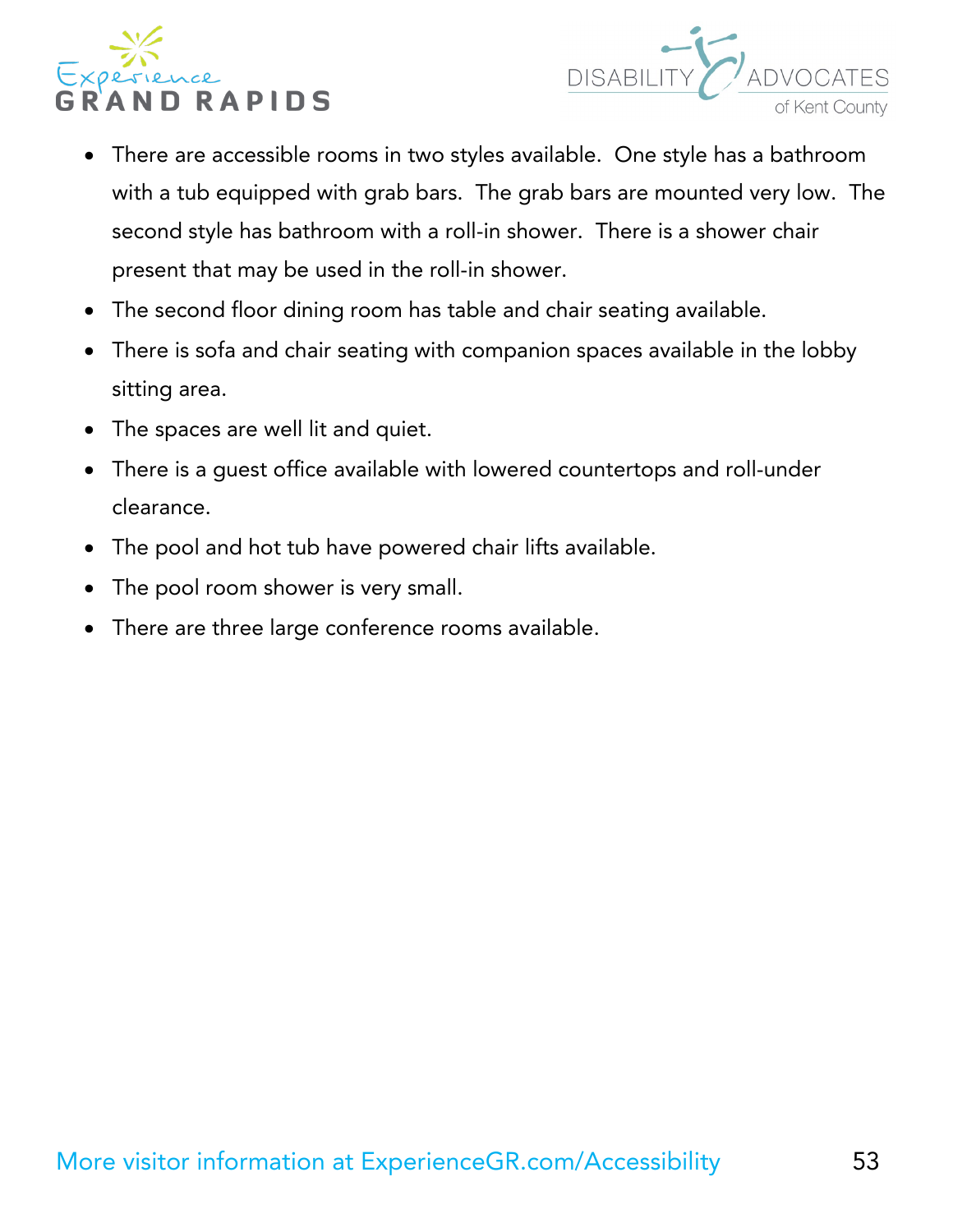



#### A SERVICE PROVIDED BY DISABILITY ADVOCATES OF KENT COUNTY

# Candlewood Suites Grand Rapids Airport

5401 28th Street Ct. SE, Grand Rapids, MI 49546 (616) 940-8100

# Parking Options

Grand Suites—Candlewood Suites Parking Lot at 5401 28th Street Court SE. — 0.0 miles from the venue.

# Getting Around the Venue

- The Parking Lot has designated accessible parking spaces with an adjacent access aisle available. All of these are designated as "Van-Accessible".
- The Main Entrance has proximity-activated sliding power doors.
- The sidewalk in front of the entrance is flush with the pavement.
- The Check-in Kiosk has lowered counters.
- The Business Center has computers available. The counters are high.
- There are Men's and Women's single-user style restrooms present near to the Lobby.
- There are several styles of accessible rooms available.
- There are units with roll-in showers, units with combination shower/tubs, and units with hearing assistance technology. These units may be found on all four floors.
- The hearing assisted rooms do not have accessible bathrooms.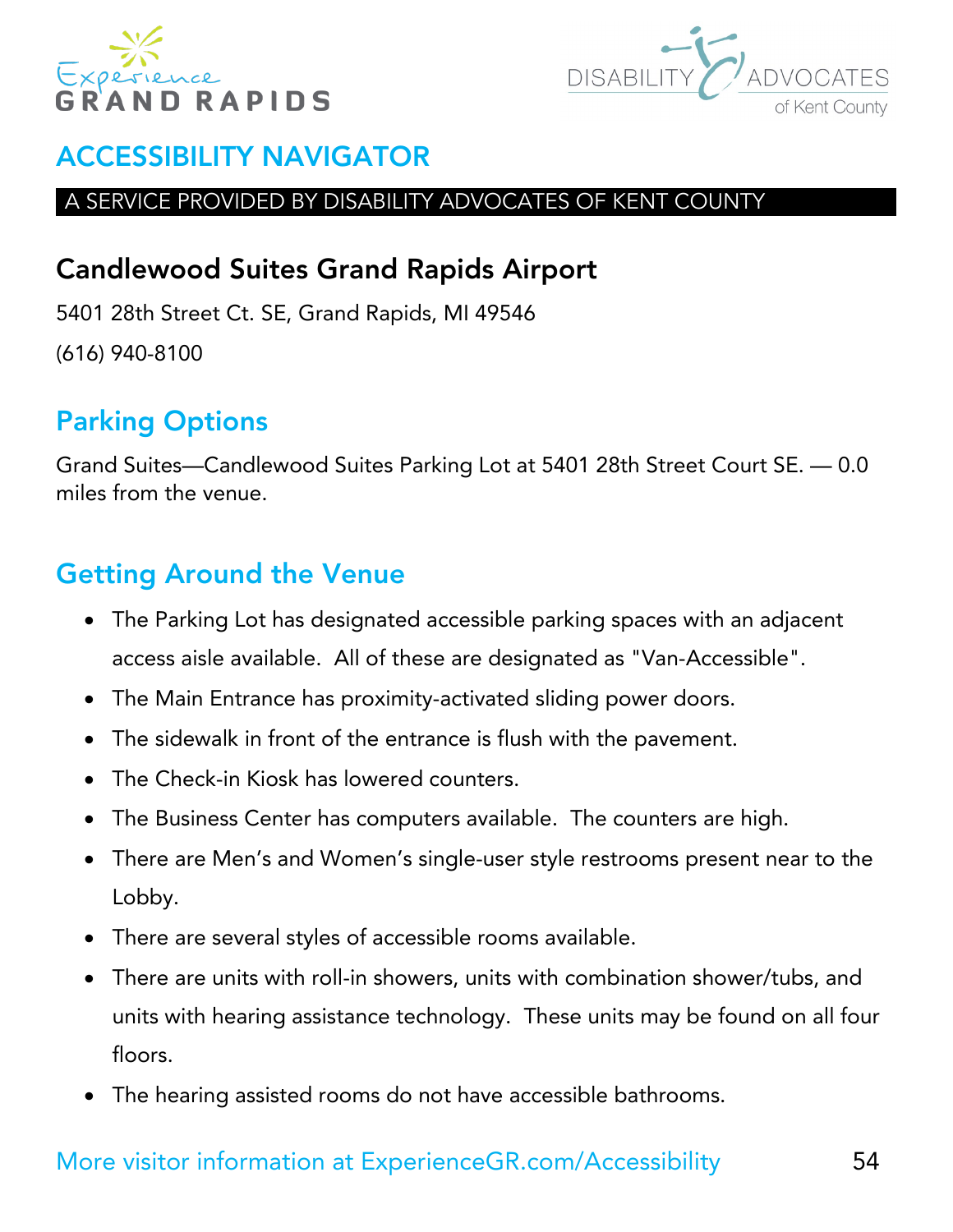



- There is a suite with roll in showers in one unit and hearing assistance in the other.
- The non-hearing assisted rooms have remote-operated powered window shades.The spaces are well-lit and quiet.
- There is sofa and chair and table seating available in the Lobby and Breakfast Area.
- There is a gated patio just outside the Breakfast Area.
- There is chair and table seating available.
- There is a pool with chairlift available.
- There are showers with pull-chains present located by the pool.
- There is a Fitness Center available. The routes between the equipment are wide and level.
- There is a guest laundry room available.
- The operative controls for the washer and dryer are on the front of the device at waist level.
- There are elevators available.
- Each of the floors have a different color scheme.
- All hotel rooms have signage with raised, contrasting text with braille.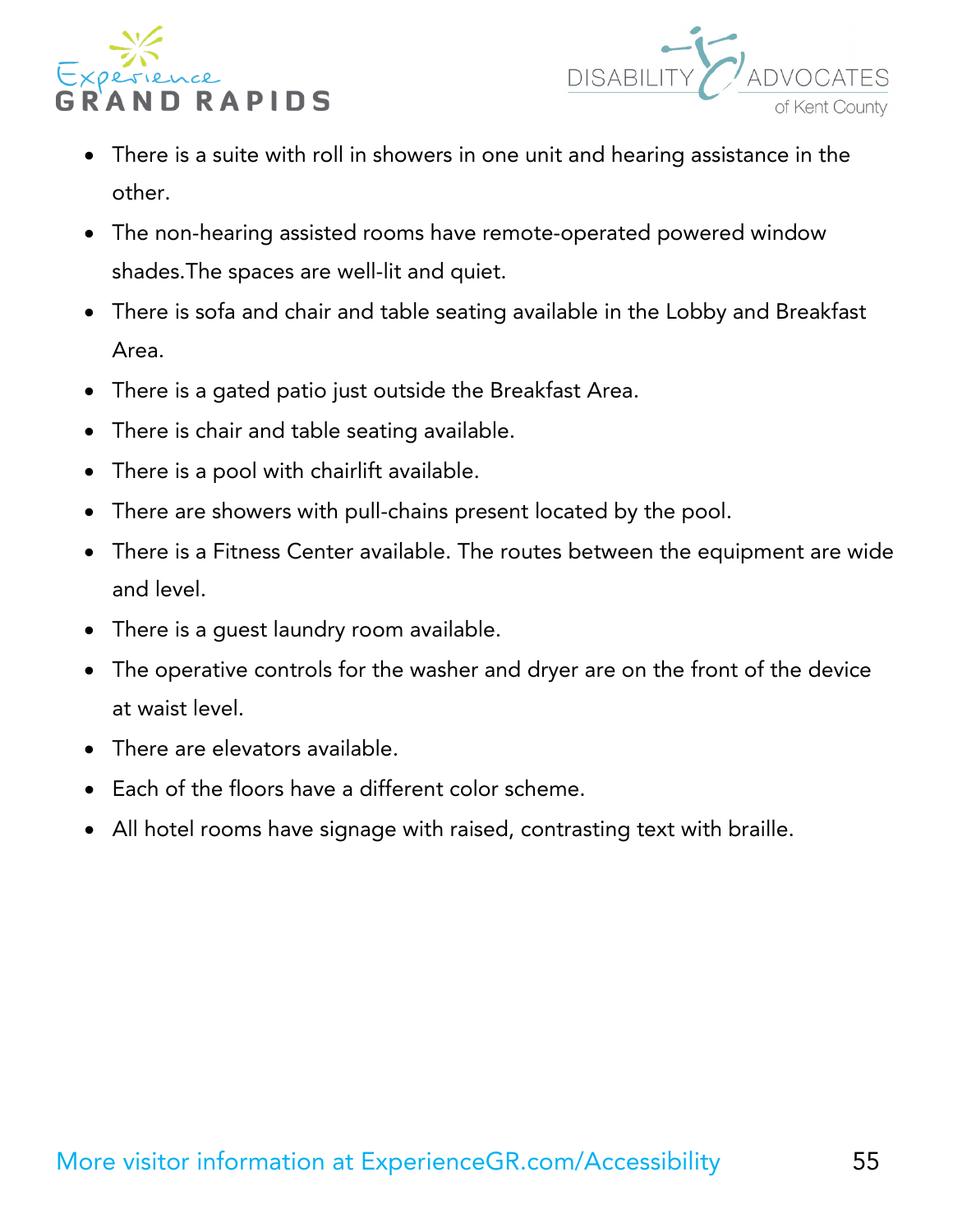



#### A SERVICE PROVIDED BY DISABILITY ADVOCATES OF KENT COUNTY

# CityFlatsHotel - Grand Rapids

83 Monroe Center NW, Grand Rapids, MI 49503 (616) 451-1892

# Parking Options

Monroe Center Parking Ramp at 37 Ionia Avenue NW. — 0.02 miles from the venue.

- The main entrance has a slight slope up from the sidewalk. The main entrance has a push-button activated turn-style powered door. There is an adjacent nonpowered swing door that is designated as the accessible entrance.
- There are Men's and Women's multi-user style Restrooms with accessible stalls available on the basement level.
- There is an elevator that leads to all levels.
- The interior halls are wide and level.
- The venue is quiet and well lit.
- There is table and chair seating available in the lobby.
- There are rooms with bathrooms that provide grab bars in the showers and around the toilets.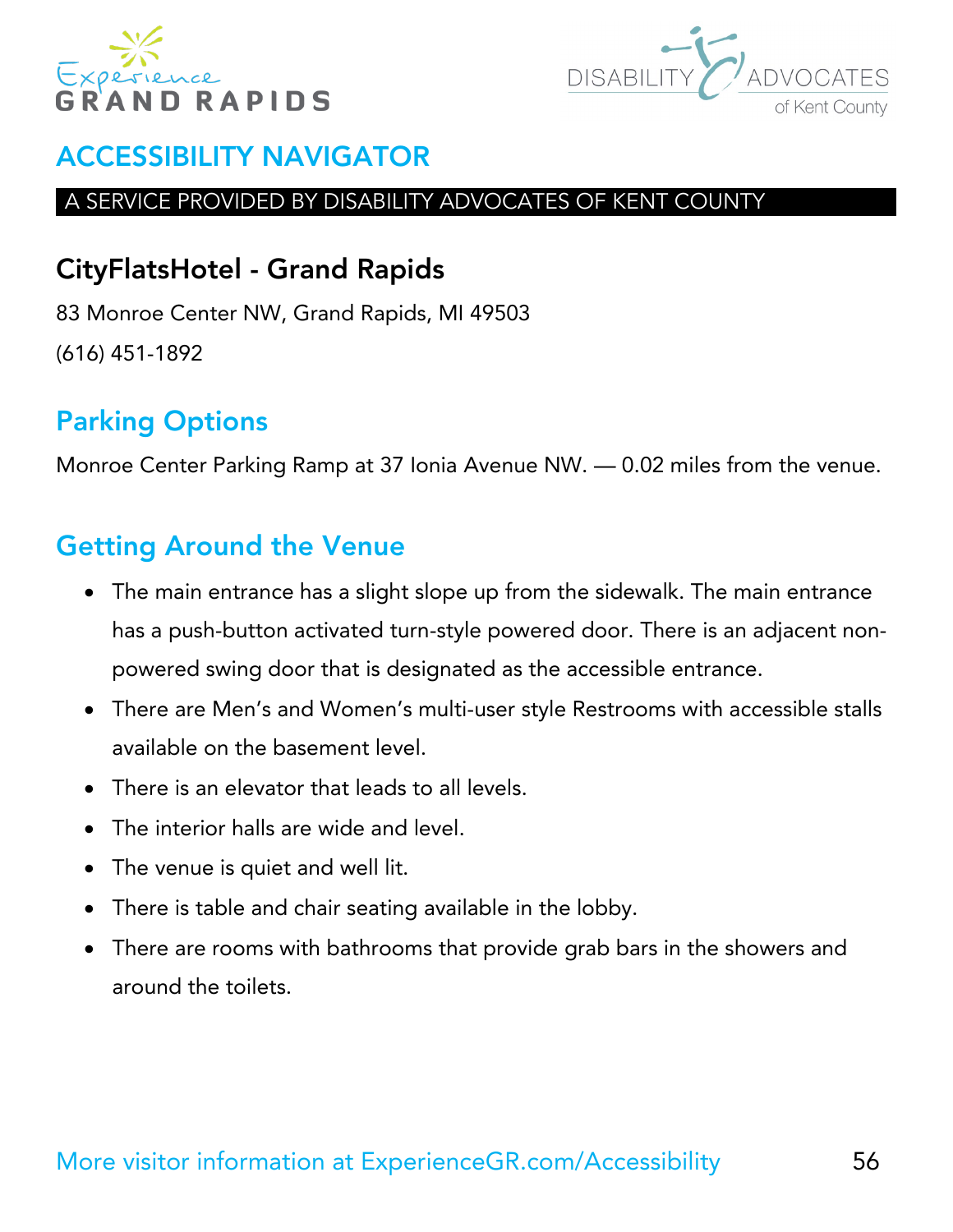



#### A SERVICE PROVIDED BY DISABILITY ADVOCATES OF KENT COUNTY

## Country Inn & Suites Grand Rapids Airport

5399 28th St. SE, Grand Rapids, MI 49512 (616) 977-0909

# Parking Options

County Inn & Suites by Radisson Parking Lot at 5399 28th Street Court SE. — 0.0 miles from the venue.

- The Parking Lot has designated accessible parking spaces with adjacent access aisles available.
- There are two "Van-Accessible" parking spaces available, but are not marked as such.
- The Main Entrance has proximity-activated powered sliding doors.
- There are Men's and Women's multi-user style restrooms with accessible stalls available.
- There is an elevator available.
- The cabin interior space is restricted.
- The Lobby has sofa and table seating available.
- The Lobby Dining Area has booth and table seating available.
- The Coffee Bar counter is high.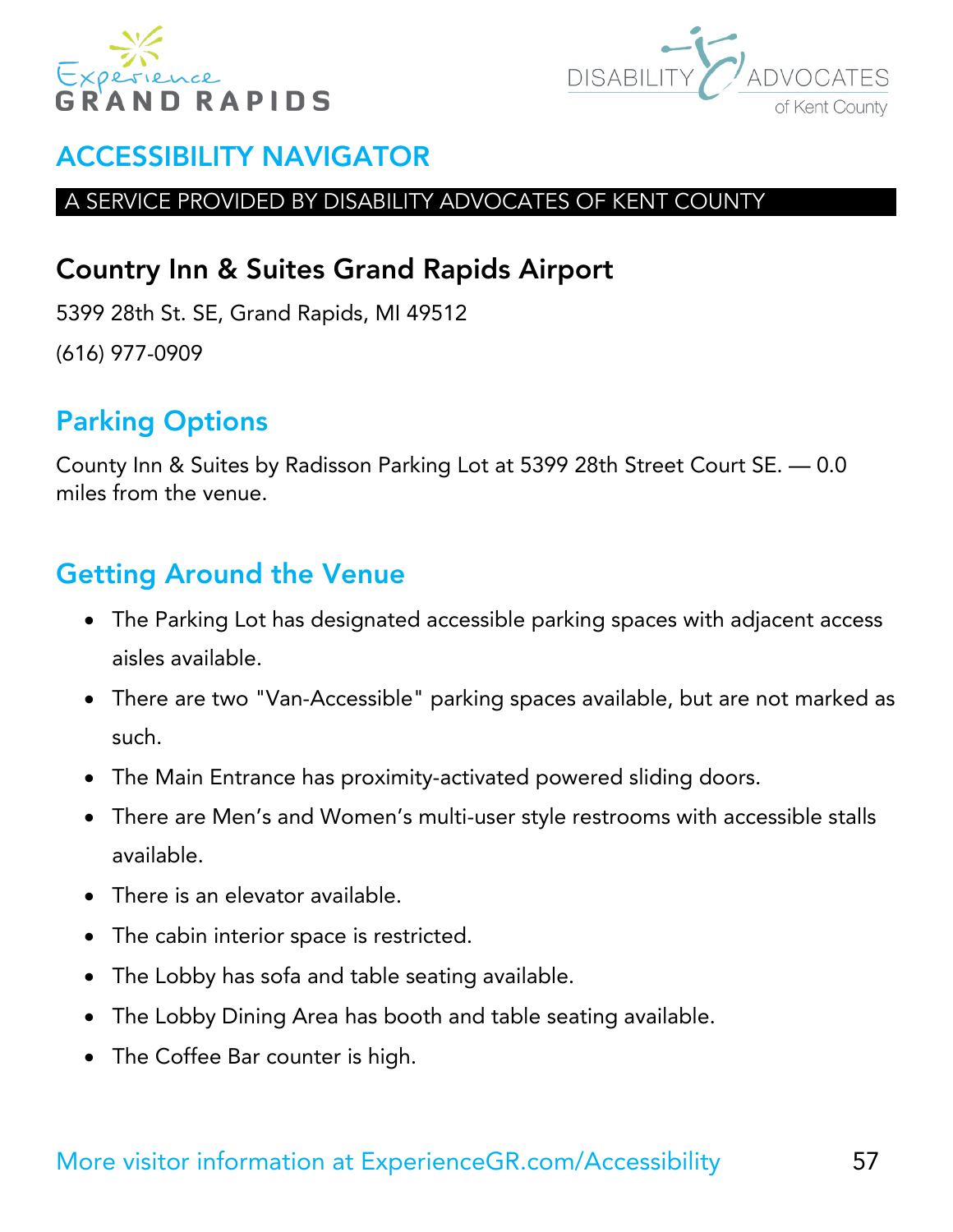



- There are couple styles of accessible rooms available. There are units with roll-in showers, and units with combination shower/tubs with seats available.
- All the accessible rooms have devices that assist in operating the window shades.
- The Indoor Pool has a chairlift available.
- The adjacent hot-tub also has a chairlift available.
- There is an outdoor dining area.
- There is table and chair seating available.
- There is a Gymnasium available.
- The routes between the equipment are wide and level.
- The spaces are well-lit and quiet.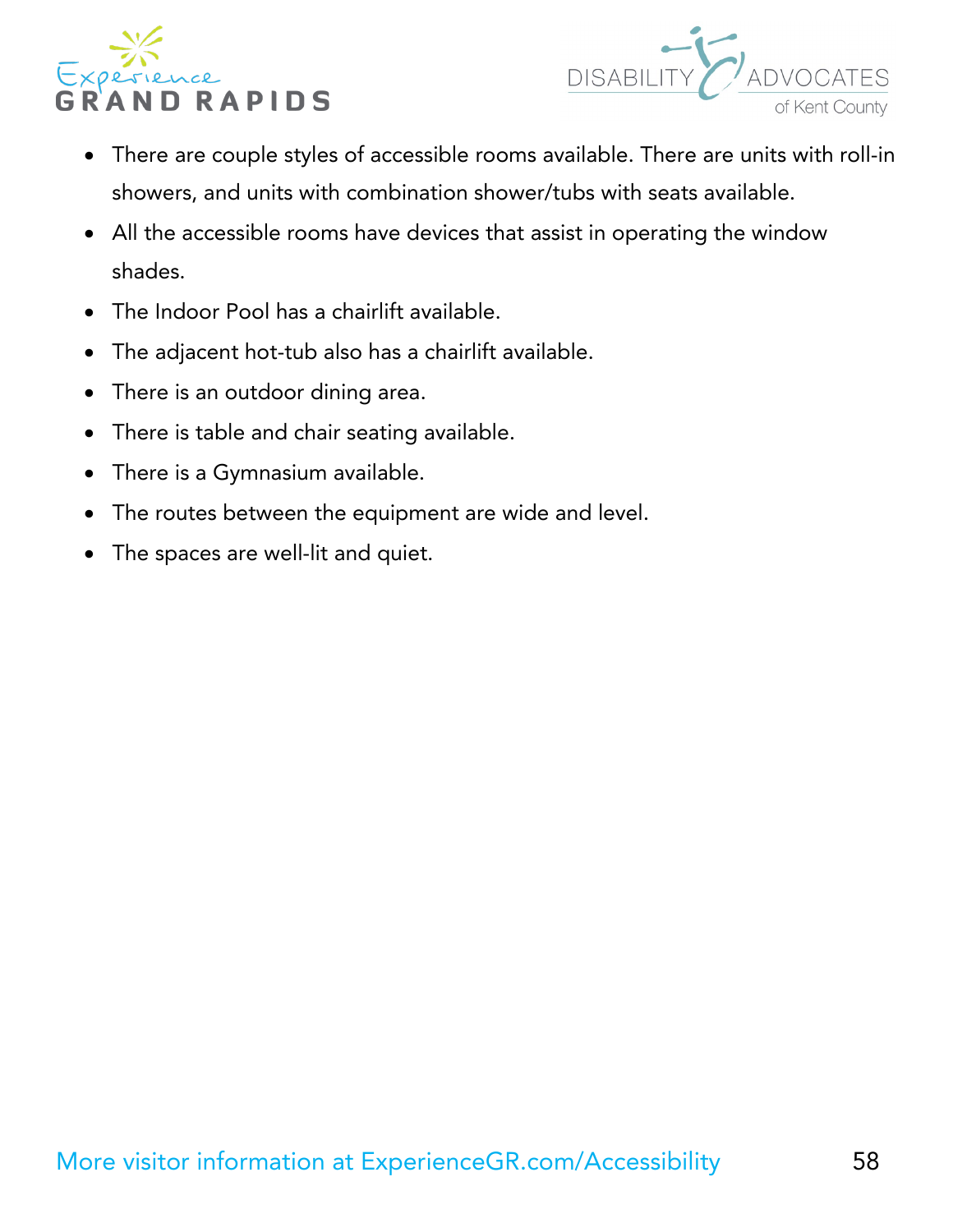



#### A SERVICE PROVIDED BY DISABILITY ADVOCATES OF KENT COUNTY

### Downtown Courtyard by Marriott

11 Monroe Ave. NW, Grand Rapids, MI 49503 (616) 242-6000

# Parking Options

Louis — Campau Ramp at 43 Monroe Avenue NW. — 0.02 miles from the venue. Ottawa — Fulton Ramp at 50 Ottawa Avenue NW. — 0.2 miles from the venue. This hotel offers a valet parking option.

- The Monroe Avenue entrance has a proximity-activated sliding power door. This entrance is flush with the sidewalks.
- There are Men's and Women's multi-user style restrooms present. These restrooms have at least one accessible stall.
- The routes through the venue are wide and level.
- There are elevators present.
- There is chair and sofa seating available.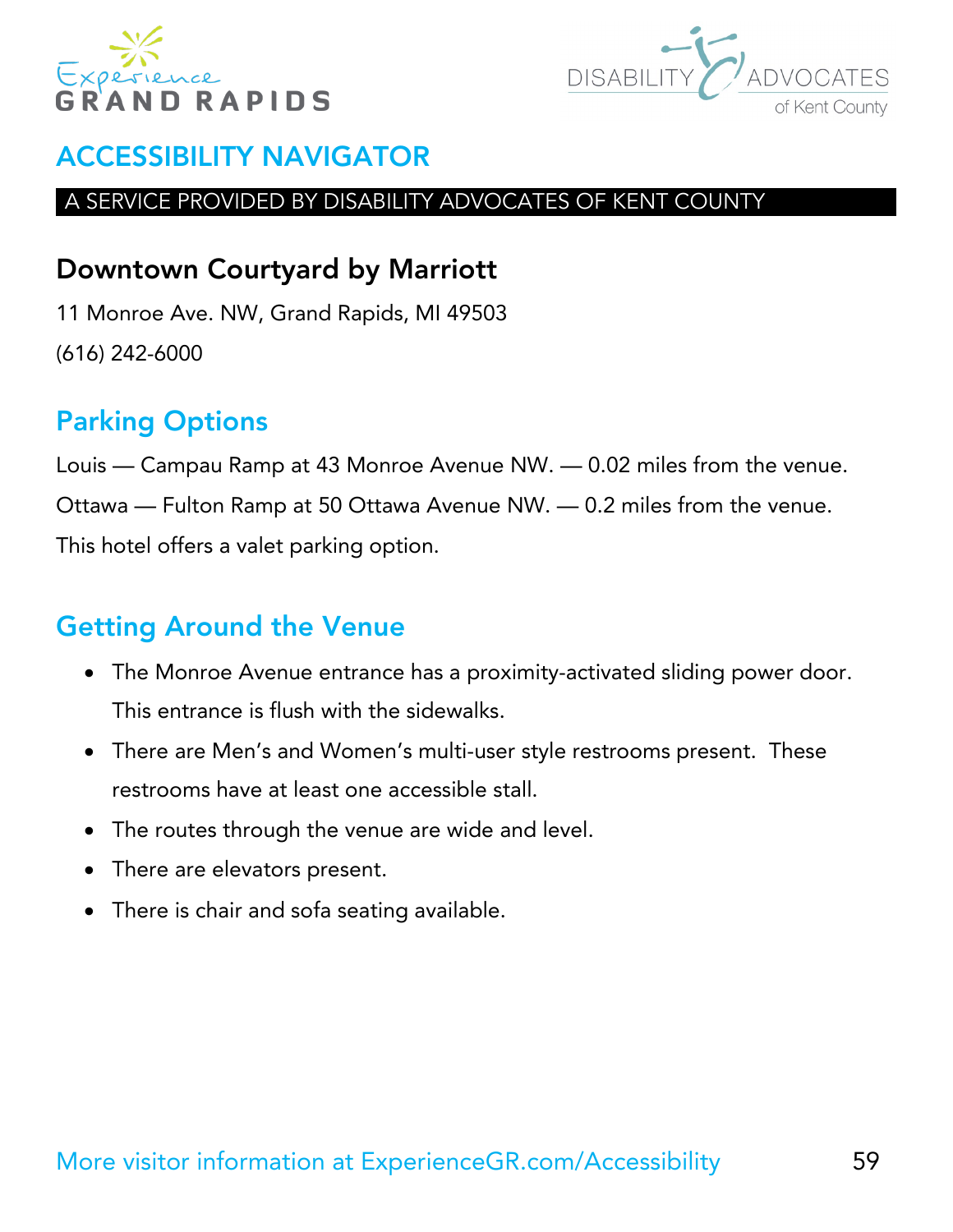



#### A SERVICE PROVIDED BY DISABILITY ADVOCATES OF KENT COUNTY

## Hampton Inn & Suites Grand Rapids Downtown

433 Dudley Place NE, Grand Rapids, MI 49503 (616) 456-2000

# Parking Options

Hampton Inn & Suites Parking Ramp at 433 Dudley Plaza NE. — 0.2 miles from the venue.

- The main entrance has proximity activated powered doors.
- There are several Men's and Women's multi-user style restrooms available with accessible stalls.
- There is an elevator that leads to all levels.
- The interior halls are wide and level.
- The venue is quiet and well lit.
- There is table and chair, and booth seating available in the lobby.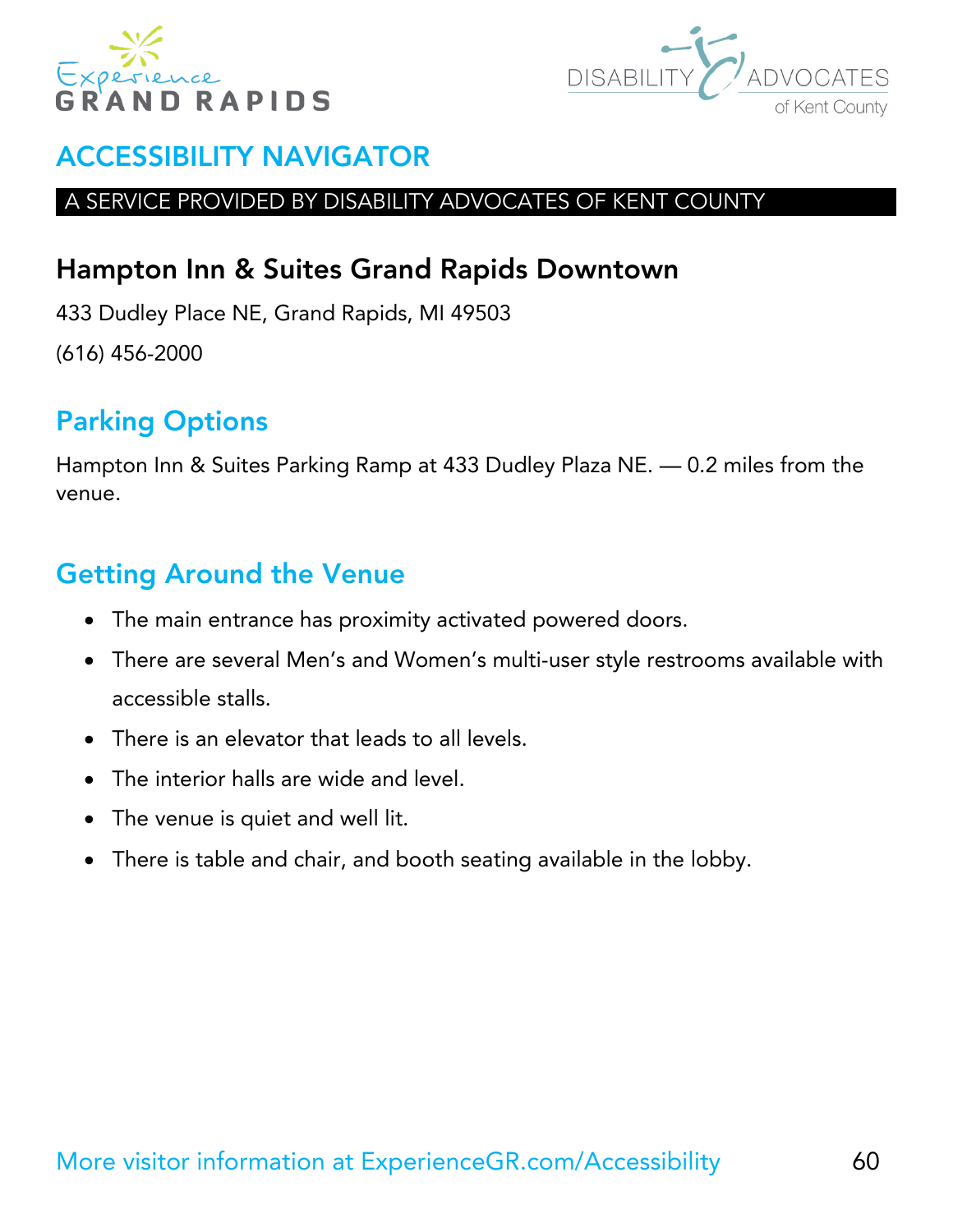



#### A SERVICE PROVIDED BY DISABILITY ADVOCATES OF KENT COUNTY

## Holiday Inn - Grand Rapids Airport

3063 Lake Eastbrook Blvd., Grand Rapids, MI 49512 (616) 285-7600

# Parking Options

Holiday Inn—Grand Rapids Airport Parking Lot at 3063 Lake Eastbrook Blvd SE. — 0.0 miles from the venue.

- The Main Entrance has proximity-activated sliding powered doors.
- There are Men's and Women's multi-user style restrooms in the Lobby with accessible stalls available.
- There are accessible rooms available with roll-in showers.
- The pool has a chair lift available.
- The Lobby has a bar with table and chair, and booth seating available.
- The venue is quiet and well-lit.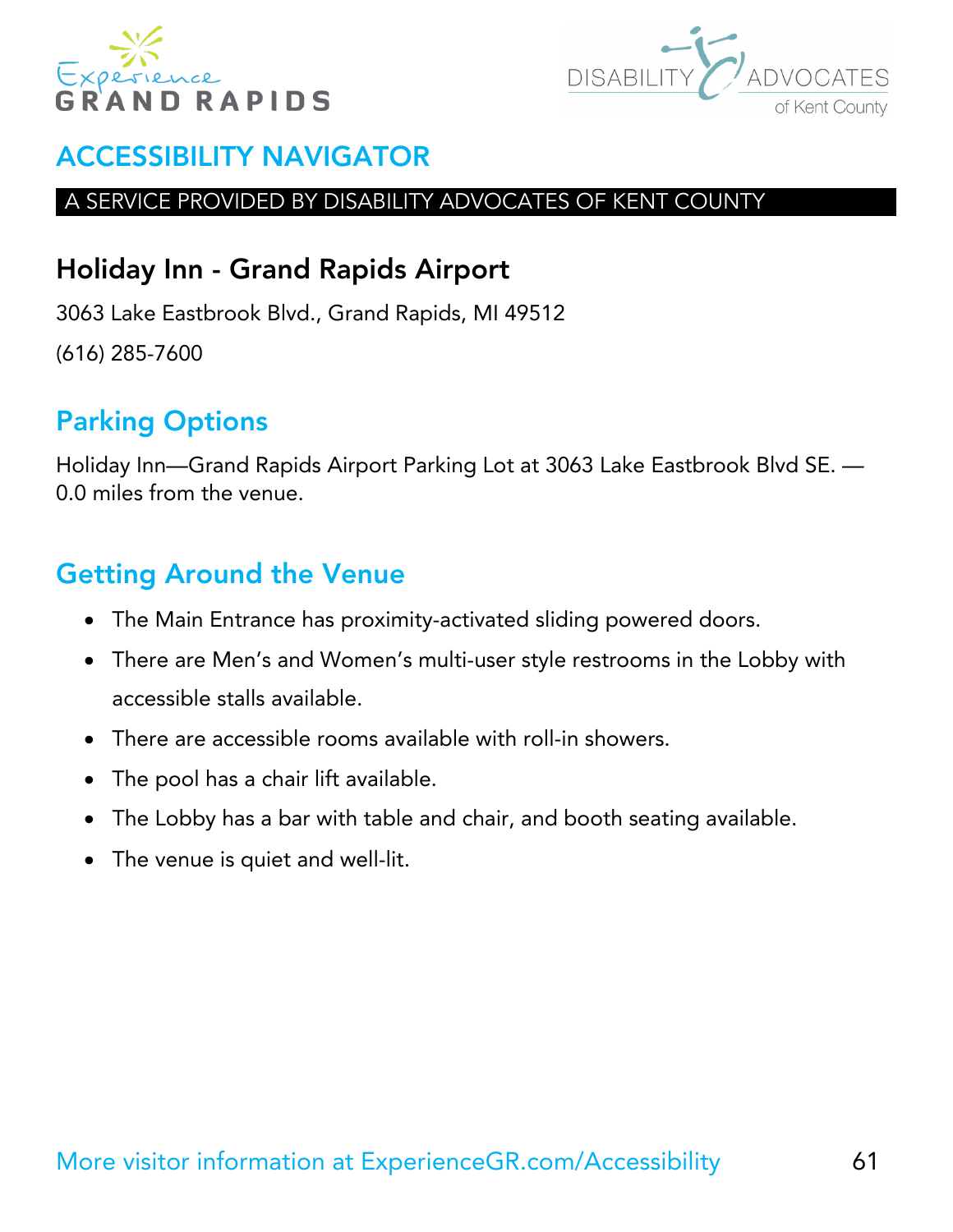



#### A SERVICE PROVIDED BY DISABILITY ADVOCATES OF KENT COUNTY

### Holiday Inn Grand Rapids Downtown

310 Pearl St. NW, Grand Rapids, MI 49504 (616) 235-7611

# Parking Options

Holiday Inn Grand Rapids Downtown Lot at 310 Pearl Street NW. — 0.00 miles from the venue.

- The Pearl Street entrance has a proximity activated sliding powered door.
- The entrance is flush with the sidewalk.
- There are Men's and Women's multi-user style restrooms present. These restrooms have at least one accessible stall. The Men's multi-user restroom has a very narrow hallway after entering, with a sharp turn into the restroom area. Maneuvering through this restroom door and hall may be difficult.
- The routes through the venue are clear and level.
- There are elevators present that provide access to all floors.
- There is chair and sofa seating available.
- The venue is quiet and well lit.
- There is designated accessible parking near the Pearl Street entrance.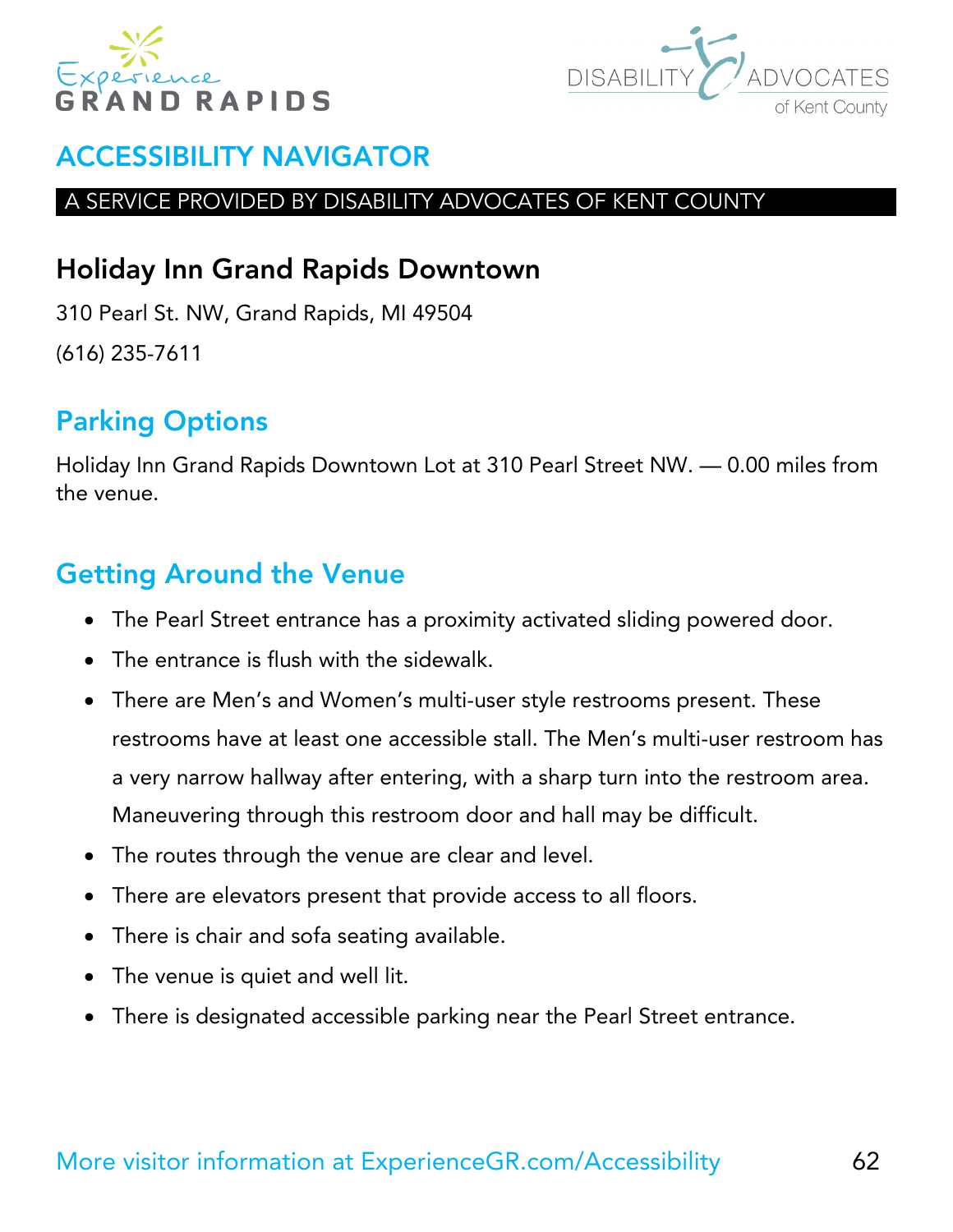



#### A SERVICE PROVIDED BY DISABILITY ADVOCATES OF KENT COUNTY

# Homewood Suites by Hilton Grand Rapids Downtown

161 Ottawa Ave. NW, Grand Rapids, MI 49503 (616) 451-2300

# Parking Options

Pearl—Ionia Ramp at 28 Pearl NW. — 0.05 miles from the venue. Ellis Lot at 47 Pearl Street NW. — 0.02 miles from the venue. Midtown Parking Garage at 119 Pearl Street NW. — 0.03 miles from the venue.

# Getting Around the Venue

- The Ottawa Street entrance to the Homewood Suites has a powered door with a push button. The entrance is flush with the sidewalk.
- The Pearl Street entrance to the Homewood Suites has manual double doors with door closers. The entrance is flush with the sidewalk. The only way to reach the main hall from this entrance is by a set of stairs.
- There are Men's and Women's single-user style restrooms with clear floor spaces present on the first floor off the Ottawa Avenue entrance hall.
- There are Men's and Women's multi-user style restrooms present on the second floor. These restrooms have at least one accessible stall.
- The routes through the facility are wide and level.The Hotel is on the second floor, and is accessed by a large stairway in the main hall and elevators.
- The elevators on the south side of main hall lead directly to the Hotel.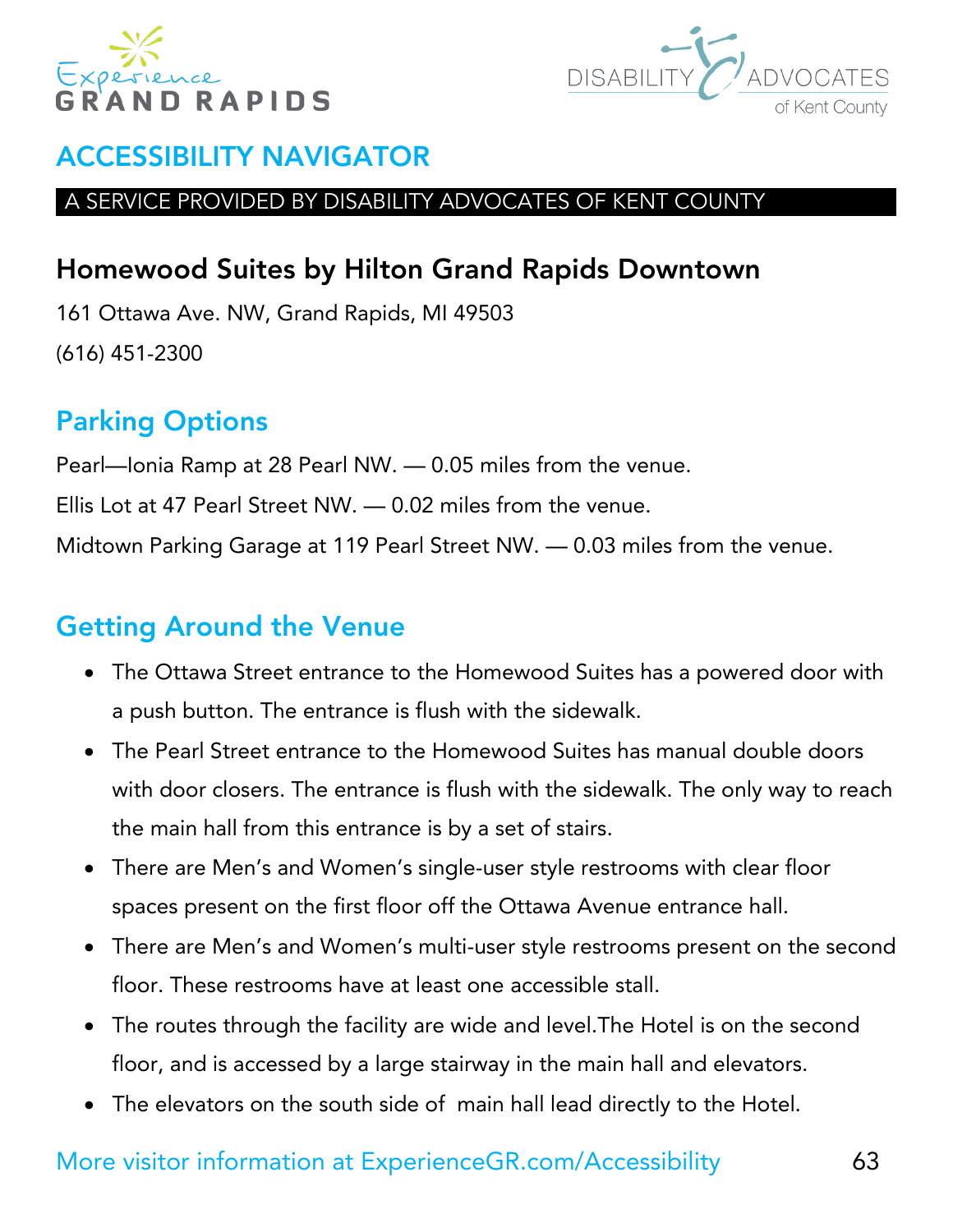



- The elevators on the north side of the main hall access business spaces that connect to the Hotel.
- The Homewood Suites section of the venue is quiet and well lit.
- There is table, chair, and sofa seating available.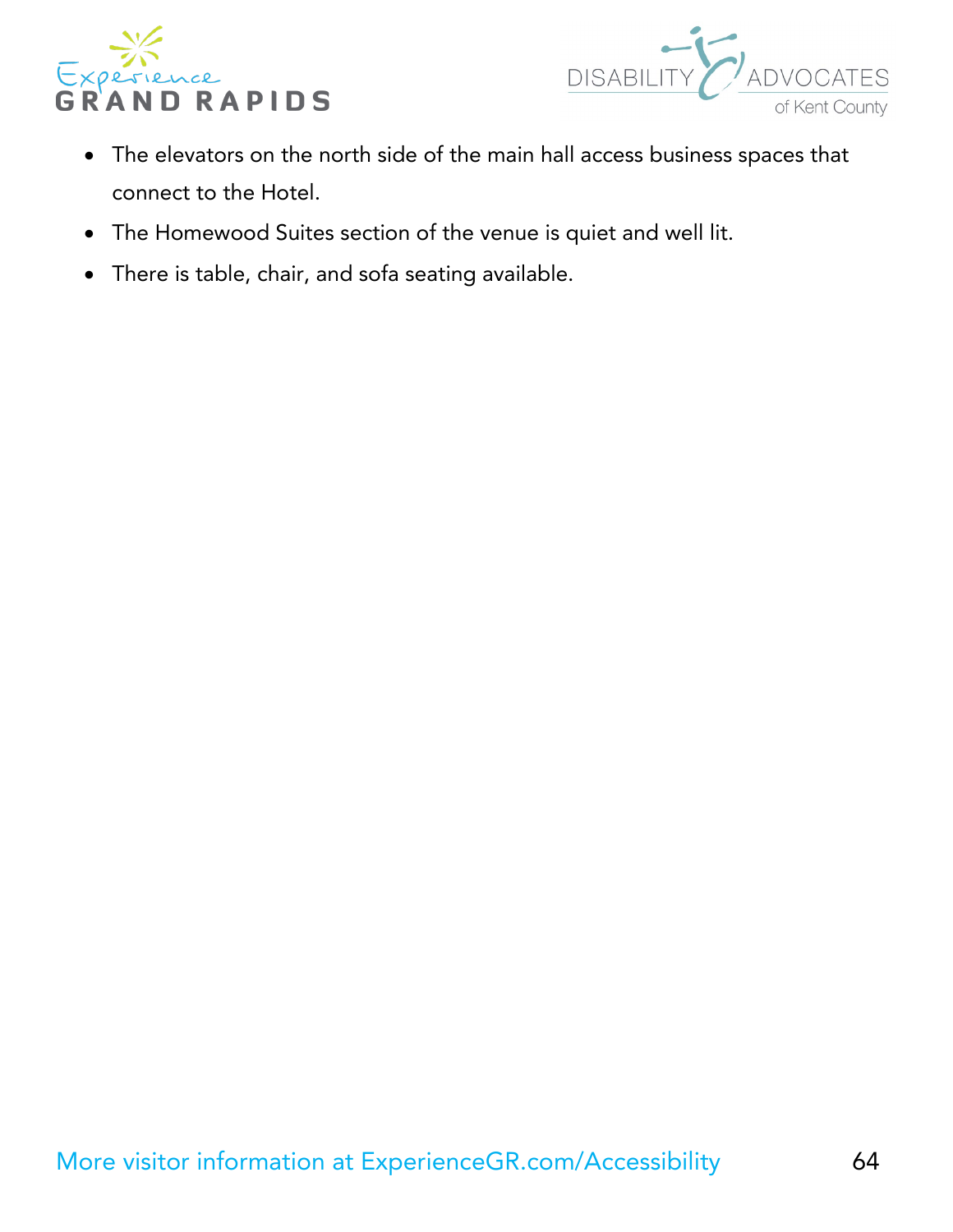



#### A SERVICE PROVIDED BY DISABILITY ADVOCATES OF KENT COUNTY

### JW Marriott Grand Rapids

235 Louis St. NW, Grand Rapids, MI 49503 (616) 242-1500

# Parking Options

JW Marriott Parking Garage at 235 Louis — 0.01 miles from venue. Louis — Campau Ramp at 43 Monroe Avenue NW. — 0.02 miles from the venue. This hotel offers a valet parking option. Valet is located at Louis entrance.

- The Louis Street entrance is accessed by a powered revolving door. There is a secondary manual door to the side of the revolving door.
- The Campau Avenue entrance is accessed by a powered revolving door, with a secondary manual door to the side. The entrances are flush with the sidewalks.
- There are Men's and Women's multi-user style restrooms present. These restrooms have at least one large accessible stall.
- There is chair seating available.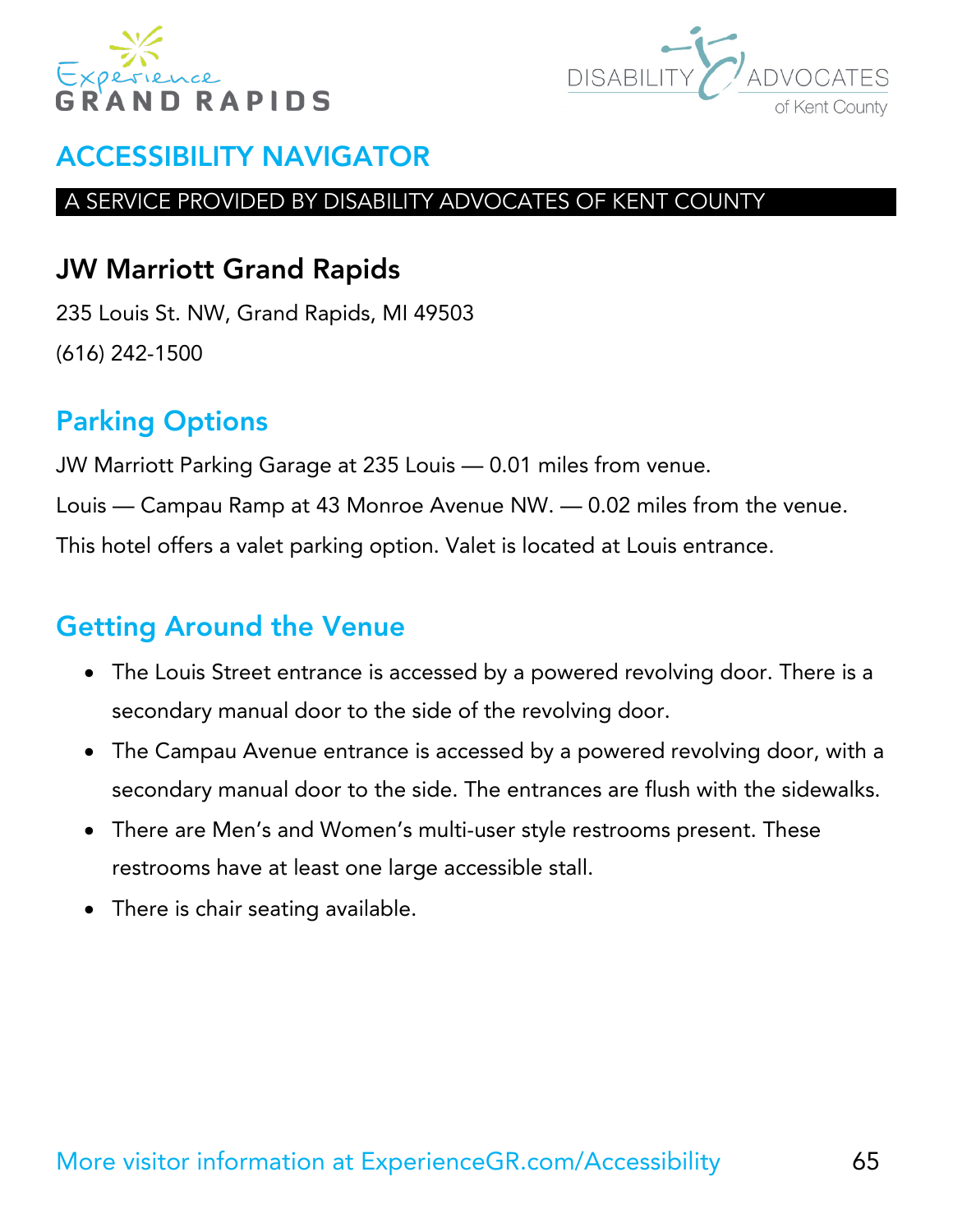



#### A SERVICE PROVIDED BY DISABILITY ADVOCATES OF KENT COUNTY

# SpringHill Suites by Marriott® Grand Rapids Airport

5250 28th St. SE, Grand Rapids, MI 49512 (616) 464-1130

# Parking Options

Springhill Suites Parking Lot at 5250 28th Street SE. — 0.0 miles from the venue.

- There are designated accessible parking spaces with adjacent access aisles near the Main Entrance available.
- The Main Entrance has proximity-activated sliding powered doors.
- The are Men's and Women's multi-user style restrooms with accessible stalls available in the Lobby.
- There are a couple styles of accessible rooms available .
- There are units with roll-in showers, and units with combination showers/tubs with seats available.
- There is an indoor pool with a chairlift available.
- The adjacent jacuzzi/hot-tub also has a chairlift available.
- The spaces are quiet and well-lit.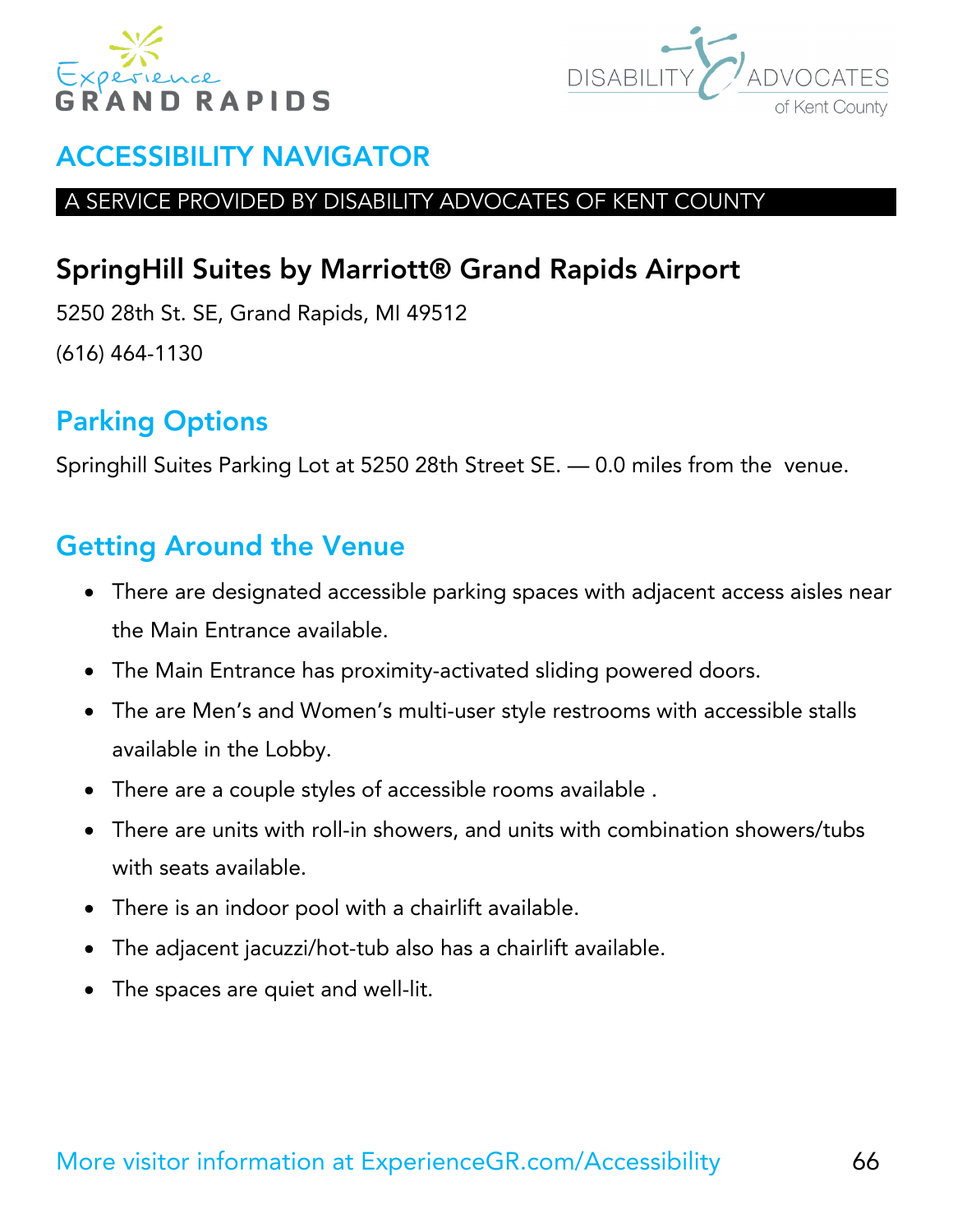



# Other Points of Interest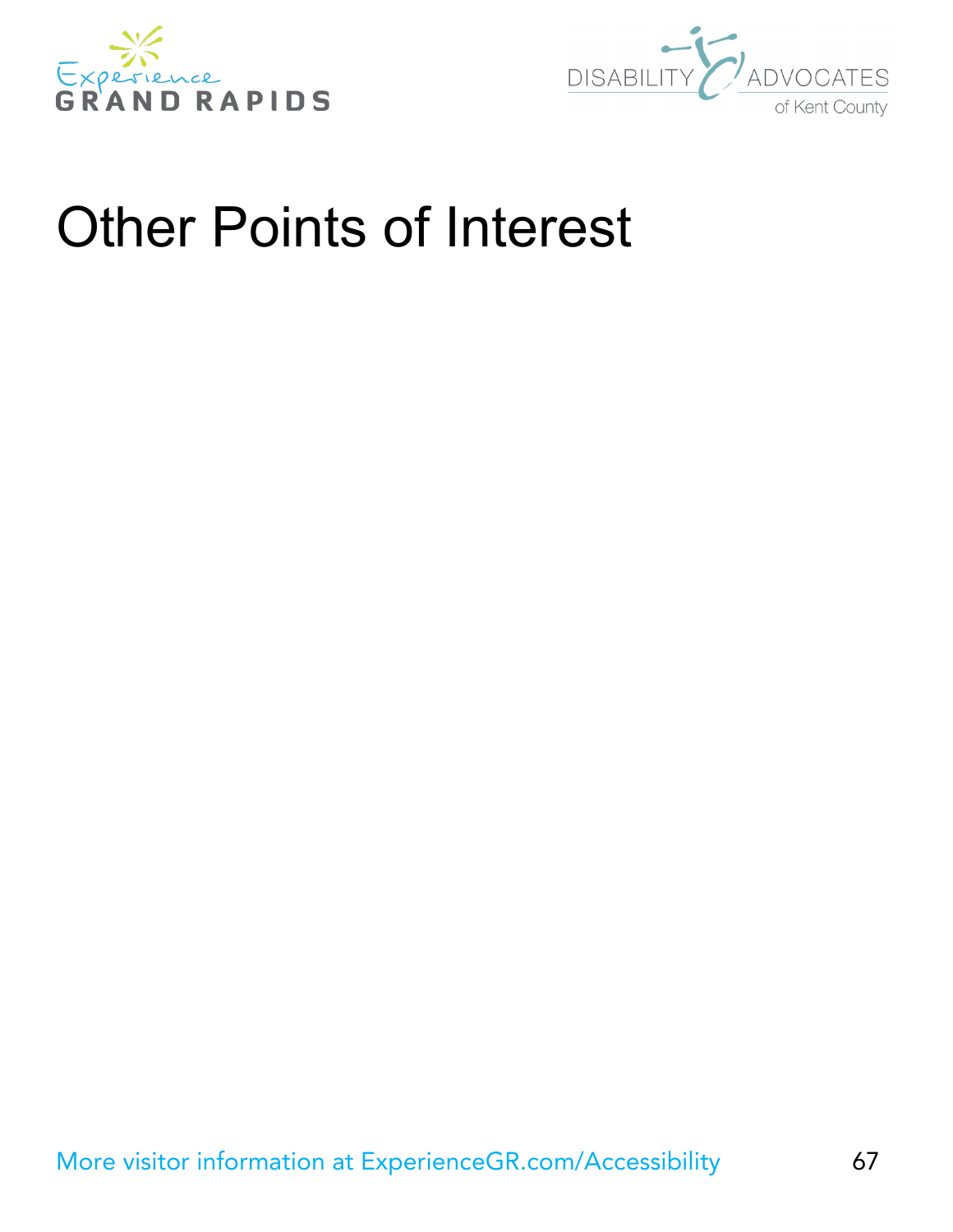



#### A SERVICE PROVIDED BY DISABILITY ADVOCATES OF KENT COUNTY

# Grand Rapids City Hall

300 Monroe Ave. NW, Grand Rapids, MI 49503

# Parking Options

Government Center Ramp at 300 Monroe Avenue NW. — 0.01 miles from the venue. Fifth Third Ellis Lot, enter off Ottawa — 0.02 Miles from the venue.

- The outdoor plaza is level and clear of obstructions. The area is accessed by both a set of steps and a ramp up from the sidewalks along Ottawa Avenue NW.
- The City Hall Monroe Avenue entrance has a powered door with a push button. The VandenBerg (Calder) Plaza City Hall entrance has a powered door with a push button. Both entrances to the City Hall are flush with the sidewalks.
- There are Men's and Women's multi-user style restrooms present in the Grand Rapids City Hall. These restrooms have at least one accessible stall.
- The VandenBerg (Calder) Plaza is large and level.
- The routes through the Grand Rapids City Hall are wide and level.
- There are elevators that provides access to all floors and connect the Grand Rapids City Hall with the VandenBerg (Calder) Plaza.
- The Grand Rapids City Hall is quiet and well lit.
- There is chair and bench seating available.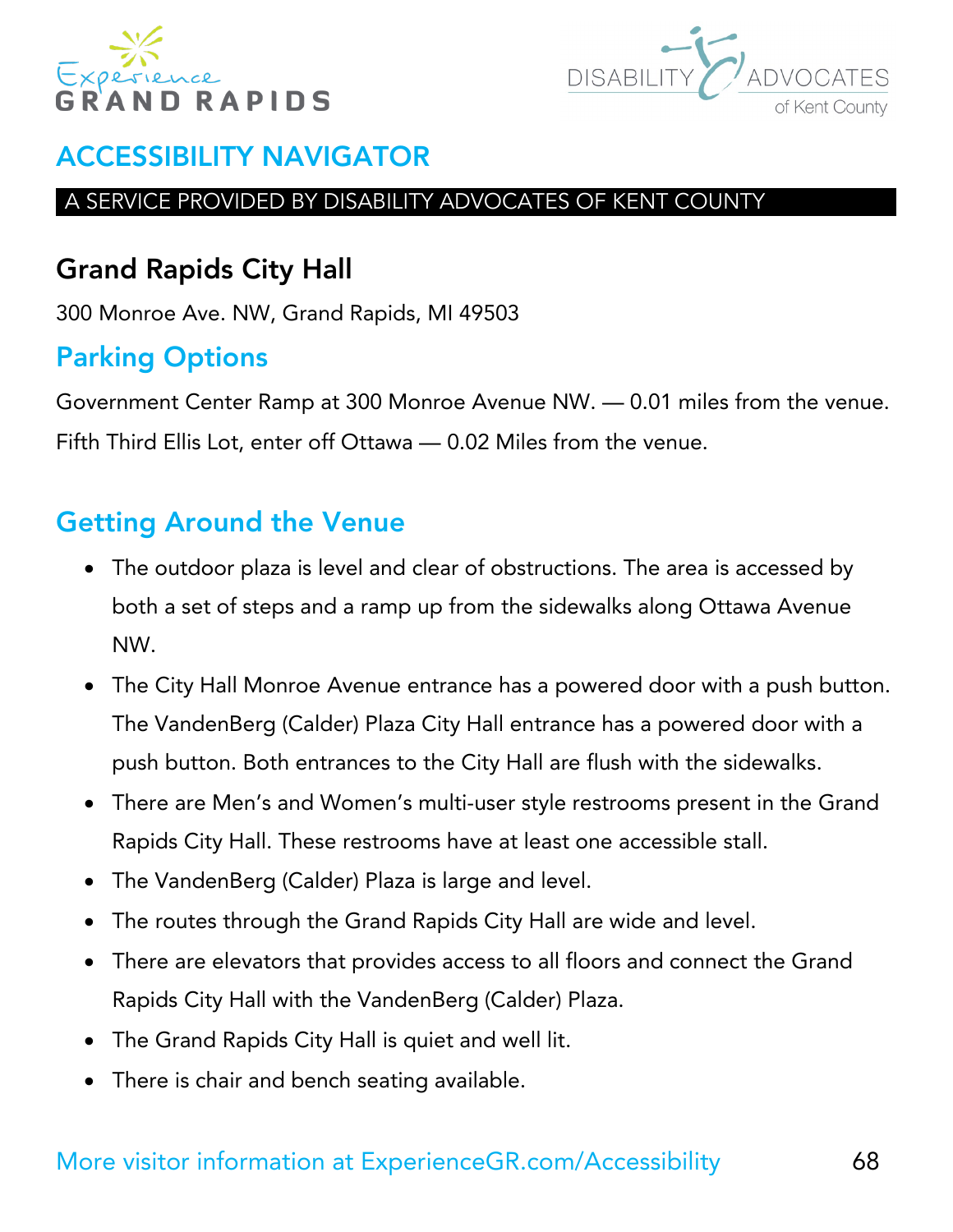



#### A SERVICE PROVIDED BY DISABILITY ADVOCATES OF KENT COUNTY

### Kilwin's Chocolates & Ice Cream

146 Monroe Center, Grand Rapids, MI 49503 (616) 719-3934

# Parking Options

Ellis Sears Lot at 132 Pearl Street NW (Enter off Pearl Street NW. or Monroe Center) — 0.01 miles from the venue.

Pearl — Ionia Ramp at 28 Pearl Street NW. — 0.02 miles from the venue.

Ottawa — Fulton Ramp at 50 Ottawa Avenue NW. — 0.2 miles from the venue.

- The sidewalks are wide and level.
- There are no public restrooms available.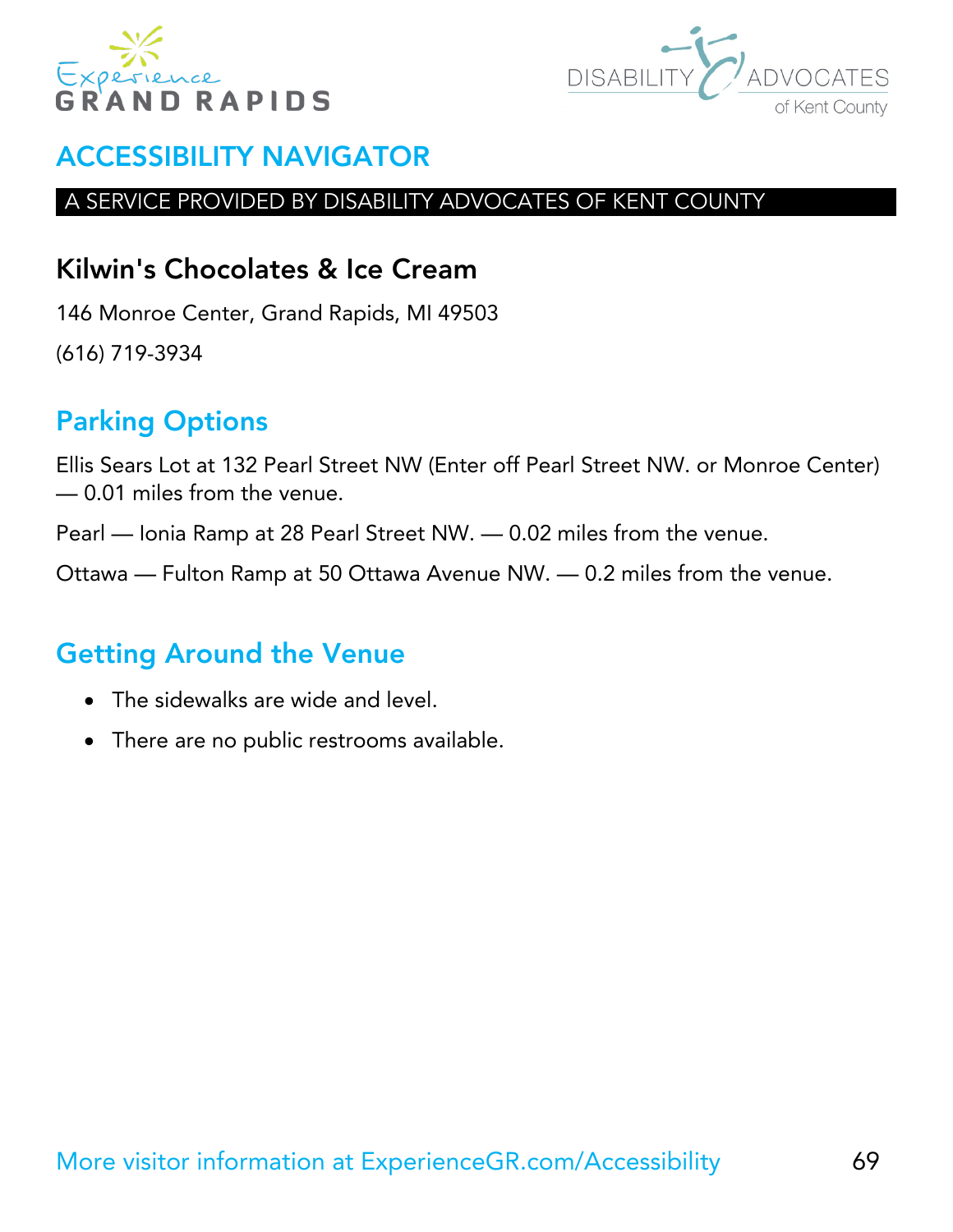



#### A SERVICE PROVIDED BY DISABILITY ADVOCATES OF KENT COUNTY

### Spectrum Health - Butterworth Campus

100 Michigan NE MC60, Grand Rapids, MI 49503 (616) 391-1774

# Parking Options

Grand Rapids Community College Lyon Parking Ramp at Winchester PI NE. — 0.1 miles from the venue.

# Getting Around the Venue

- The Crescent Street entrance has a powered revolving door and a manual door with a door closer. The entrance is flush with the sidewalks.
- The Barclay Avenue entrance has proximity-activated sliding powered doors. The entrance is flush with the sidewalks. The Barclay Avenue entrance vestibule has a set of stairs and a ramp up to the main floor from the sidewalk.
- There are handrails along both sides of the stairs and ramp.
- The Michigan Street entrance has a powered revolving door and a manual door with a door closer. The entrance is flush with the sidewalks.
- There are Men's and Women's multi-user style restrooms present. These restrooms have at least one accessible stall.The routes through the venue are wide and level.
- There are elevators near every entrance that provide access to all public levels.
- The venue is quiet and well lit. There is chair, sofa, bench, and table seating available.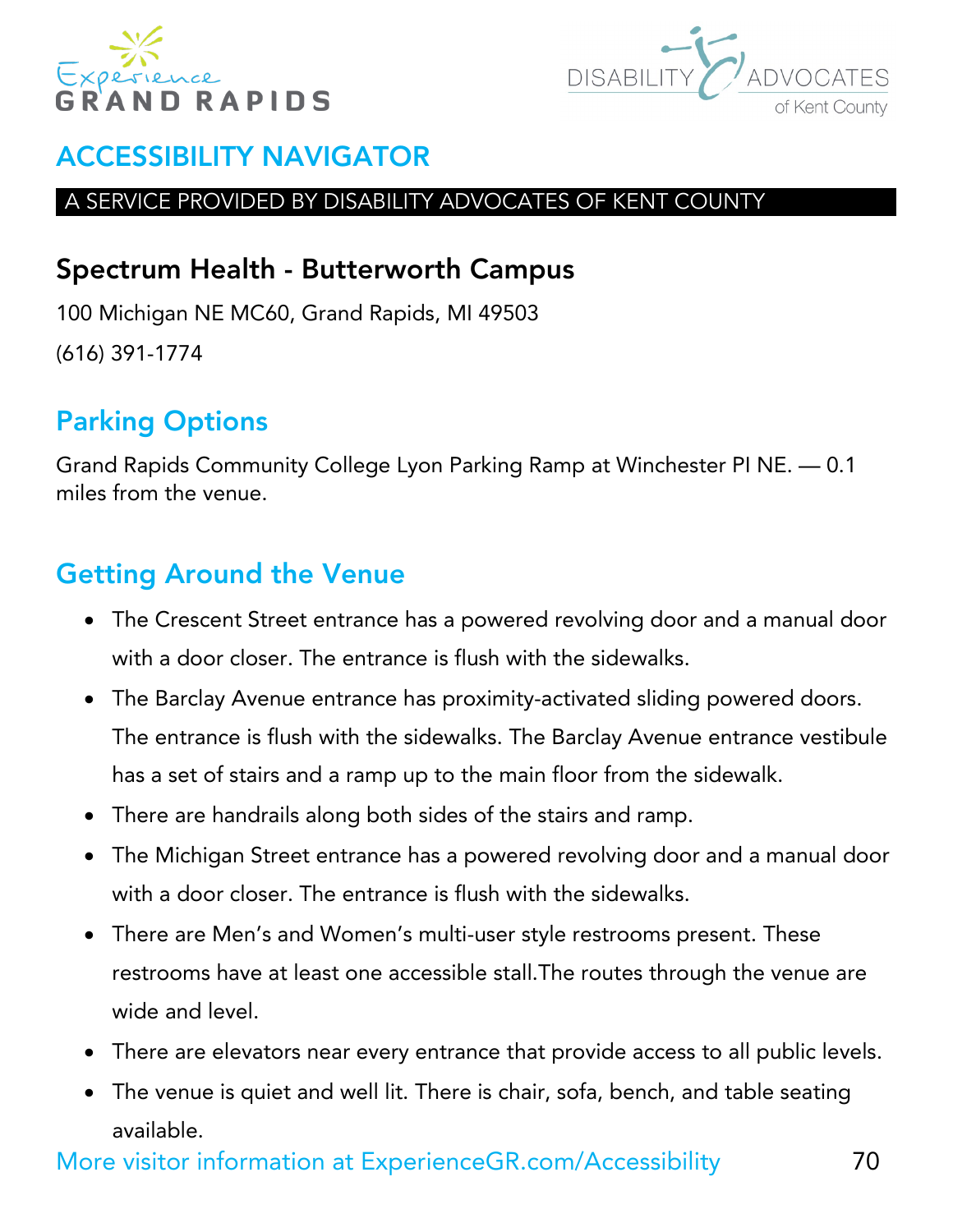



#### A SERVICE PROVIDED BY DISABILITY ADVOCATES OF KENT COUNTY

### The Sweet House

254 Fulton St E, Grand Rapids, MI 49503 (616) 459-3321

# Parking Options

Grand Rapids Community College DeVos Campus Ramp at 432 Fountain Street NE. — 0.3 miles from the venue.

- The Fulton Street entrance is up a short set of steps from the sidewalk. The steps have handrails. There is a manual door that opens outward into the small landing at the top of the steps.
- The Basement entrance is located behind the facility. This entrance has manual door. The entrance is flush with the parking lot surface. There is a narrow landing inside the basement entry room with steps that lead down to the basement floor. These steps have handrails.
- There are Men's and Women's single-user style restrooms with clear floor spaces present on the first floor.
- The basement level multi-user style restrooms are up a short flight of stairs, halfway between the first and basement floors and through a narrow hallway. The stalls are small.
- The routes through first floor are wide and level.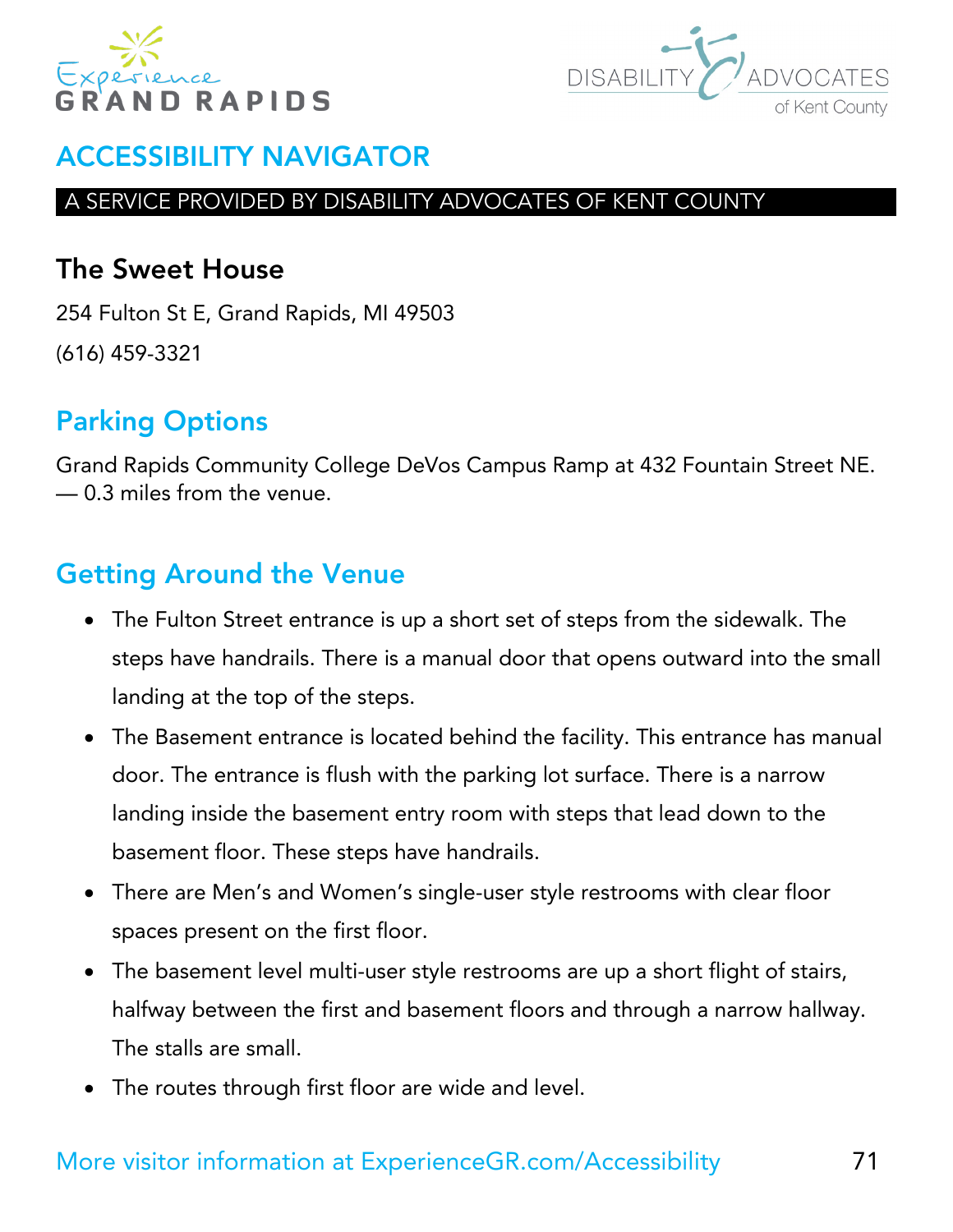



- There is a small Limited Use Limited Application elevator present on the basement entry hall landing. The elevator provides access to the basement floor and the first floor.
- The venue is quiet and well lit.
- There is chair, and bench seating available.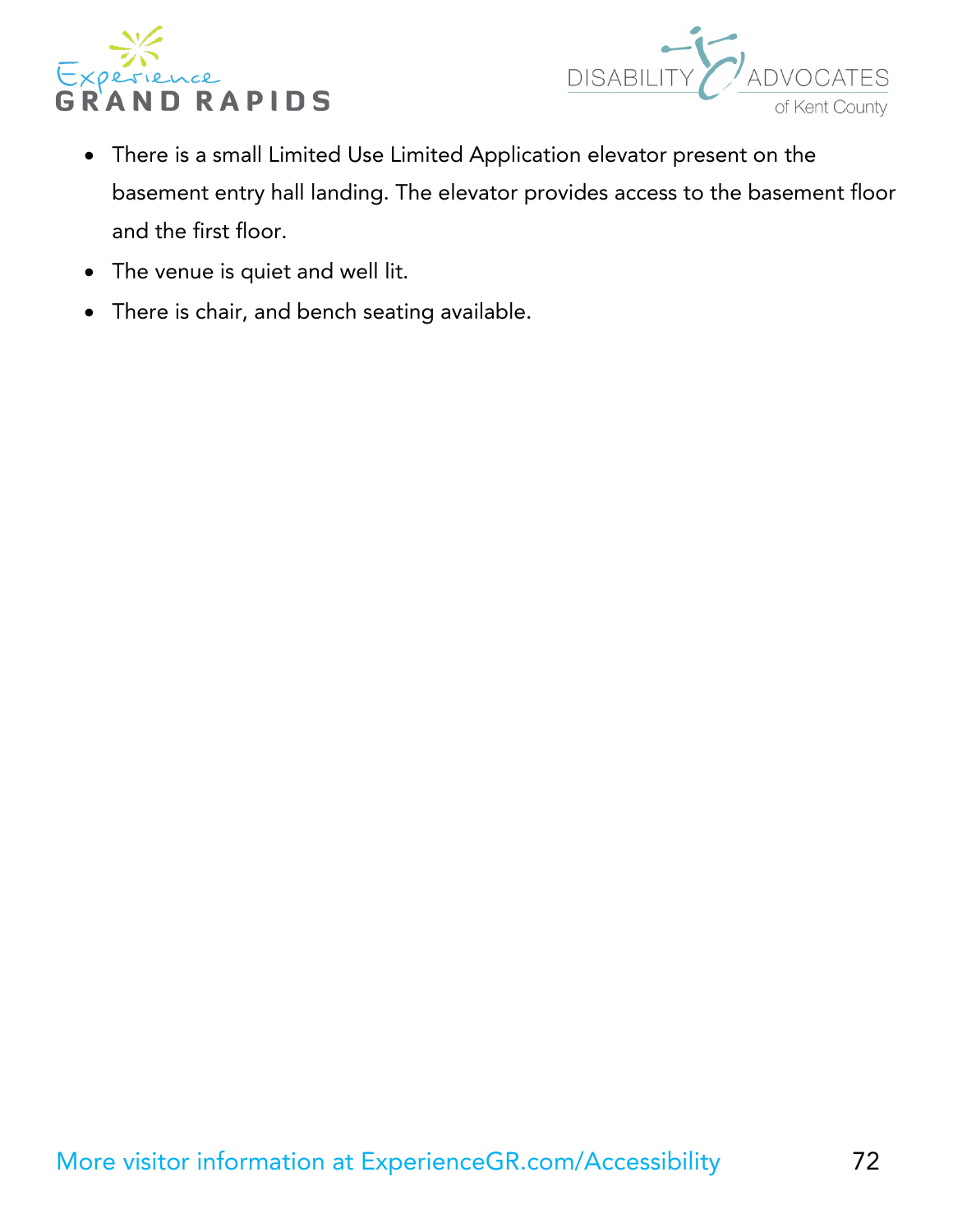



#### A SERVICE PROVIDED BY DISABILITY ADVOCATES OF KENT COUNTY

## Warner, Norcross & Judd LLP

111 Lyon NW, Grand Rapids, MI 49503

# Parking Options

Midtown Parking Garage at 130 Lyon Street NW. — 0.08 miles from the venue. Fifth Third Ellis Lot at 250 Monroe Avenue NW. — 0.02 miles from the venue. Government Center Ramp at 300 Monroe Avenue NW. — 0.2 miles from the venue.

- The Monroe Avenue entrance has a revolving door. There is a secondary powered door to the side of the revolving door with a push button. This entrance is flush with the sidewalk.
- The Lyon Street Entrance has a powered door with a push button. The entrance has a flight of steps that lead down to the entry hall. The stairs have handrails.
- There are Men's and Women's multi-user style restrooms present on the first floor. The stalls in the restrooms are narrow. There is also a family style restroom present next to the multi-user style restrooms.
- The routes through first floor are wide and level.
- There are elevators that provide access to the other floors.
- The venue is quiet and well lit.
- There is no seating options available.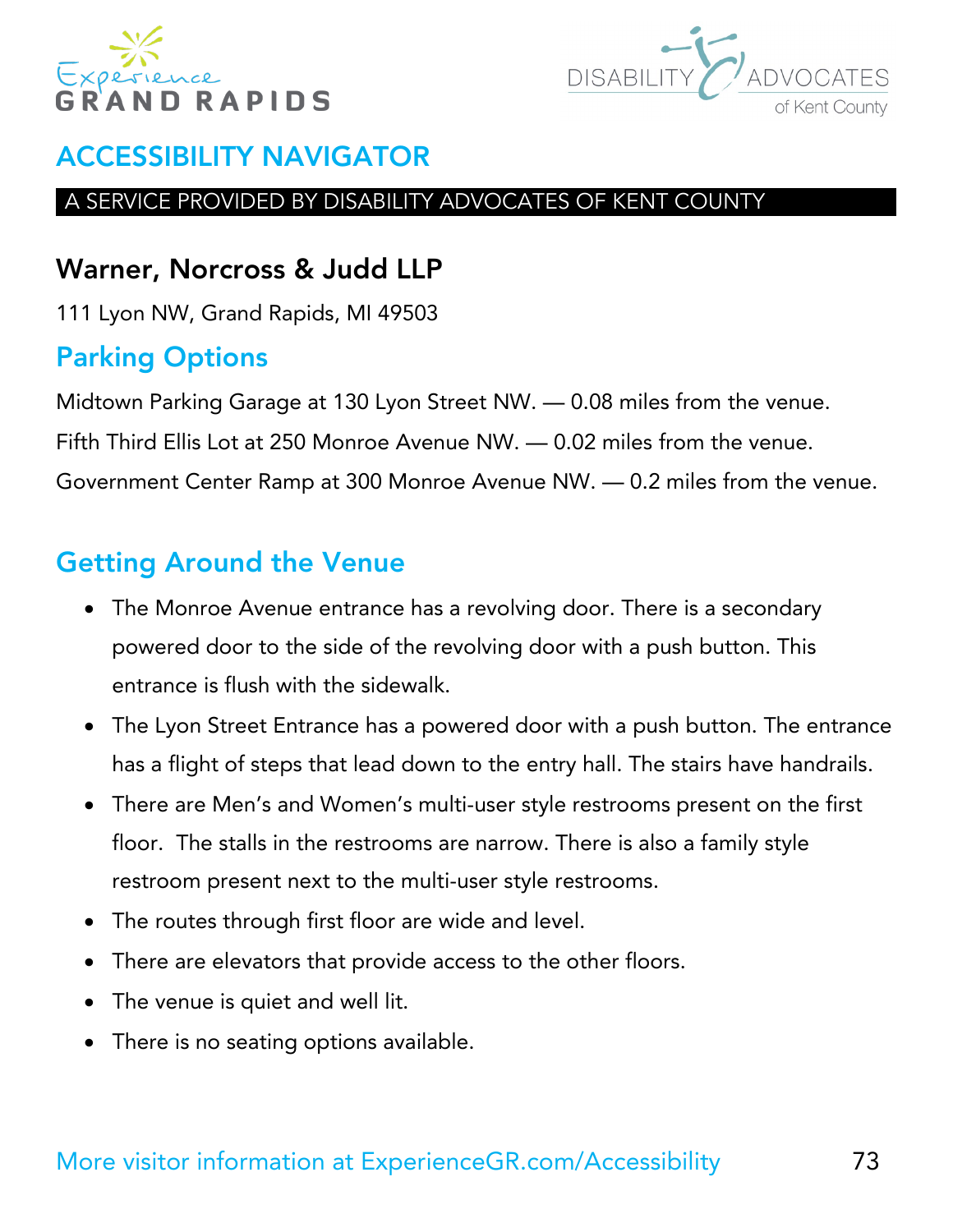



#### A SERVICE PROVIDED BY DISABILITY ADVOCATES OF KENT COUNTY

# Western Michigan University Downtown GR

200 Ionia SW, Grand Rapids, MI 49503

# Parking Options

Cherry — Commerce Ramp at 141 Commerce Avenue SW (the public parking entrance is on Cherry Street). — 0.02 miles from the venue.

- The Ionia Avenue entrance has a stoop with manual door with a door closer that opens outward into a narrow landing.
- The Cherry Street entrance has a ramp up from the sidewalk. There is a power door with a push button. The door swings outward into the small triangularlyshaped top landing of the ramp. The top landing has a step down to the sidewalk level. The ramp does not have handrails.
- There are no public restrooms.
- The routes through the venue are wide and level.
- There is an elevator in the entrance hall that provides access to all floors.
- There is a stairway in the entrance hall that provides access to the lower and upper levels.
- The venue is quiet and well lit.
- There is chair, and bench seating available.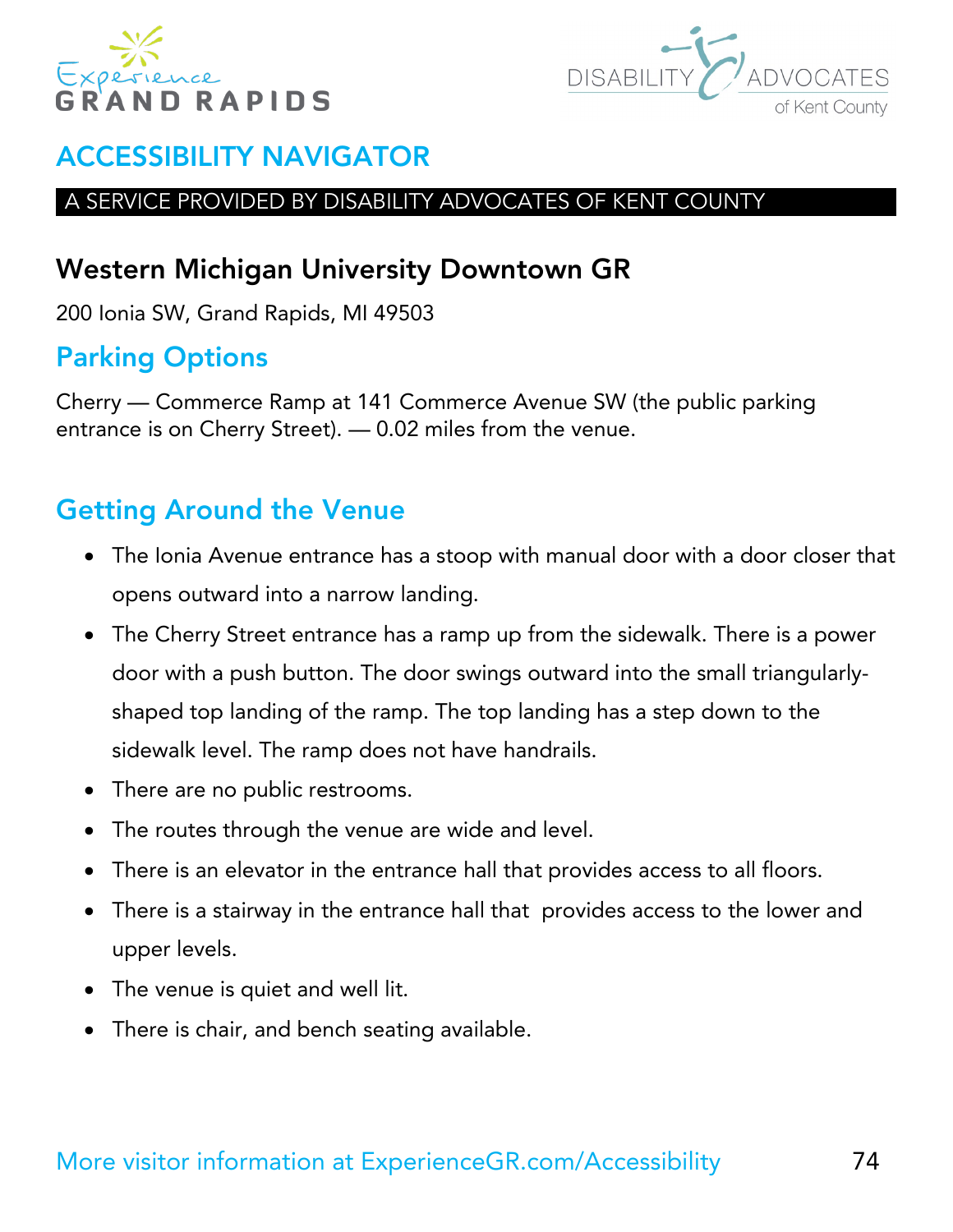



# Parks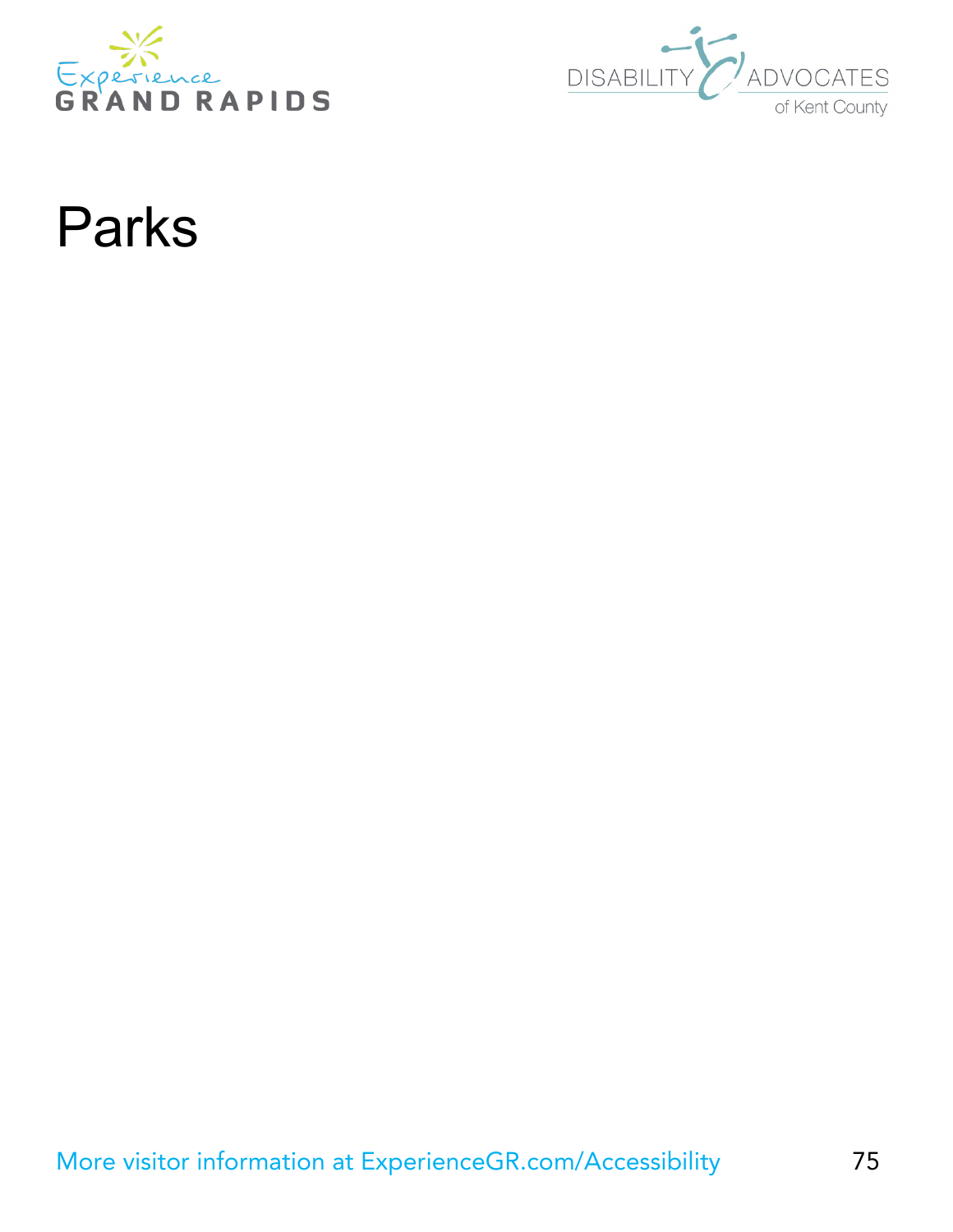



#### A SERVICE PROVIDED BY DISABILITY ADVOCATES OF KENT COUNTY

#### Ah-Nab-Awen Park

220 Front Ave. NW, Grand Rapids, MI 49504 (616) 456-3696

# Parking Options

Gerald R Ford Museum Parking Lot at 203 Pearl Street NW. — 0.0 miles from the venue.

Gerald R Ford Museum Parking Lot at 377 Bridge Street NW. — 0.0 miles from the venue.

- The parking lot off of Bridge Street is card access only (day time), and does not have designated accessible or van-accessible parking spaces, and has many areas that need maintenance. The curb ramp located at the east end of the parking lot has a short pole that makes moving along the ramp difficult.
- The Pearl Street parking lot has designated parking spaces and is in good repair.
- The designated parking spaces closest to the venue do not have signs to indicate their location.
- There routes are wide and level.
- There is a steep hill present that separates the upper Museum walking path and lower Riverfront walking paths. These paths connect near the north parking lot.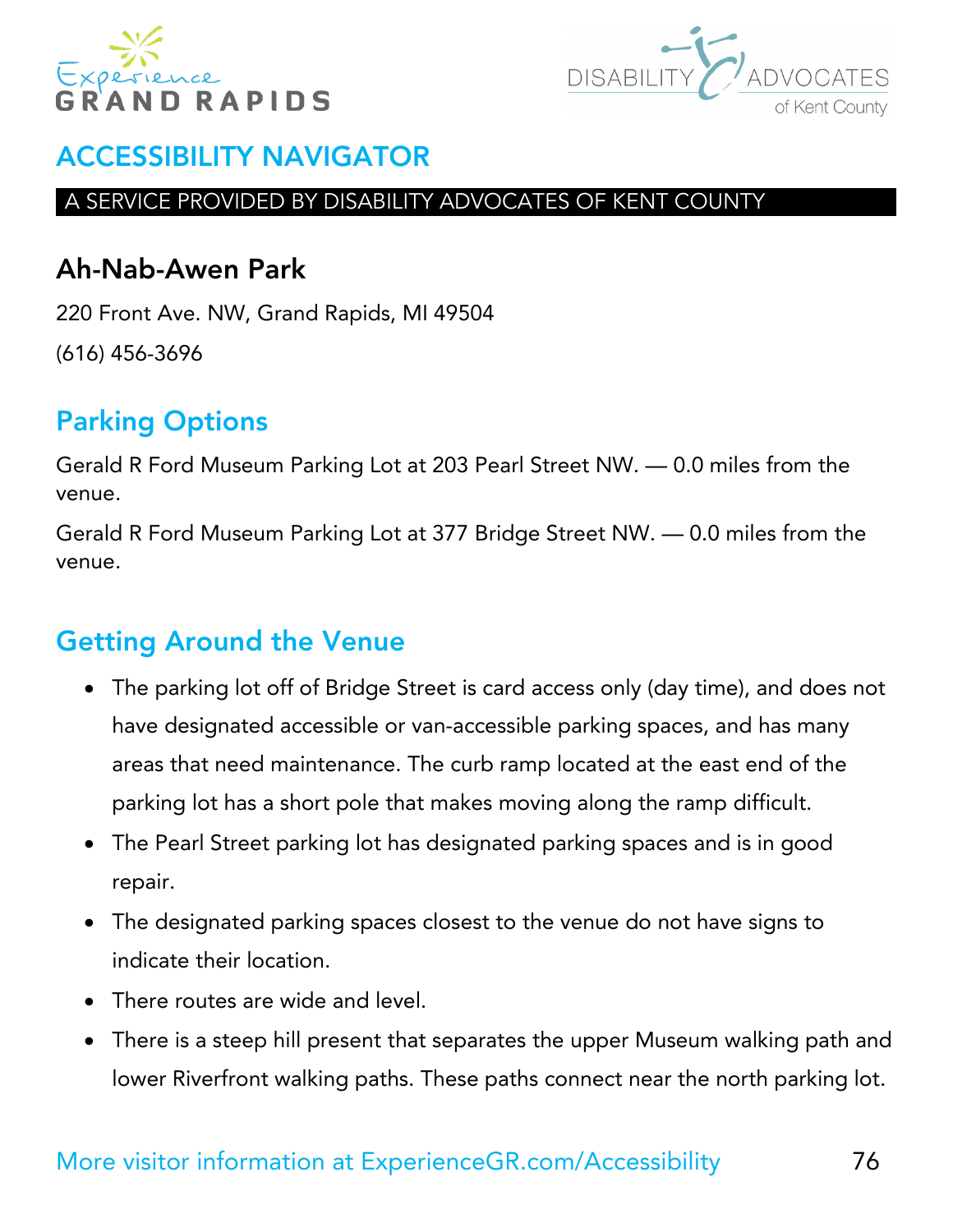



Due to this configuration, the only way to transfer between the upper level and the lower level paths is at this transition. If entering the park from the south parking lot, the full length of the 775-foot long upper Museum path will need to be traversed in order to get to the Riverfront level. The same is true when traveling from the Riverfront path to the South parking lot.

- There are Men's and Women's multi-user style Restrooms available. The designated accessible stalls are narrow and do not have stall doors.
- There is a water feature along the Museum walking path. The waterfall level of the water feature is only accessible by stairs. There are no handrails.
- The stage on the hill area of the park has a ramp and a set of stairs.
- The ramp has a slightly steep slope, and has no handrails.
- There is riverfront overlook present. This large viewing platform does not have handrails and there is a significant drop-off into the river at the ends of the platform.
- There is a covered Pavilion present by the Pearl Street Parking lot. At one end of the structure, there is a short set of steps present that lead down to a sidewalk.
- There is bench and table seating present available in the pavilion and there is bench seating available along the walking paths and the Riverfront overlook. The bench seating on the Riverfront overlook does not have seat backs.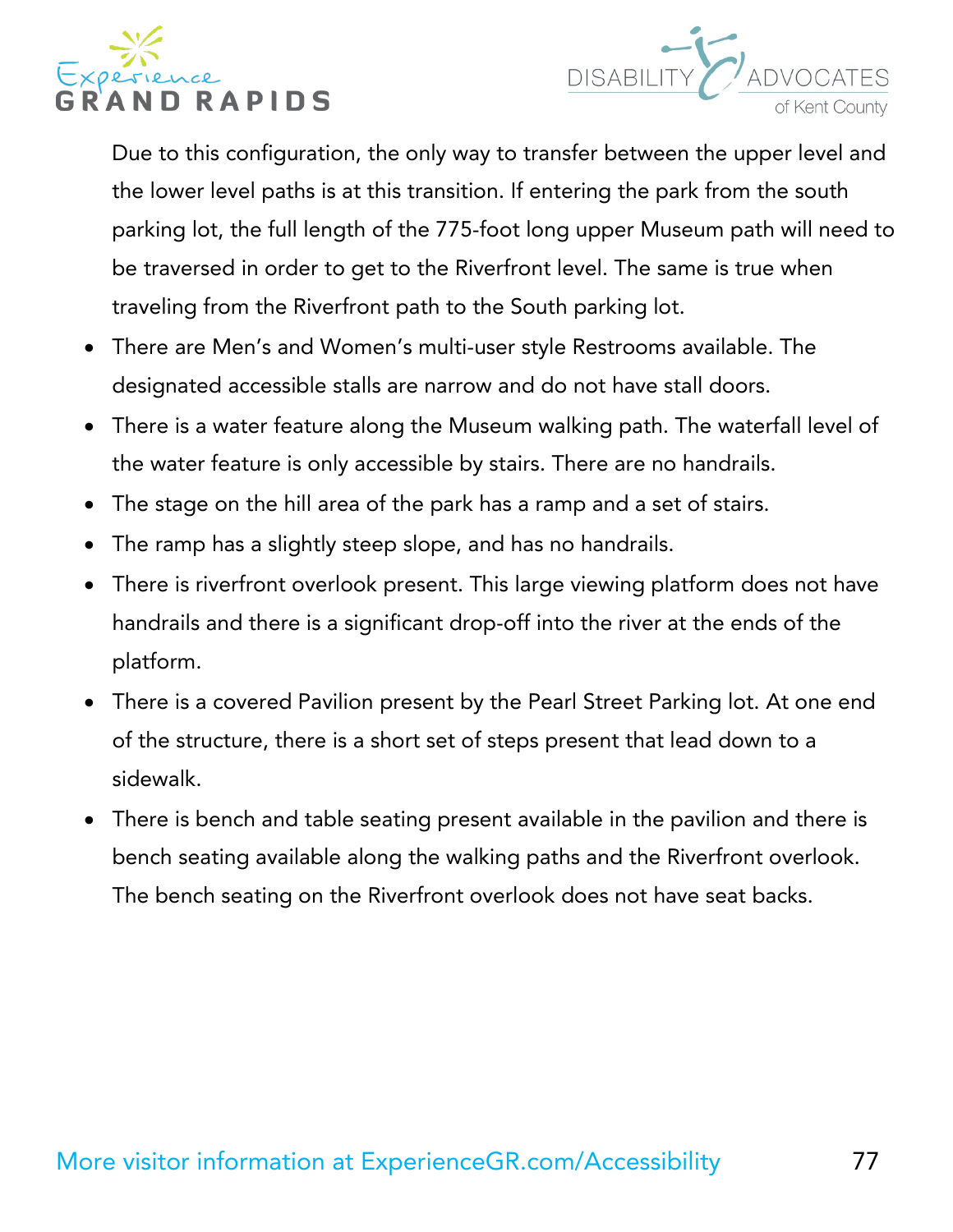



#### A SERVICE PROVIDED BY DISABILITY ADVOCATES OF KENT COUNTY

# Frog Hollow Park

2050 Metro Court, WYOMING, MI 49519 (616) 530-3164

# Parking Options

Frog Hollow Parking Lot at 2050 Metro Court. — 0.0 miles from the venue.

- There are many designated parking spaces with adjacent access aisles present in the parking lot. None of the designated parking spaces are indicated to be "Van-Accessible".
- There are men's and women's restrooms available.
- The Gazebo has a brick floor which has settled, creating a change in level from the surrounding concrete.
- There are poured in place permeable surfaces present at most of the play elements. The main elevated play element has a transfer platform and a shallow ramp. This transfer platform is on a compressed woodchip surface. The secondary elevated play element has a transfer platform only. This transfer platform is on a poured in place permeable surface.
- There are service animal relief areas available at the entrance to the park.
- The picnic shelter has an accessible picnic table.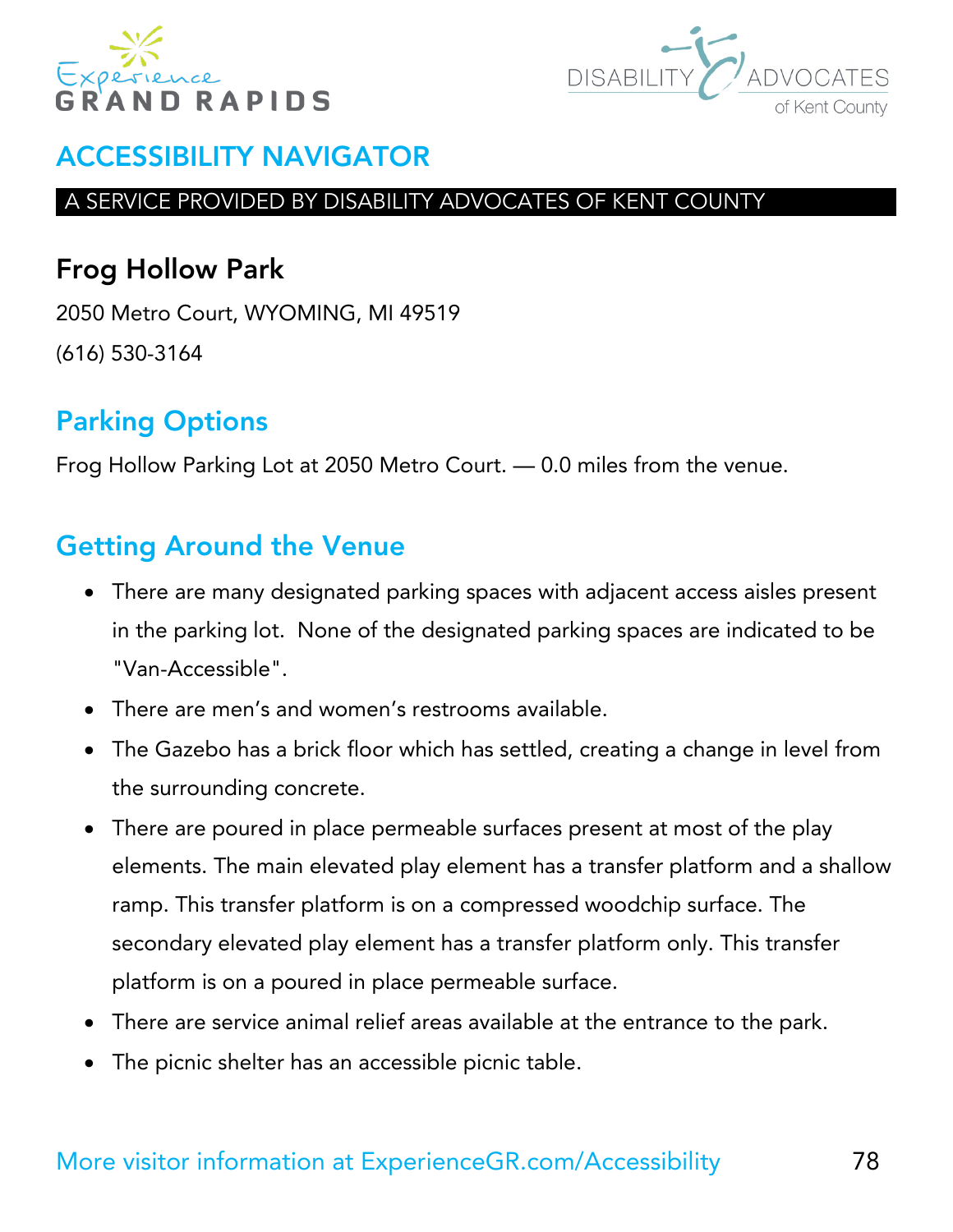



- There is an accessible swing set available on a poured in place permeable surface.
- There are bench and chair seating options available by the play areas.
- There are many child-height seating options available around the play elements.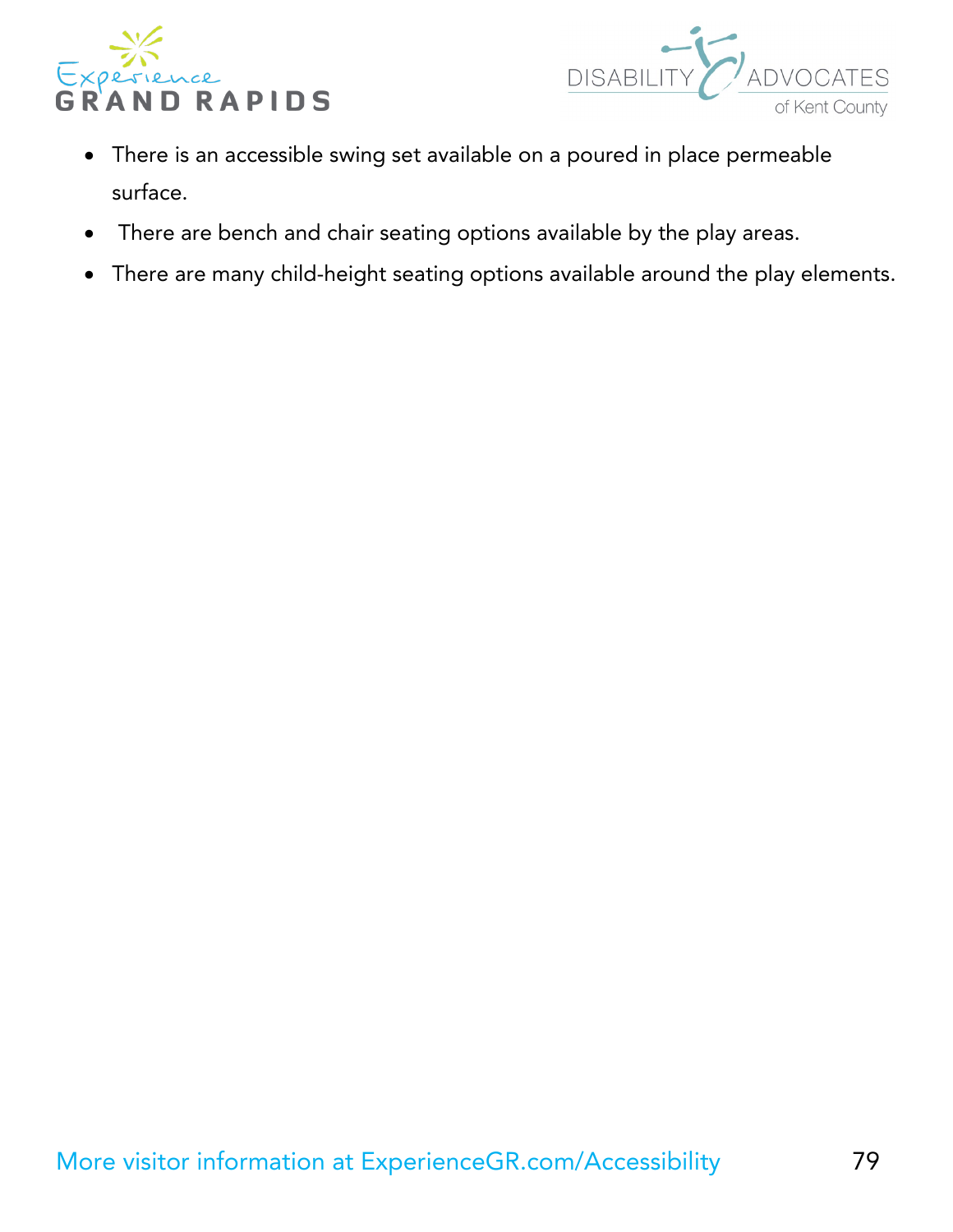



#### A SERVICE PROVIDED BY DISABILITY ADVOCATES OF KENT COUNTY

# Garfield Park

2111 Madison SE, Grand Rapids, MI 49507 (616) 456-3232

# Parking Options

Madison Avenue Parking Lot at 2111 Madison SE. — 0.0 miles from the venue. Burton Street Parking Lot at 334 Burton Street SE. — 0.0 miles from the venue. Jefferson Avenue Parking Lot at 2000 Jefferson SE. — 0.0 miles from the venue.

- There are designated accessible parking spaces with adjacent access aisles in the three parking lots. There are no designated "Van-Accessible" spaces.
- Burton Parking Lot: The routes to the other areas of the park are over grass. There only route to the park is over the sidewalks along Burton Street and Madison Avenue.
- Madison Parking Lot: The paint and decals for the designated accessible parking spaces are faded, and the lot pavement is damaged with may large cracks and potholes.
- Jefferson Parking Lot: The paint and decals for the designated accessible parking spaces are faded, and there are no signs present in front of the spaces. The only route to the other areas of the park is over the sidewalks along Burton Street and Madison Avenue.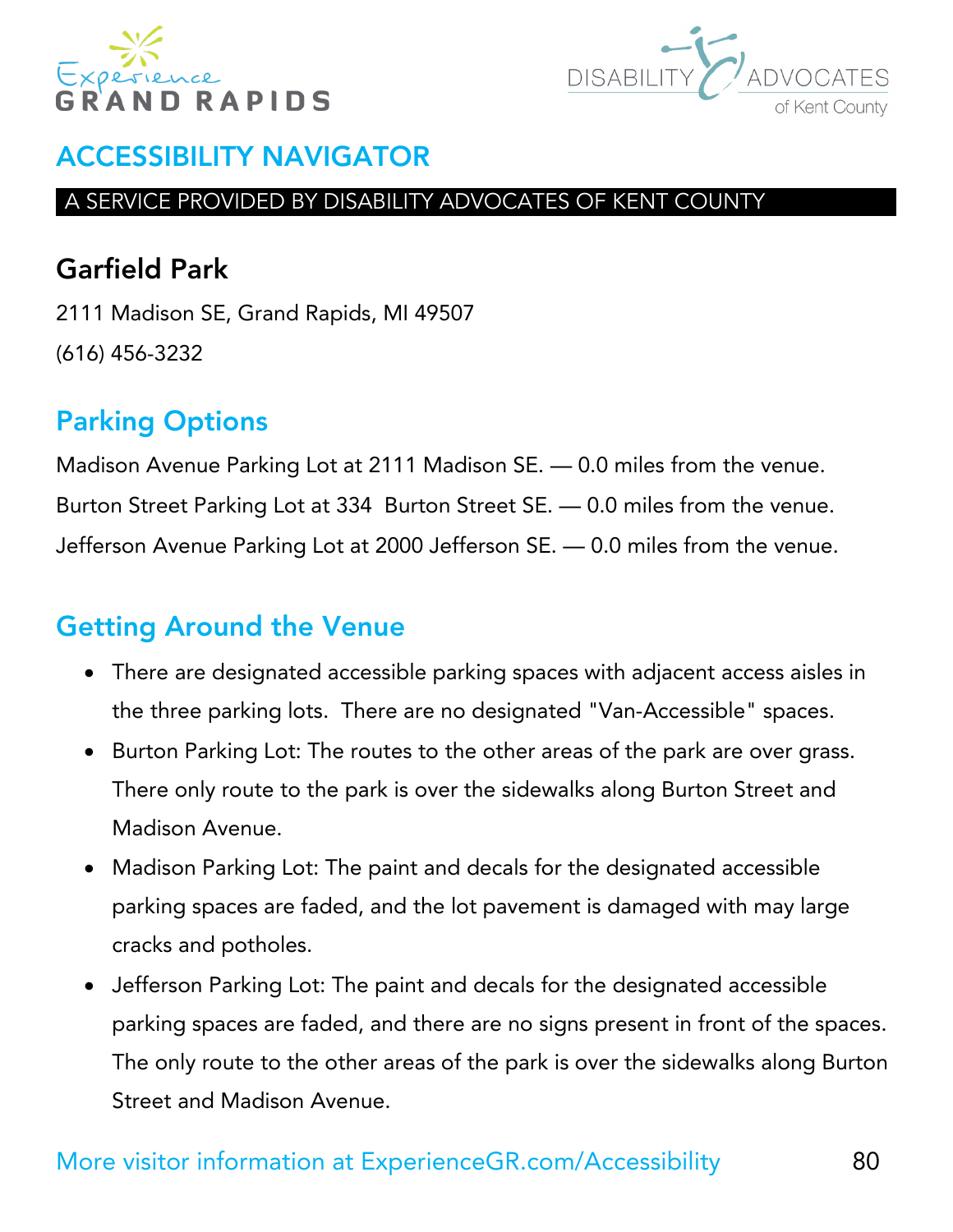



- The Jefferson Lot has wide, level routes to the Tennis Courts.
- The Madison Lot has wide, level routes to the Playground.
- The Volleyball pit route from the Burton Lot is over grass.
- There are Men's and Women's restrooms available near the Jefferson Lot, and the Madison Lot.
- The Park Complex and Gazeebo has wide level routes from the Madison Lot.
- There is an accessible picnic table present in the Gazeebo.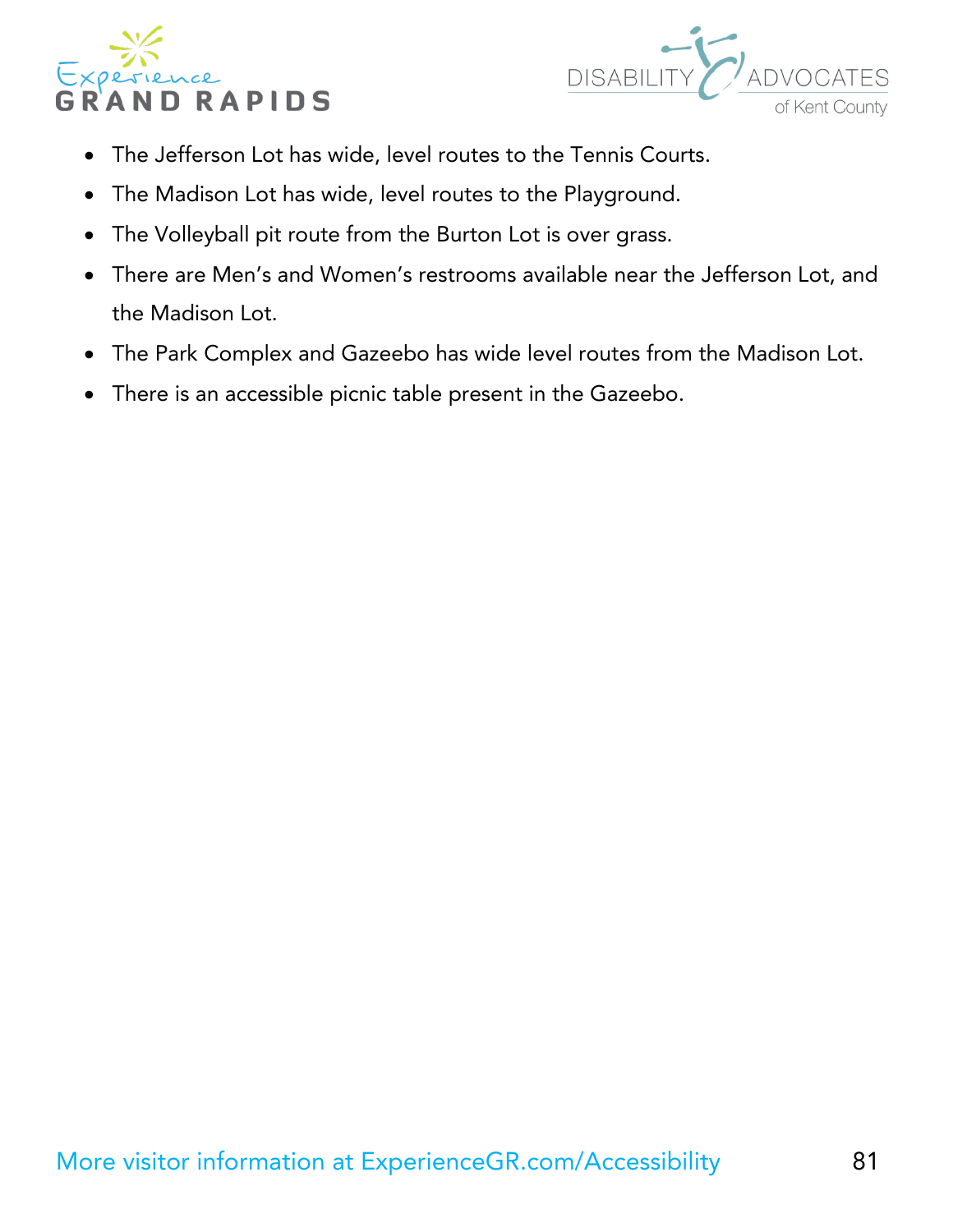



#### A SERVICE PROVIDED BY DISABILITY ADVOCATES OF KENT COUNTY

## Heartside Park

301 Ionia SW, Grand Rapids, MI 49503 (616) 456-3232

# Parking Options

Cherry — Commerce Parking Ramp at 303 Monroe Avenue NW. — 0.2 miles from the venue.

Parking Metered on-street parking options may be found along Ionia Avenue.

# Getting Around the Venue

- The sidewalks along Ionia Avenue are wide and level. There are several marked crosswalks that lead across Ionia Avenue. There are curb ramps present at these crosswalks. These curb ramps do not have detectable warning or rumble strips. The park paths connect to the sidewalks.
- The park paths are wide and level.
- There are Men's and Women's multi-user style restrooms available with accessible stalls.
- There is table and chair seating available in the covered Pavilion, and there is bench seating available along the park paths.
- There are basketball courts available. There is a half-court that connects directly with the park paths. The full basketball court does not connect to the park paths, and moving over grass is required.
- The park is adjacent to the US-131, a freeway. Noise levels may be pronounced during high traffic hours.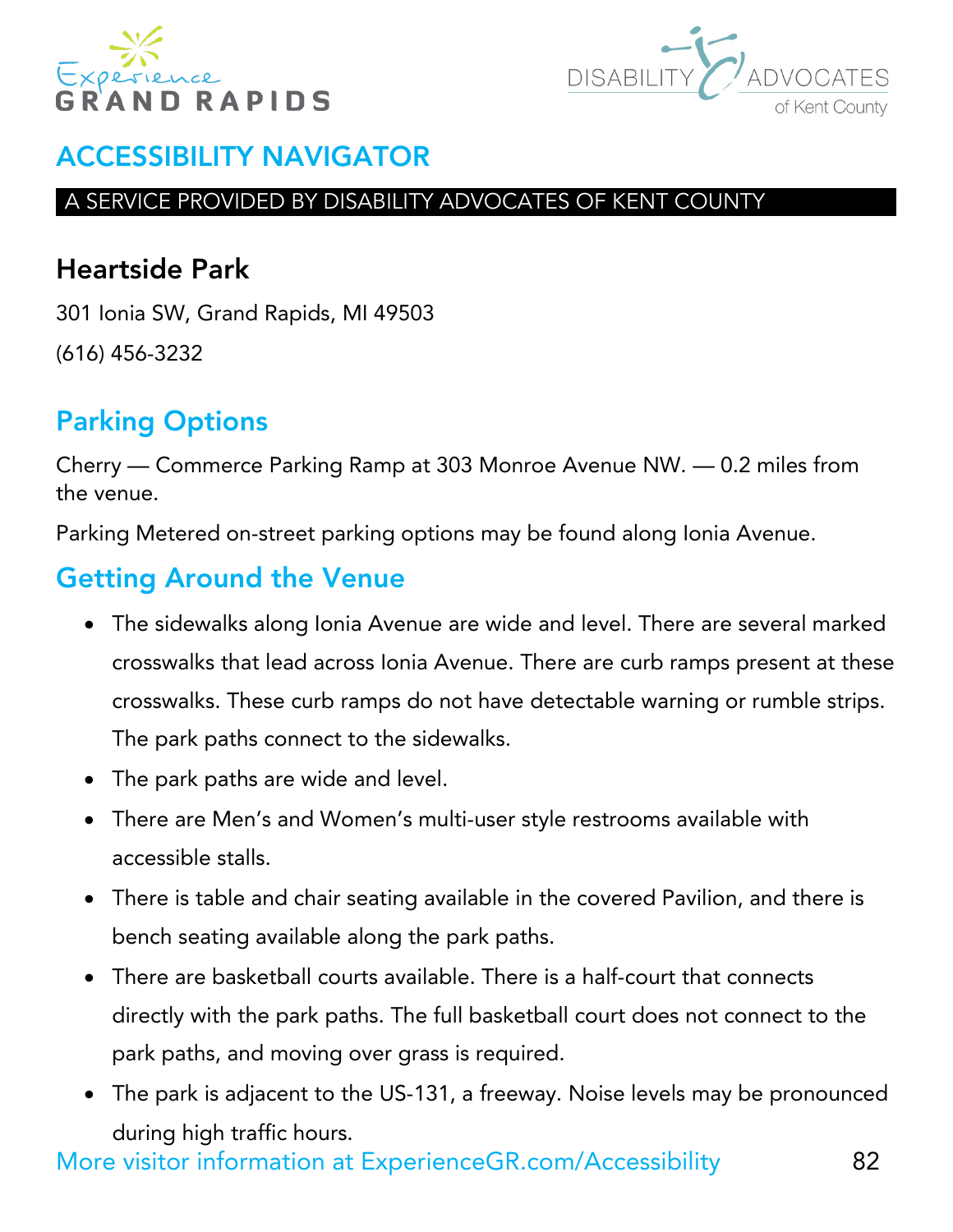



#### A SERVICE PROVIDED BY DISABILITY ADVOCATES OF KENT COUNTY

## Lamar Park & Splashpad

2624 Porter St. Sw, Wyoming, MI 49509 (616) 304-4530

# Parking Options

Lamar Park Grandstand Parking Lot at Lamar E Drive SW. — 0.0 miles from the venue.

Lamar Park Tennis Court Parking Lot at Lamar E Drive SW. — 0.0 miles from the venue.

Lamar Park North, Pond, & Southwest Parking Lot at Lamar Drive SW. — 0.0 miles from the venue.

## Getting Around the Venue

- The Lamar Park Grandstand has designated accessible parking spaces with an adjacent access aisle available. These are "Van-Accessible", but are not marked as such.
- The Lamar Park Grandstand has men's and women's multi-user style restrooms available. There are accessible stalls available.
- There is listening assistance technology available on request.
- The Lamar Park Grandstand has covered accessible seating spaces present in the front row.
- The route to the dugout is over grass and gravel.
- The Lamar Grand Stand Playground is on compressed woodchips.
- There is a ramp to the second level of the play element.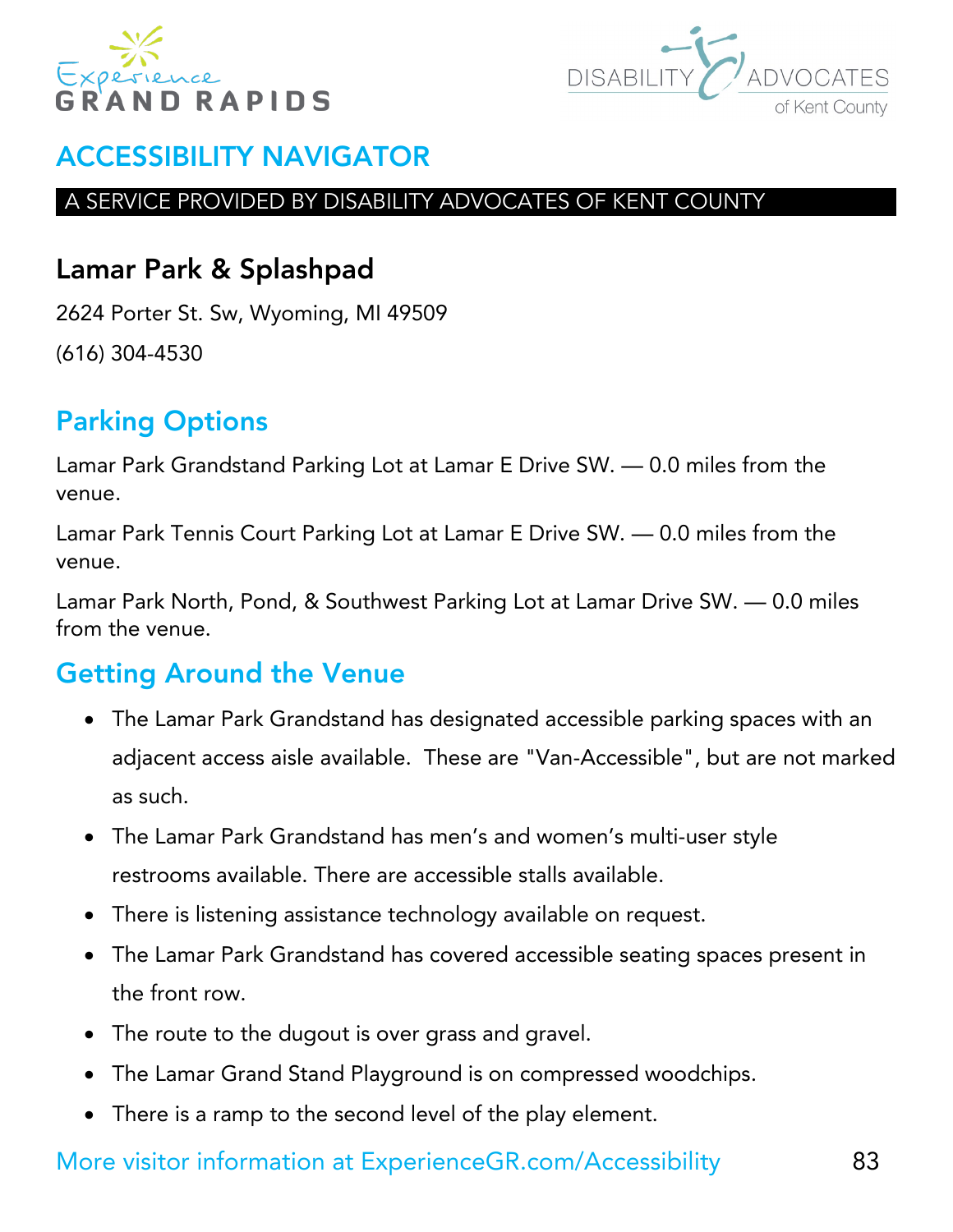



- There is an accessible swing set present.
- The Lamar Field South routes from the grandstand parking are over grass.
- There is a bench on grass.
- There is Tennis Court parking lot has designated accessible parking with access aisles available. These are "Van-Accessible", but are not marked as such.The Lamar Park Tennis Court routes from the parking lot are compressed woodchips. The bleachers and picnic tables are on grass. There is an accessible gate entrance to the tennis courts, but these are kept locked.
- The North Parking Lot has designated accessible parking with access aisles available.
- The Lamar Field North routes from the north parking lot are over grass. There is a bench on grass. The North Playground is on compressed woodchips. There is a transfer platform present. There is picnic table seating on grass.
- There is a splash pad available. There is bench and picnic table seating with companion spaces available.
- There are men's and women's multi-user style restrooms with accessible stalls available, by the splash pad.
- The Lamar Park Gazebo has picnic table seating available.
- The Basketball Courts picnic tables are on grass.
- The Pond Parking Lot has designated accessible parking with adjacent access aisles available. The pond picnic areas are on grass.
- The Volleyball sand pit route from the parking lot is over grass.
- There are no fixed seating options available.
- The Southwest Parking Lot does not have designated accessible parking spaces.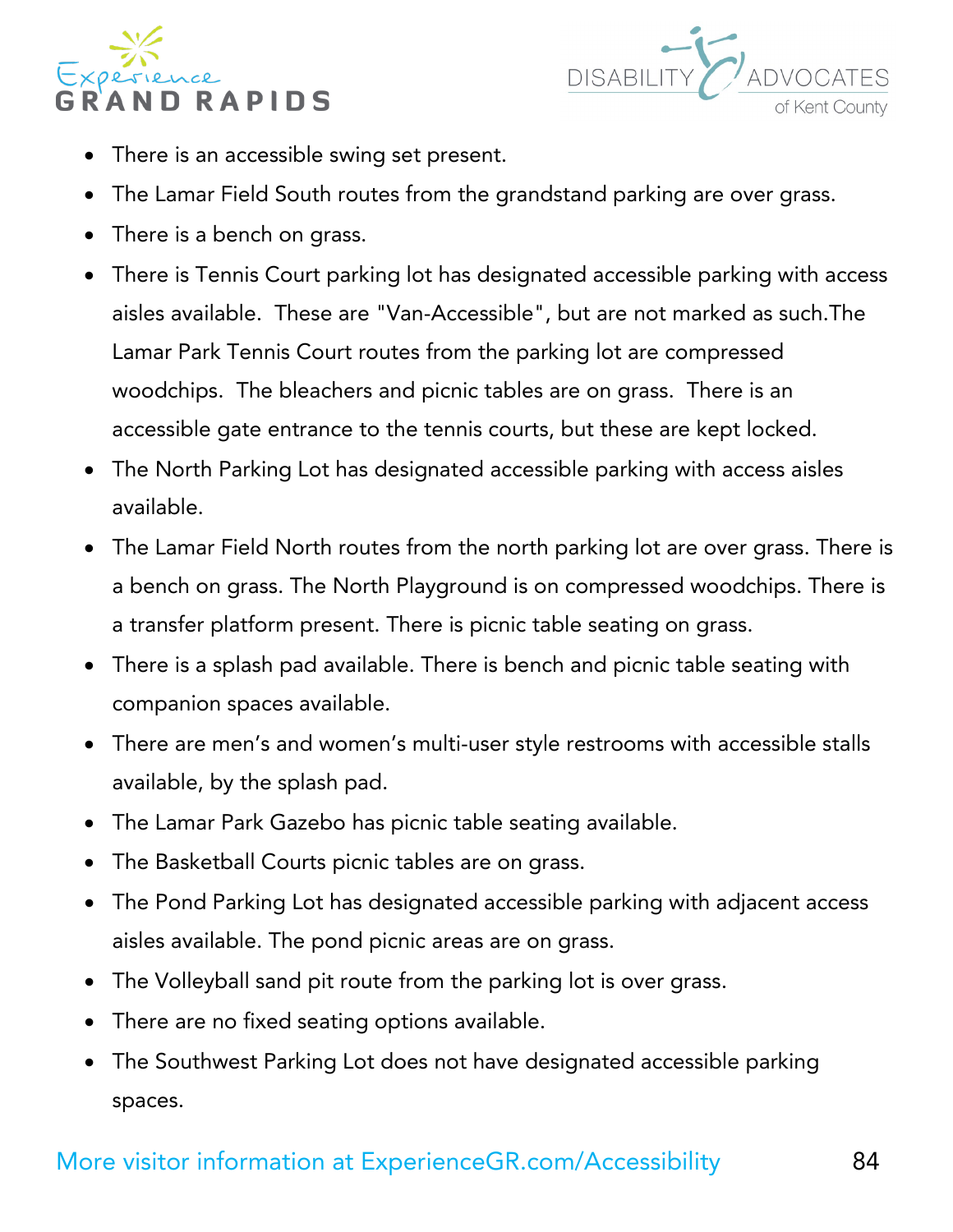



#### A SERVICE PROVIDED BY DISABILITY ADVOCATES OF KENT COUNTY

# Roselle Park

1010 Grand River Dr NE, Ada, MI 49301

# Parking Options

Roselle North Parking Lot at 1010 Grand River Drive NW. — 0.0 miles from the venue.

Roselle South Parking Lot at 1010 Grand River Drive NW.— 0.0 miles from the venue.

- There are designated accessible parking spaces with adjacent access aisles in both parking lots.
- The Resource Building has men's and women's multi-user style restrooms available.
- The Silo Playground has picnic table and bench seating options available. These are located on grass or compressed woodchips away from pavement. The Silo overlook is accessed by stairs. The sidewalks are concrete.
- The park is primarily a seasonal wetland preserve, and park experience may change depending on the time of year.
- There are asphalt paths and unpaved ski trails present.
- There are periodic surface cracks in the asphalt paths through the park wetland areas. There is signage installed periodically along the asphalt paths through the park wetland area that provide a map of the trails. These signs are on grass and are located away from the asphalt paths.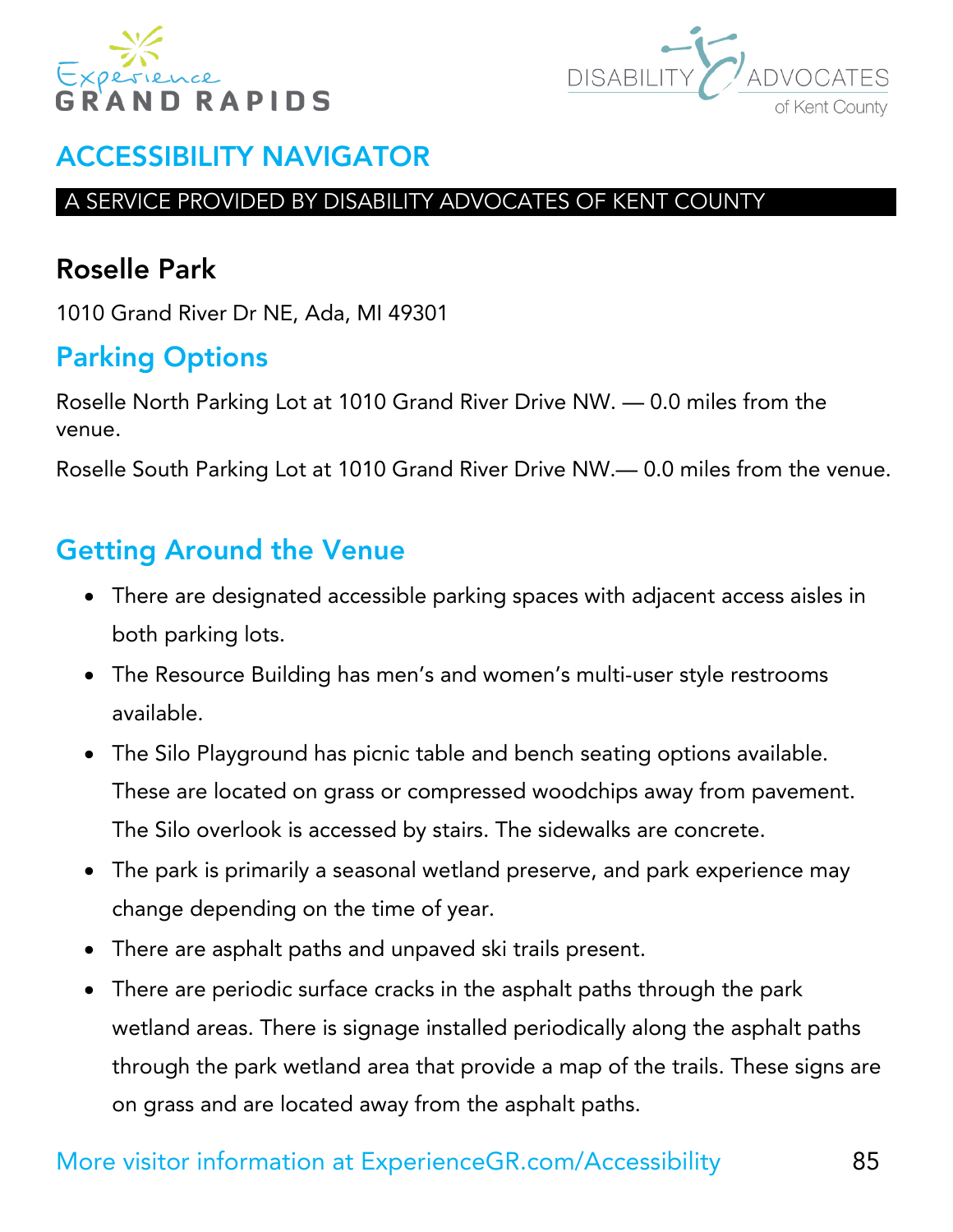



- The Maxwell Warrin Troop bench and message board along the asphalt paths in the north wetlands area is on grass, and is located away from the paved path.
- There are mile markers placed along the asphalt paths through the park wetland area. These markers are bold and contrasting. There are dog clean-up stations with waste disposal receptacles provided along the asphalt paths through the park wetland areas. These stations are on grass and are located away from the asphalt paths.
- There are benches provided along select sections of the asphalt paths through the park wetland paths. Several of these benches are on grass and do not have companion spaces, and are located away from the asphalt paths. There is significant distance between each bench location.
- There are several overlook areas present: The south wetlands overlook has two levels. The upper level is accessed by stairs, and there is a bench provided. The lower level has a ramp and there is no bench provided.
- The Wetland Boardwalk overlook has a shallow ramp up to the viewing area. There is a bench with companion space provided.
- The river overlook has high rails. There are seasonal portable toilets provided by the river overlook.
- The canoe launch is a significant distance from the parking lots.
- The slope of the launch is steep near the middle of the ramp. The slope surface is sand and grass.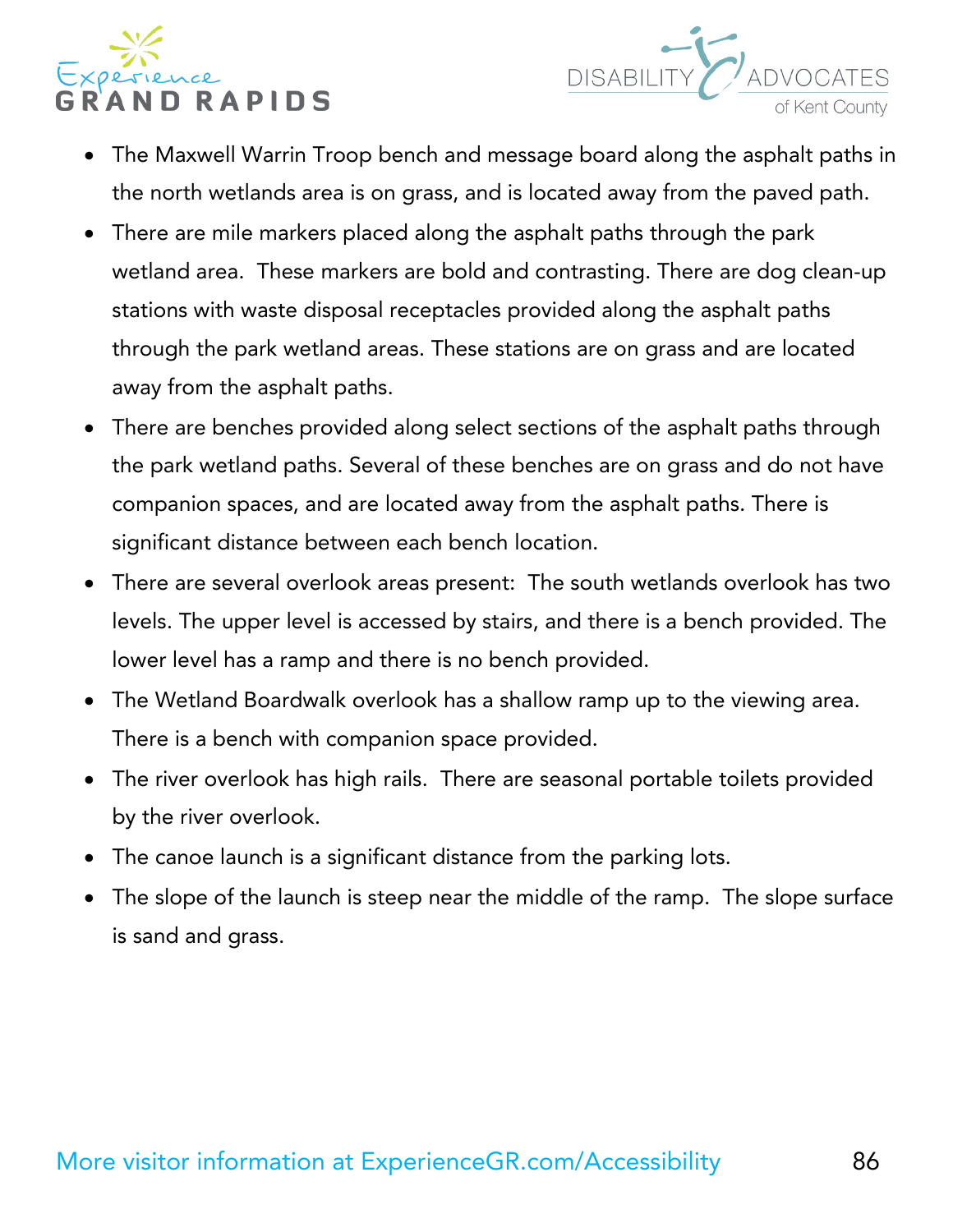



#### A SERVICE PROVIDED BY DISABILITY ADVOCATES OF KENT COUNTY

## Versluis Park

3650 Versluis Park Drive NE, Grand Rapids, MI 49525

# Parking Options

Versluis Parking Lot at 3650 Versluis Park NE. — 0.0 miles from the venue.

- There are many designated parking spaces present in the parking lot. Many of theses spaces do not have an adjacent access aisle. Only one of the many "Van-Accessible" parking spaces are marked as such.
- The walking trails are asphalt. There are periodic surface cracks and places where the surface is uplifting along the asphalt paths.
- The Versluis Playground is on compressed woodchips.
- There is a ramp to the second level of the play element. The slopes are a little steep.
- The Volleyball sand pit is adjacent to the walking trails.
- There is a ramp that provides access into the lake.
- There are men's and women's restrooms available.
- There is a Gazebo with picnic table seating available.
- The Boardwalk has bench seating available.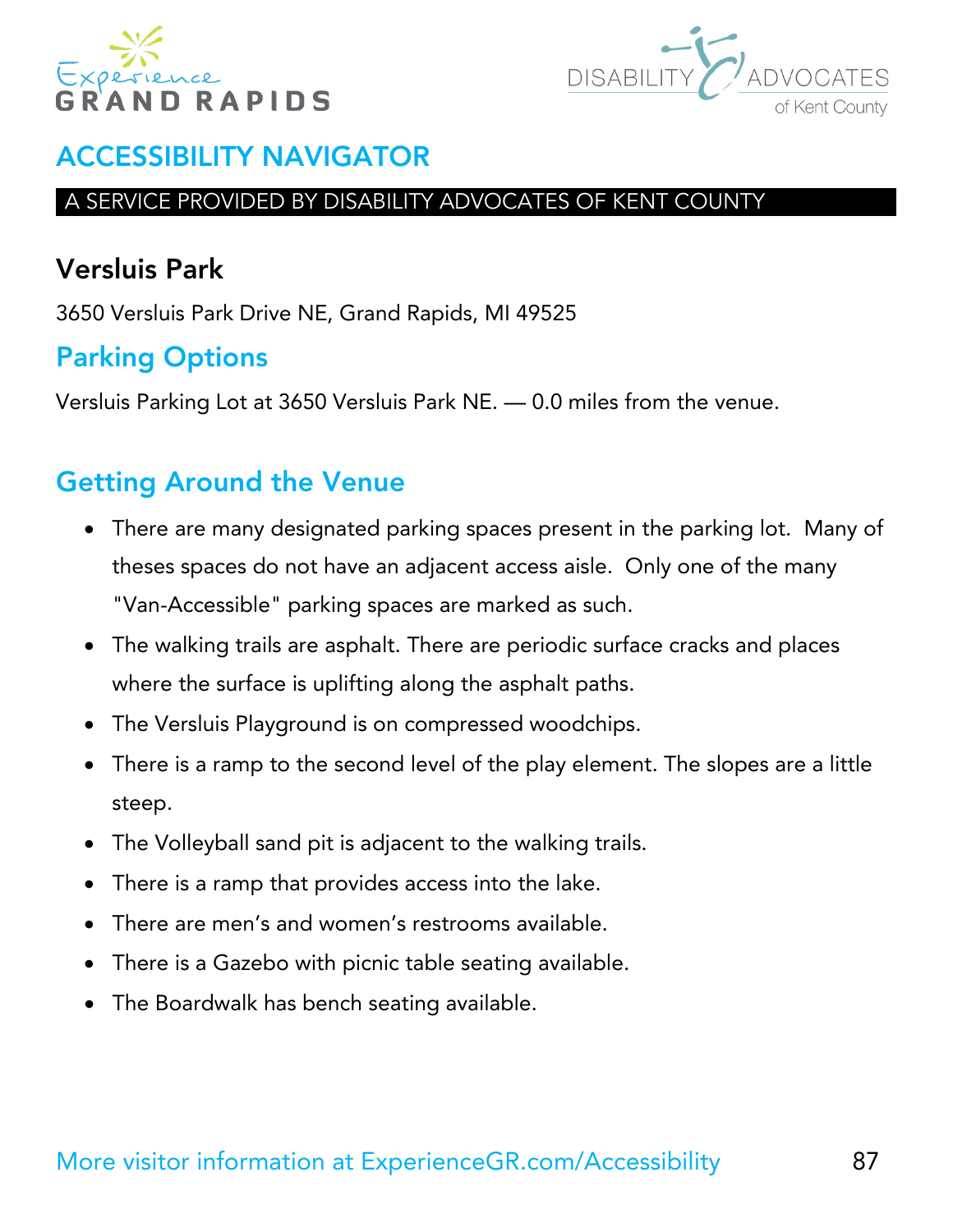



# Performing Arts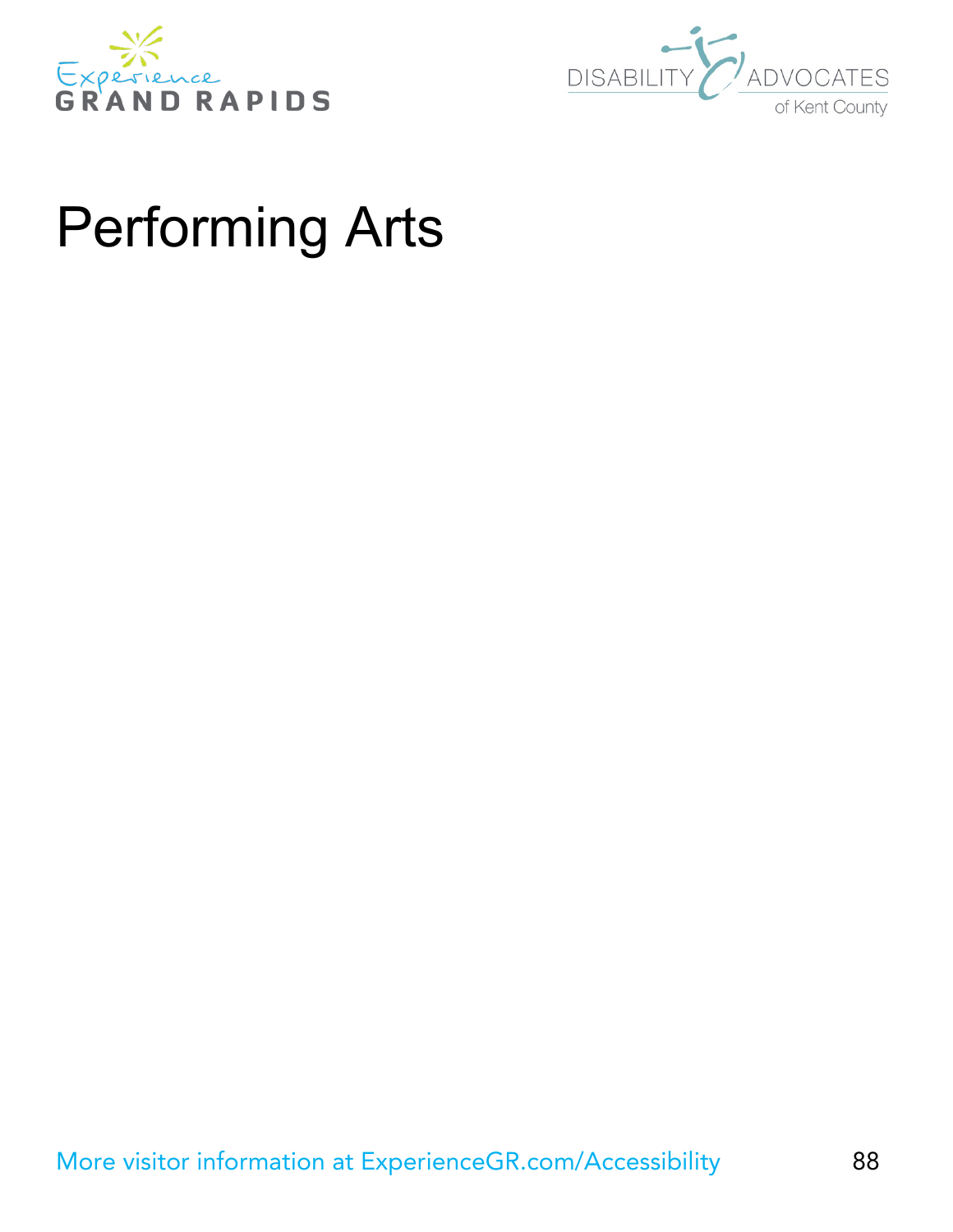



#### A SERVICE PROVIDED BY DISABILITY ADVOCATES OF KENT COUNTY

## Dog Story Theatre

7 Jefferson Ave. SE, Grand Rapids, MI 49503 (616) 425-9234

# Parking Options

Parking Metered on-street parking options may be found along Jefferson Avenue.

- One of the two single-user style restrooms is accessible.
- The door to the designated accessible restroom has a doorknob style handle.
- The interior paths are wide and level.
- The venue is very quiet and well lit.
- There is chair and bench seating available in the Lobby.
- There are no lowered countertops at the Refreshment Booth or the Ticket Kiosk.
- The Auditorium has tiered chair seating.
- The accessible seating options are in the front row on the first level.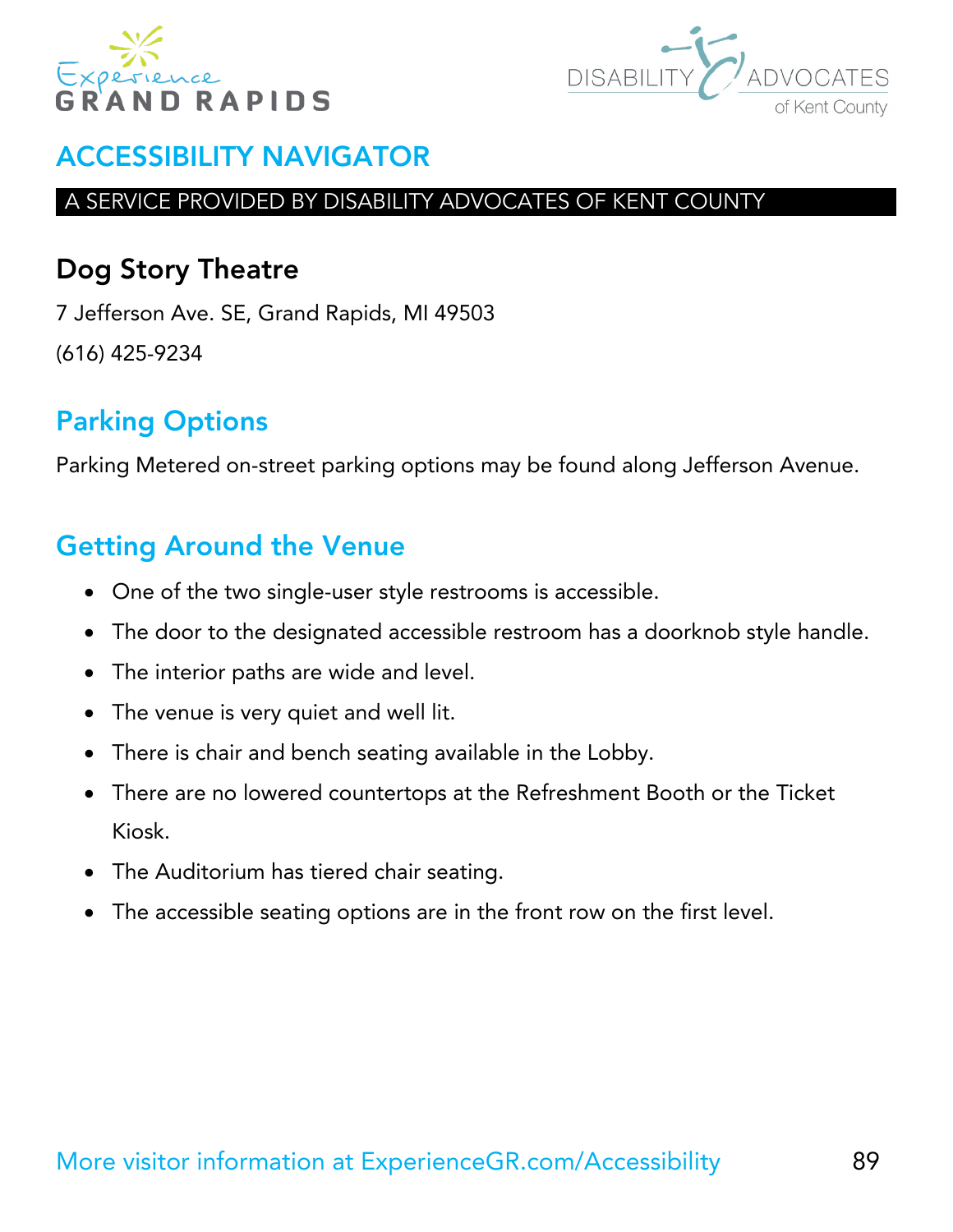



#### A SERVICE PROVIDED BY DISABILITY ADVOCATES OF KENT COUNTY

## Grand Rapids Ballet

341 Ellsworth Ave. SW, Grand Rapids, MI 49503 (616) 454-4771

# Parking Options

Grand Rapids Ballet Parking Lot at 341 Ellsworth Avenue SW. — 0.0 miles from the venue.

- The main entrance has push-button activated powered doors, and is flush with the sidewalk.
- There are several Men's and Women's multi-user style restrooms available with accessible stalls.
- The restrooms have push-button activated powered doors.
- There is an elevator near the theatre.
- The halls and paths through the venue are wide and level.
- The interior is well lit.
- The auditorium has seating that may be removed to create accessible seating spaces.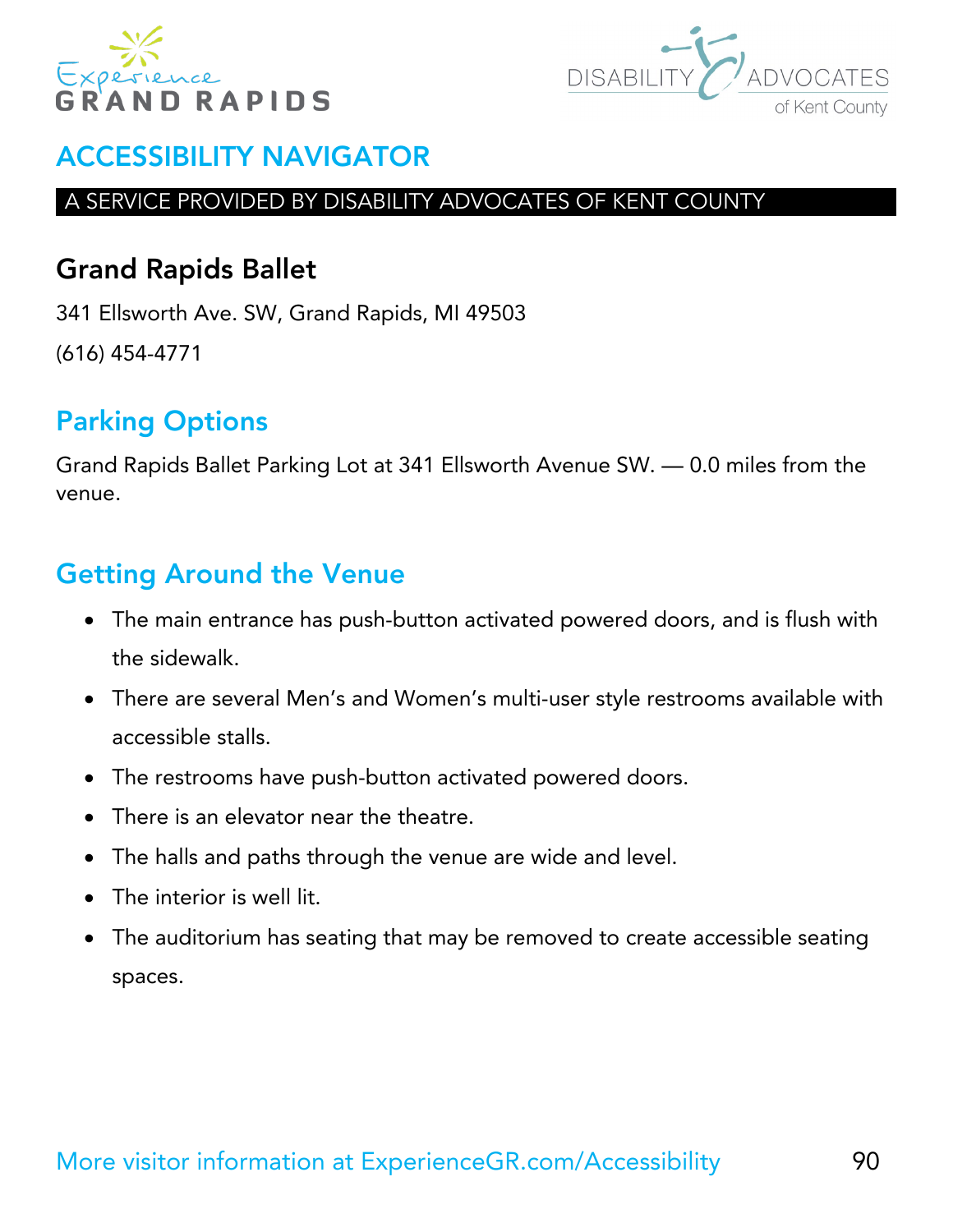



#### A SERVICE PROVIDED BY DISABILITY ADVOCATES OF KENT COUNTY

# Grand Rapids Civic Theatre

30 N. Division, Grand Rapids, MI 49503 (616) 222-6650

# Parking Options

Grand Rapids Community College Parking Ramp at 140 Bostwick Avenue NE. — 0.2 miles from the venue.

- There is an accessible passenger loading zone by the main entrance. This loading zone is flush with the sidewalk.
- There are Men's and Women's multi-user style restrooms available with accessible stalls.
- There is an elevator that leads to all levels.
- There is a balcony in the Lobby that may be accessed by stairs only.
- The interior halls are wide and level.
- The venue is quiet and well lit.
- The auditorium has accessible seating.
- Additional accessible seating may be created by removing seating to create clear floor spaces.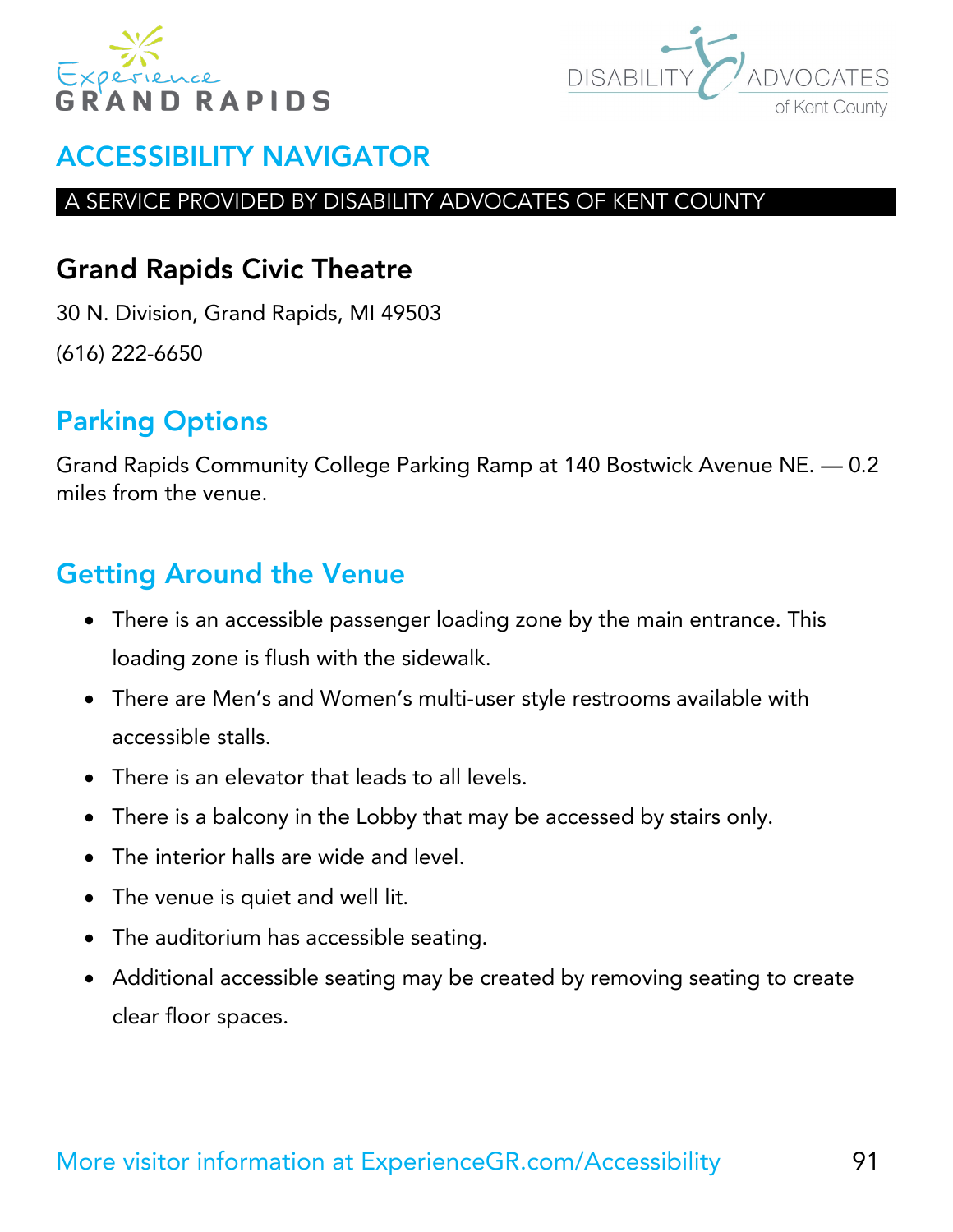



#### A SERVICE PROVIDED BY DISABILITY ADVOCATES OF KENT COUNTY

# Grand Rapids Community College Spectrum Theater

160 Fountain St NE, Grand Rapids, MI 49503

(616) 234-3946

# Parking Options

Grand Rapids Community College DeVos Campus Ramp at 432 Fountain Street NE (The route from this parking ramp to the venue has a significant slope up a long hill). — 0.8 miles from the venue.

# Getting Around the Venue

- The Fountain Street Lobby entrance has a ramp that leads up from the sidewalk.
- There is a level landing at the top of the ramp run. The landing at the bottom of the ramp is uneven and slopes down the hill along Fountain Street.
- The entrance has a powered door with a push button.
- The Student entrance has a manual door with a door closer. The entrance is flush with the sidewalk.
- There are Men's and Women's multi-user style restrooms present. These restrooms have at least one large accessible stall present.
- The routes through the Lobby are wide and level.
- There is a ramp that leads up to the auditorium.
- There is an elevator present in the Student entrance Lobby that provides access to the second and first floors.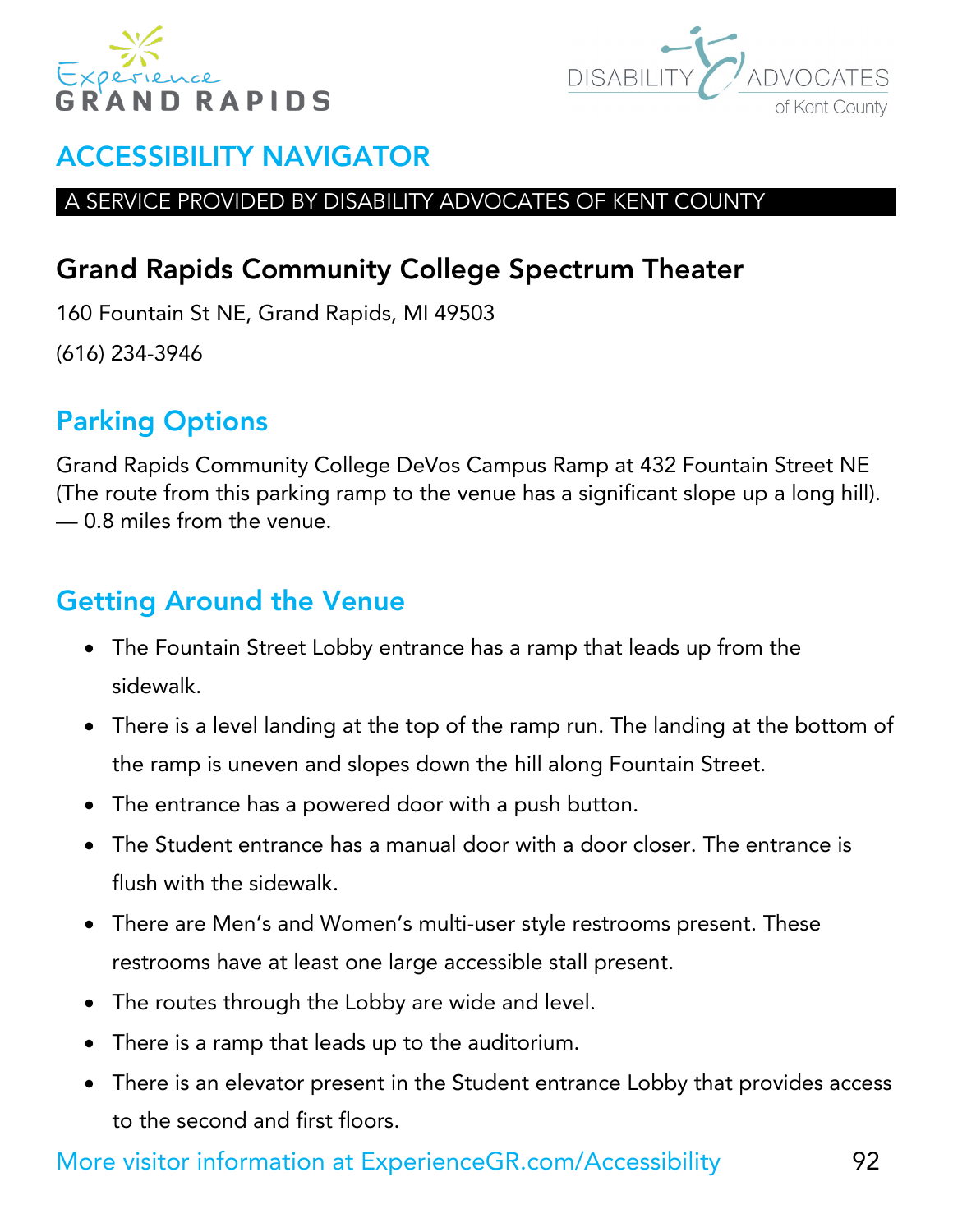



- The venue is quiet and well lit.
- There is bench seating available in the Fountain Street Lobby.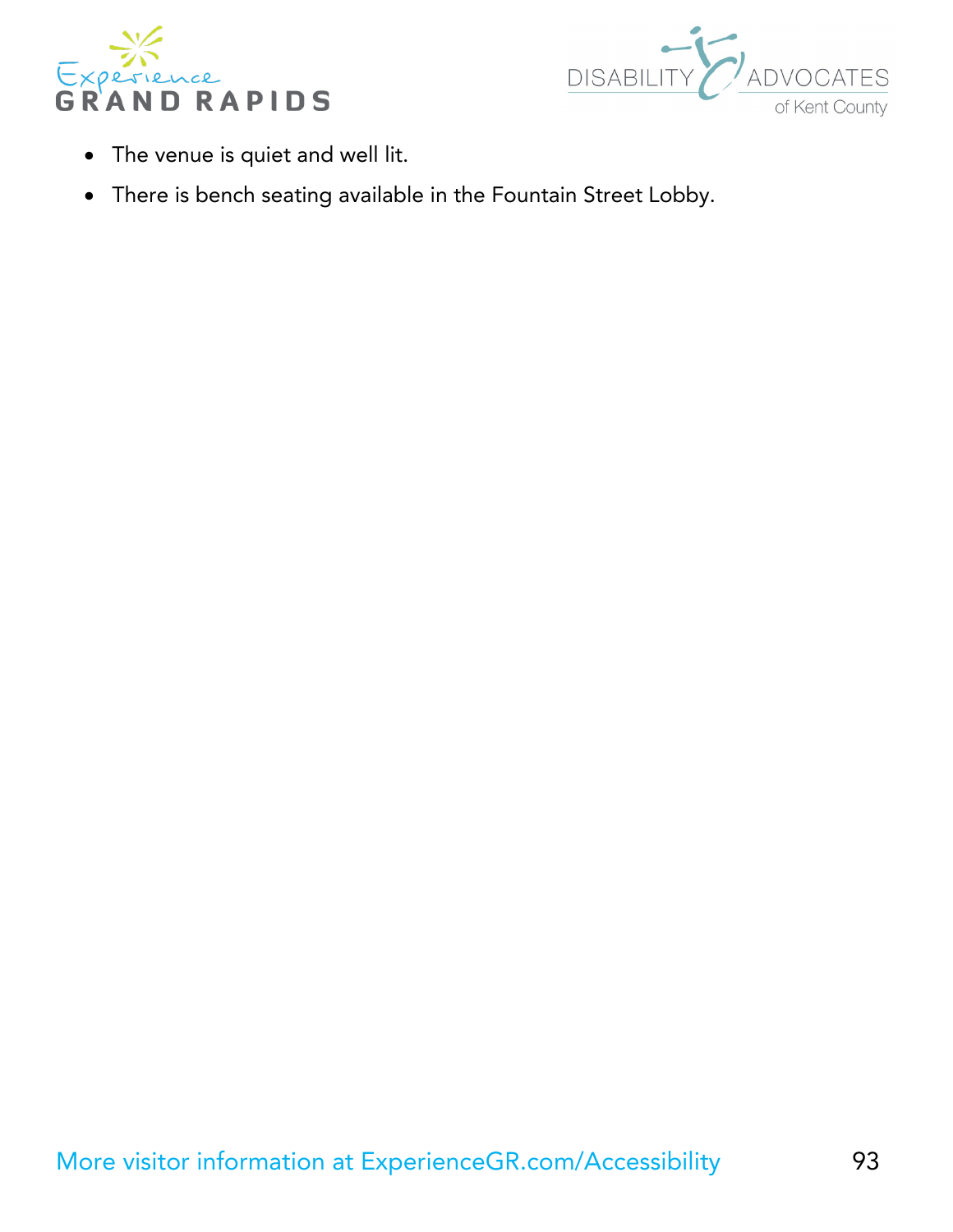



#### A SERVICE PROVIDED BY DISABILITY ADVOCATES OF KENT COUNTY

#### The Intersection

133 Grandville Ave. SW, Grand Rapids, MI 49503 (616) 890-0226

# Parking Options

The Ellis Parking Lot at 53 Grandville Avenue SW. — 0.1 miles from the venue.

- There are two entrances. There are ramps to these entrances.
- There are Men's and Women's multi-user style Restroom available with accessible stalls.
- The venue has two levels.
- There are several ramps that provide access to the different levels. Theses ramps may be steep. The ramps have handrails. There are ramps that provide access to both stages.
- The venue is a performance hall and noise levels may be pronounced during events.
- The venue is well lit.
- There is chair and table, and booth seating available.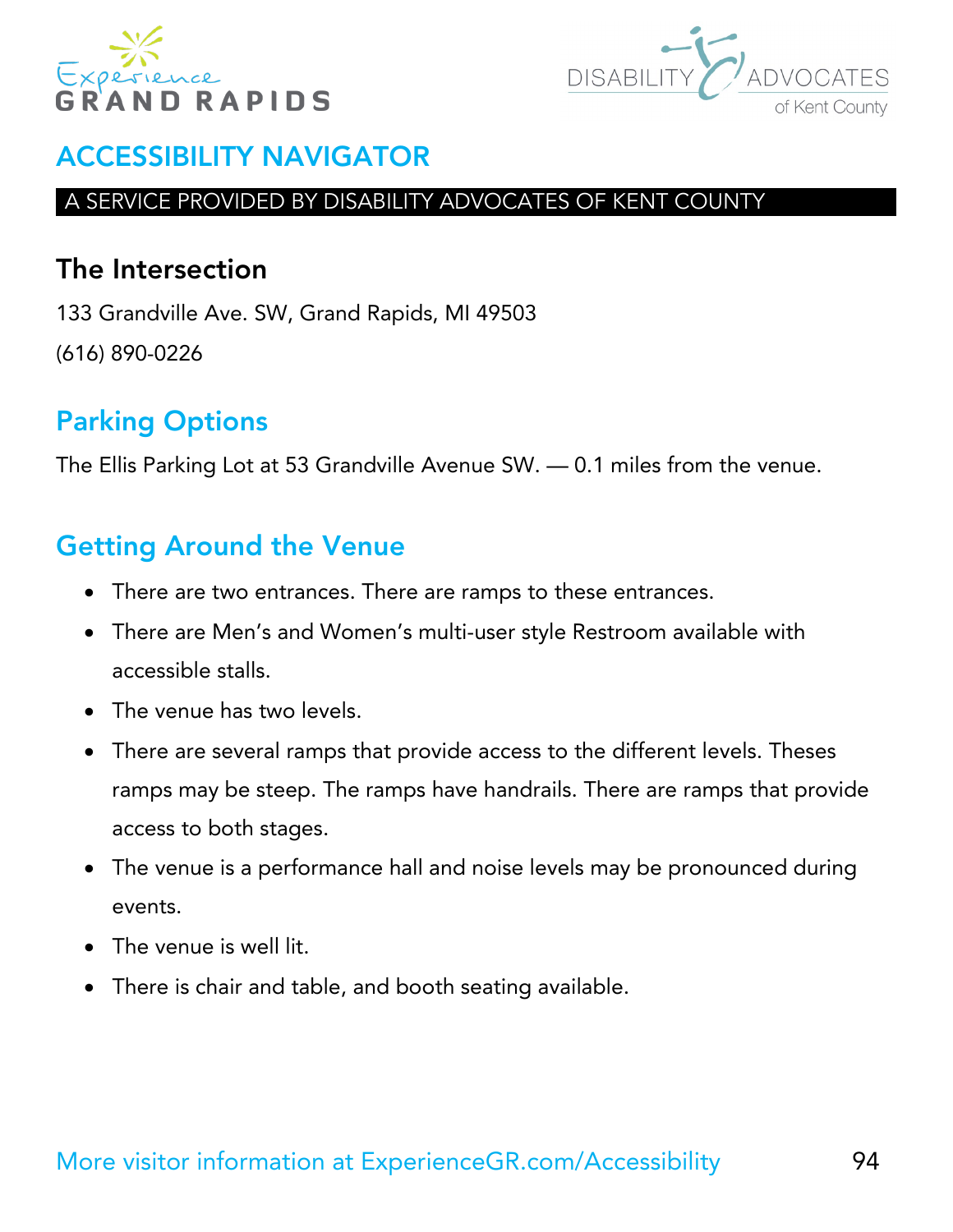



#### A SERVICE PROVIDED BY DISABILITY ADVOCATES OF KENT COUNTY

## Opera Grand Rapids

1320 E. Fulton, Grand Rapids, MI 49503 (616) 451-2741

# Parking Options

Opera Grand Rapids Parking Lot at 1320 Fulton Street E. — 0.00 miles from the venue.

- There is a ramp that leads from the accessible parking spaces to the rear entrance.
- The main entrance has a very long ramp up from the sidewalk. This ramp has handrails. There are no landings between the top and bottom of the ramp.
- The main entrance has push-button activated powered doors.
- There are Men's and Women's multi-user style Restrooms available with accessible stalls.
- The second floor restroom has a shower equipped with a bench.
- There is an elevator that leads to the second floor.
- The interior halls are wide and level.
- The venue is quiet and well lit.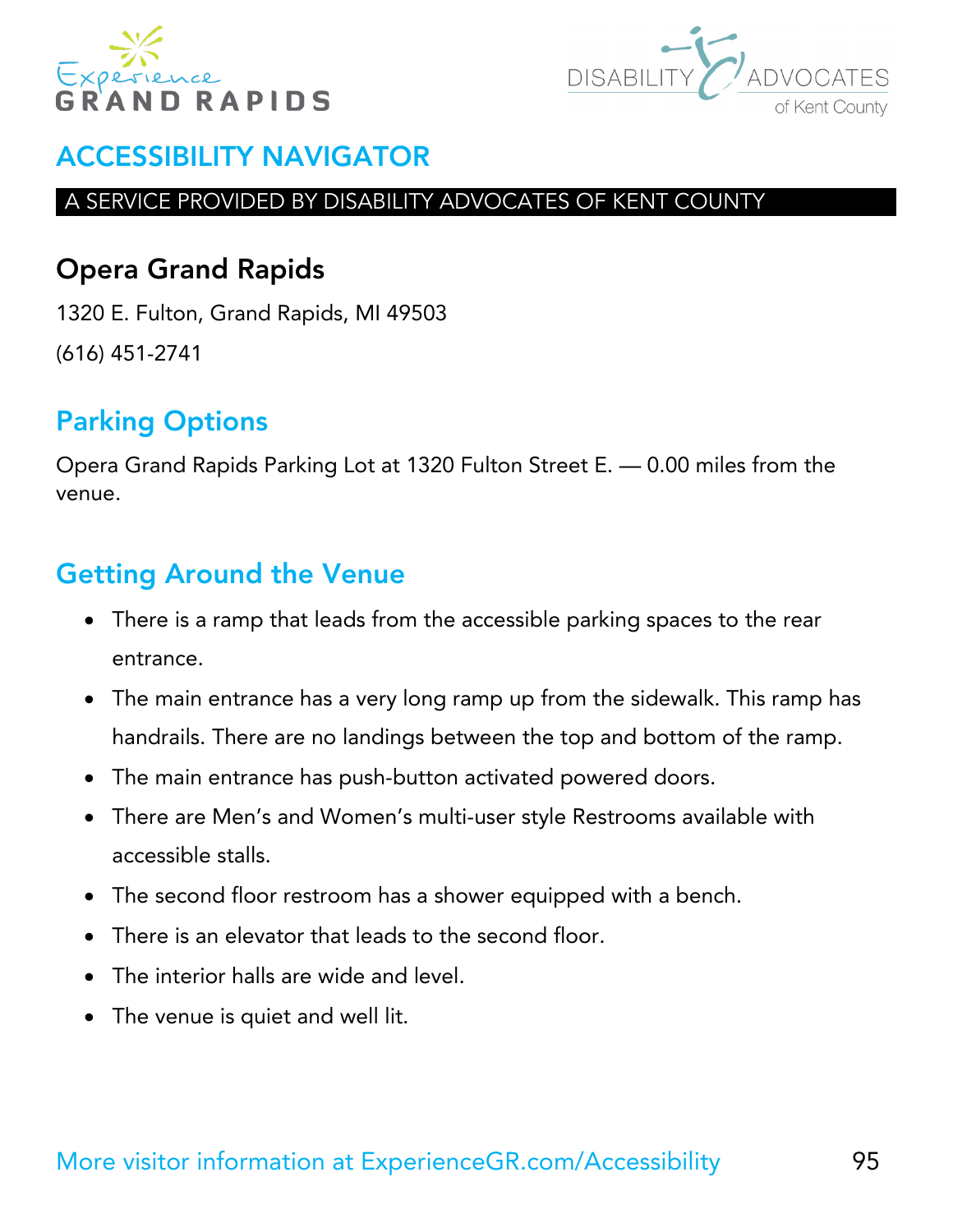



#### A SERVICE PROVIDED BY DISABILITY ADVOCATES OF KENT COUNTY

#### St. Cecilia Music Center

24 Ransom Ave. NE, Grand Rapids, MI 49503 (616) 459-2224

# Parking Options

Saint Cecelia Music Center Parking Lot at 24 Ransom Avenue NE. — 0.00 miles from the venue.

- The main entrance along Ransom Avenue has a set of steps. There is an alternative entrance, north of the main entrance, that is flush with the sidewalk. This entrance has powered doors.
- There are Men's and Women's multi-user style restrooms available with accessible stalls in the lower level of the venue.
- The paths through the venue are wide and level.
- There is an elevator available that provides access to the three floors.
- There is also a lift present in the auditorium that provides access to the stage.
- The interior spaces are very well lit.
- Chair and bench seating is available.
- Hearing loop technology is present in the auditorium.
- The public spaces are clearly marked with signage.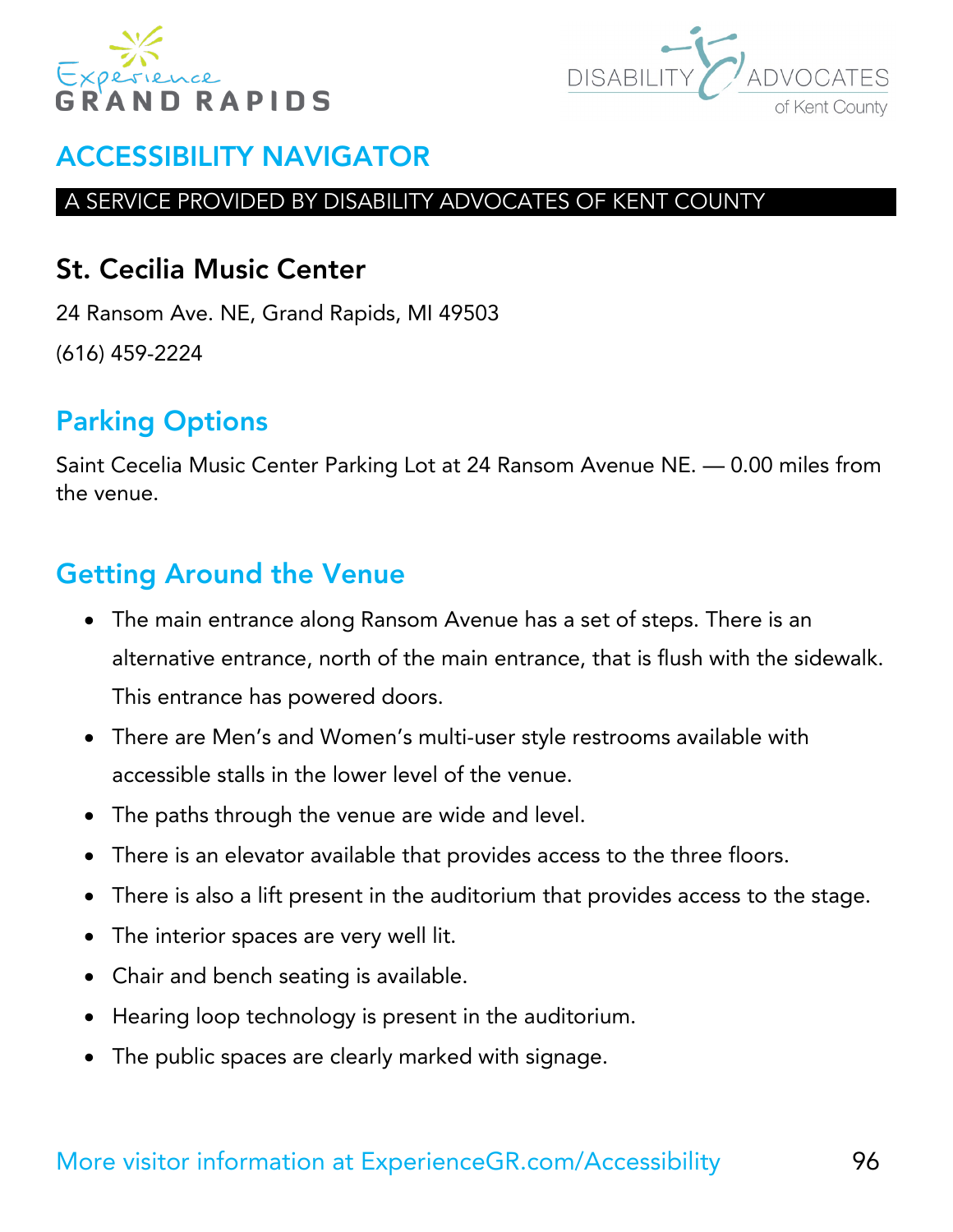



#### A SERVICE PROVIDED BY DISABILITY ADVOCATES OF KENT COUNTY

#### The Pyramid Scheme

68 Commerce SW, Grand Rapids, MI 49503 (616) 272-3758

# Parking Options

Cherry — Commerce Ramp at 141 Commerce Avenue SW (the public parking entrance is on Cherry Street). — 0.1 miles from the venue.

- The Commerce Avenue entrance has a manual door with a door closer.
- The entrance is flush with the sidewalks.
- There are restrooms present.
- There is table, booth and bar counter seating available.
- The individual booths are elevated from the floor on a platform that requires a step up to get seated.
- The table tops are high, and use stools.
- The Dining Room is kept dimly lit.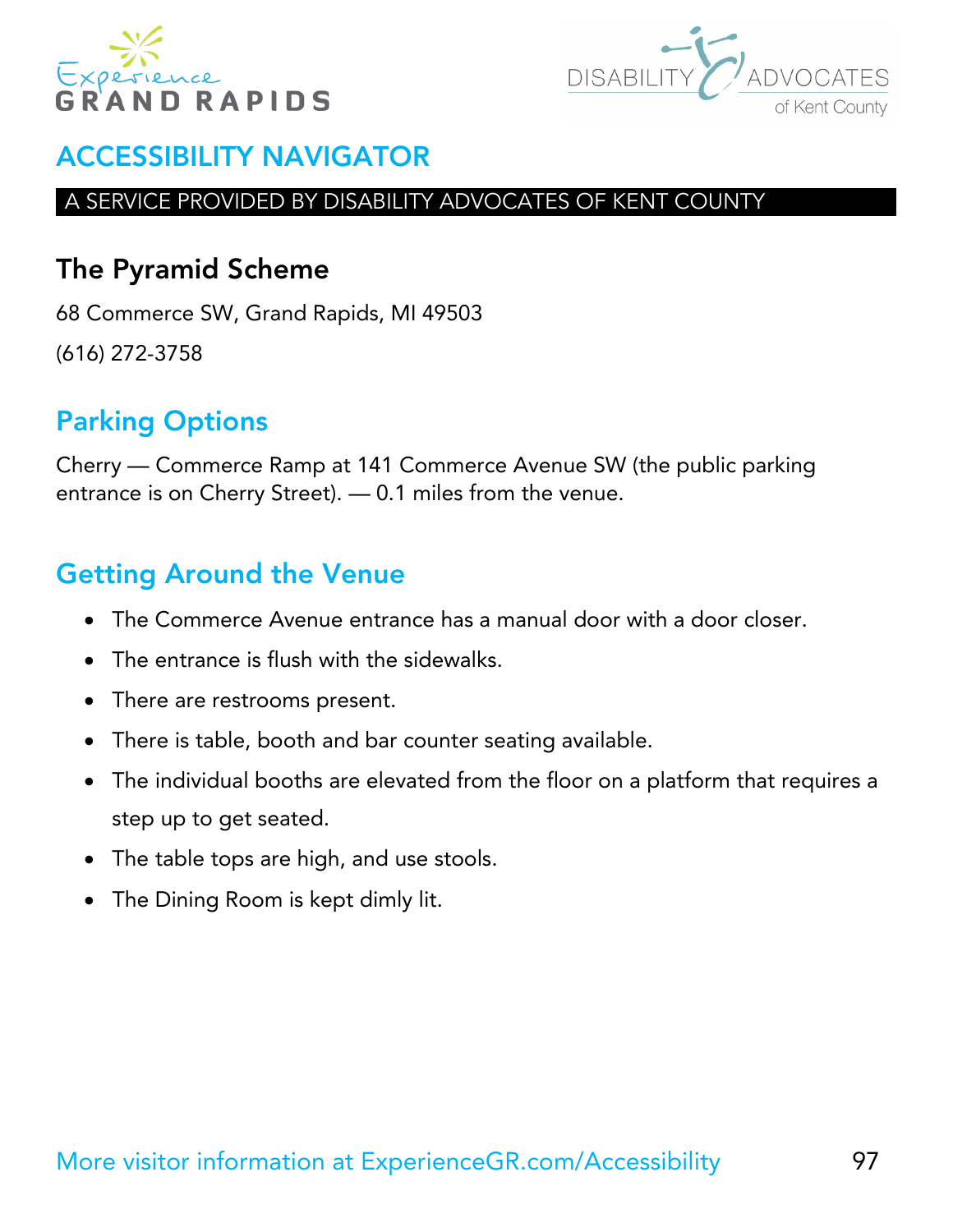



#### A SERVICE PROVIDED BY DISABILITY ADVOCATES OF KENT COUNTY

#### Wealthy Theatre

1130 Wealthy St. SE, Grand Rapids, MI 49506 (616) 459-4788

# Parking Options

Wealthy Street Parking Lot at 1130 Wealthy Street SE. — 0.00 miles from the venue.

- The theatre entrance has a push-button activated powered door.
- The administration wing of the theatre has a stoop and has a non-powered swing door.
- There are Men's and Women's multi-user style Restrooms with accessible stalls available in the administration wing of the theatre.
- There is a wide ramp between the theatre wing and the administration wing. This ramp has handrails.
- The interior halls are wide and level.
- The venue is quiet and well lit.
- The auditorium has 7 designated accessible spaces: 3 of these clear floorspaces are located in the front row, and 4 are located at the back row.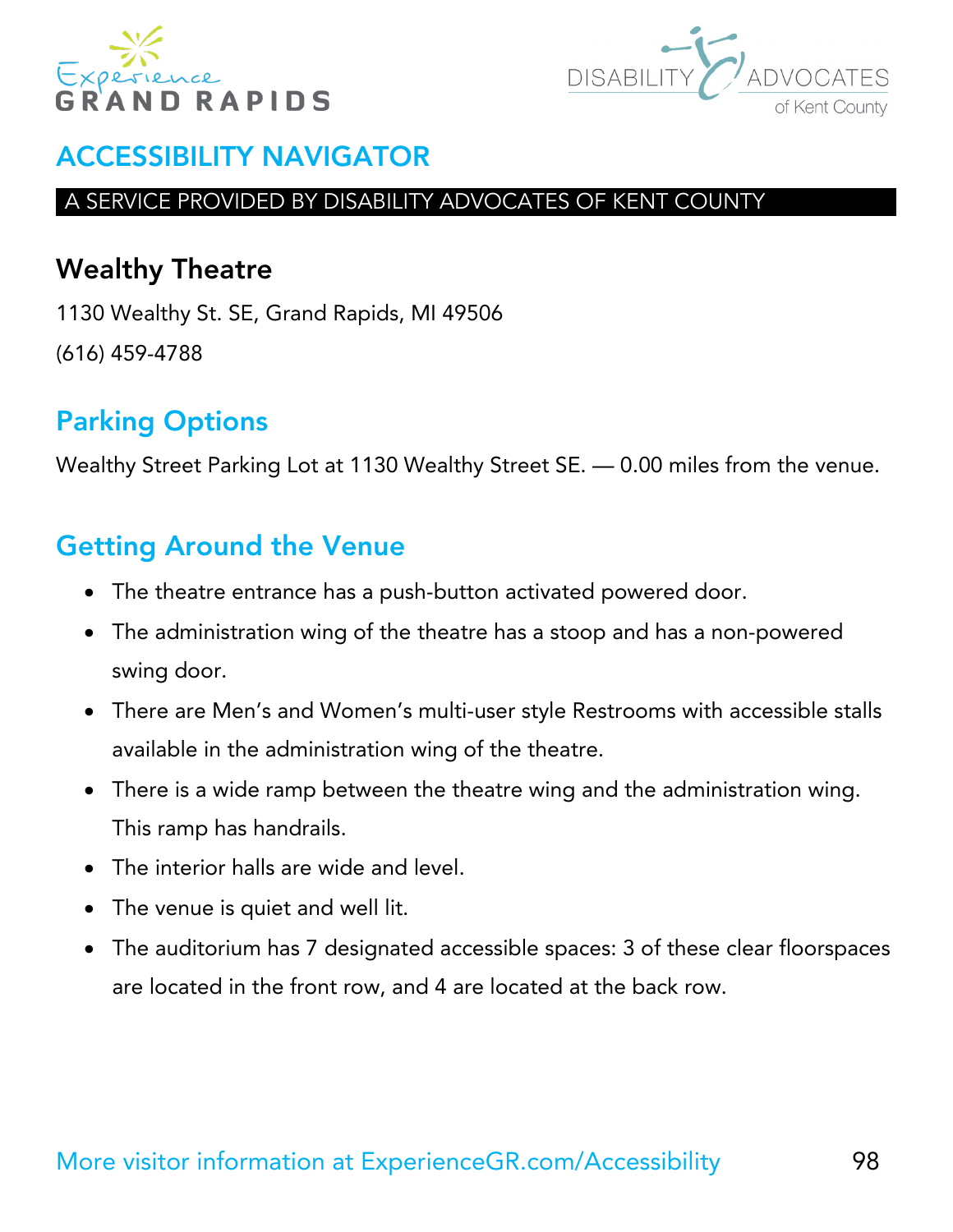



# **Restaurants**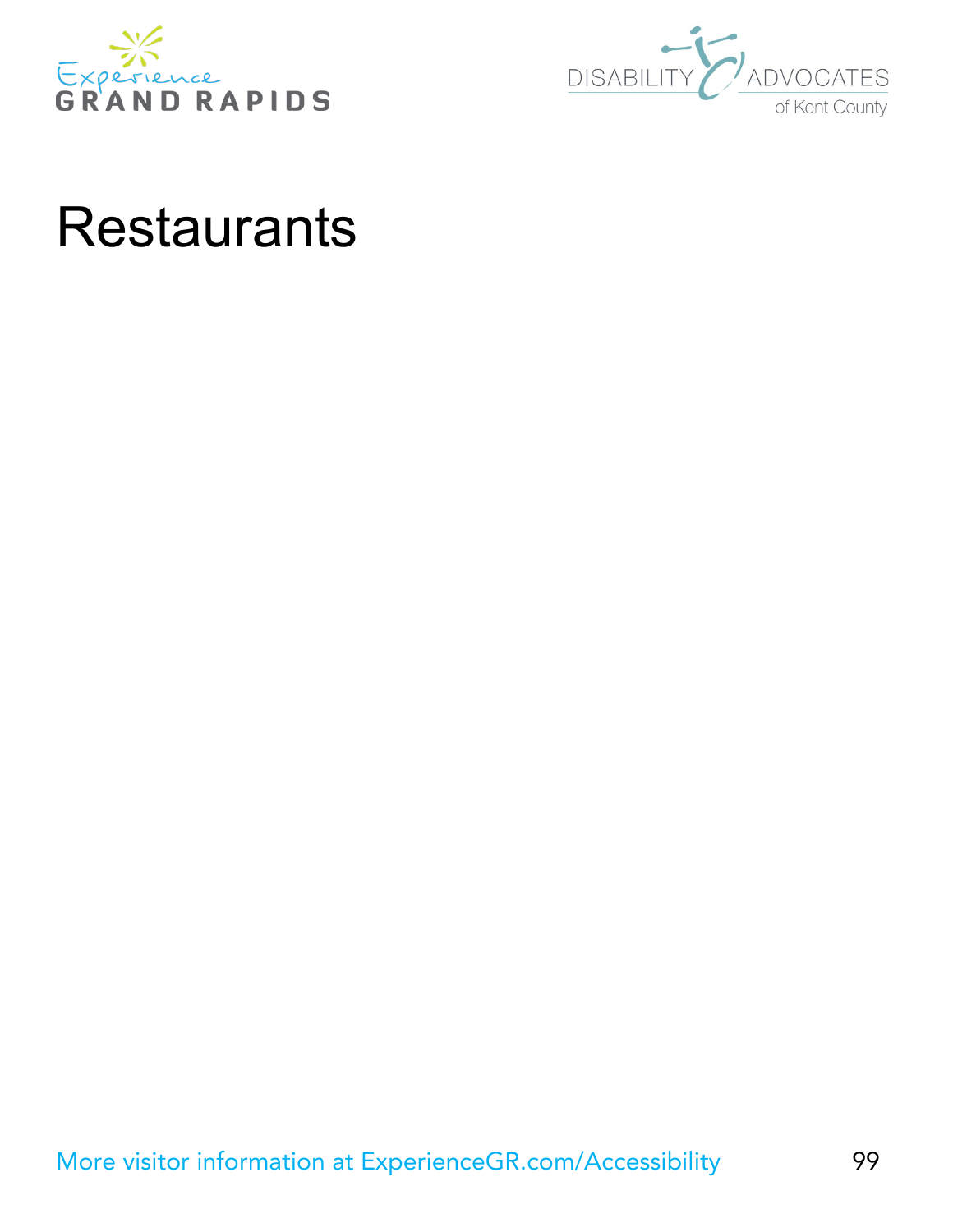



#### A SERVICE PROVIDED BY DISABILITY ADVOCATES OF KENT COUNTY

# The B.O.B.

20 Monroe Ave. NW, Grand Rapids, MI 49503 (616) 356-2000

# Parking Options

Louis — Campau Ramp at 43 Monroe Avenue NW. — 0.05 miles from the venue.

Ottawa — Fulton Ramp at 50 Ottawa Avenue NW. — 0.2 miles from the venue.3

# Getting Around the Venue

- The Fulton Street and Monroe Avenue entrances are accessed by ramps. The Fulton Street entrance has a powered door with a push button.
- The B.O.B. venue has four floors. The 1st through 3rd levels are accessed by both a stairway in the 2nd Floor (Street Level) Main Hall, and an elevator in the Monroe Avenue entrance vestibule. The 4th level is only accessed by an elevator in the Monroe Avenue vestibule.
- The First Level The Brewery:
	- o There are Men's and Women's multi-user style restrooms present. These restrooms have at least one accessible stall.
	- o The main routes are wide and level. The routes through the seating areas may be narrow where tables are arranged close together, and become difficult to navigate during busy hours.
	- o The lighting in the brewery is kept dim.
	- o There is table and booth seating available.
- The Second Level Bobarino's: